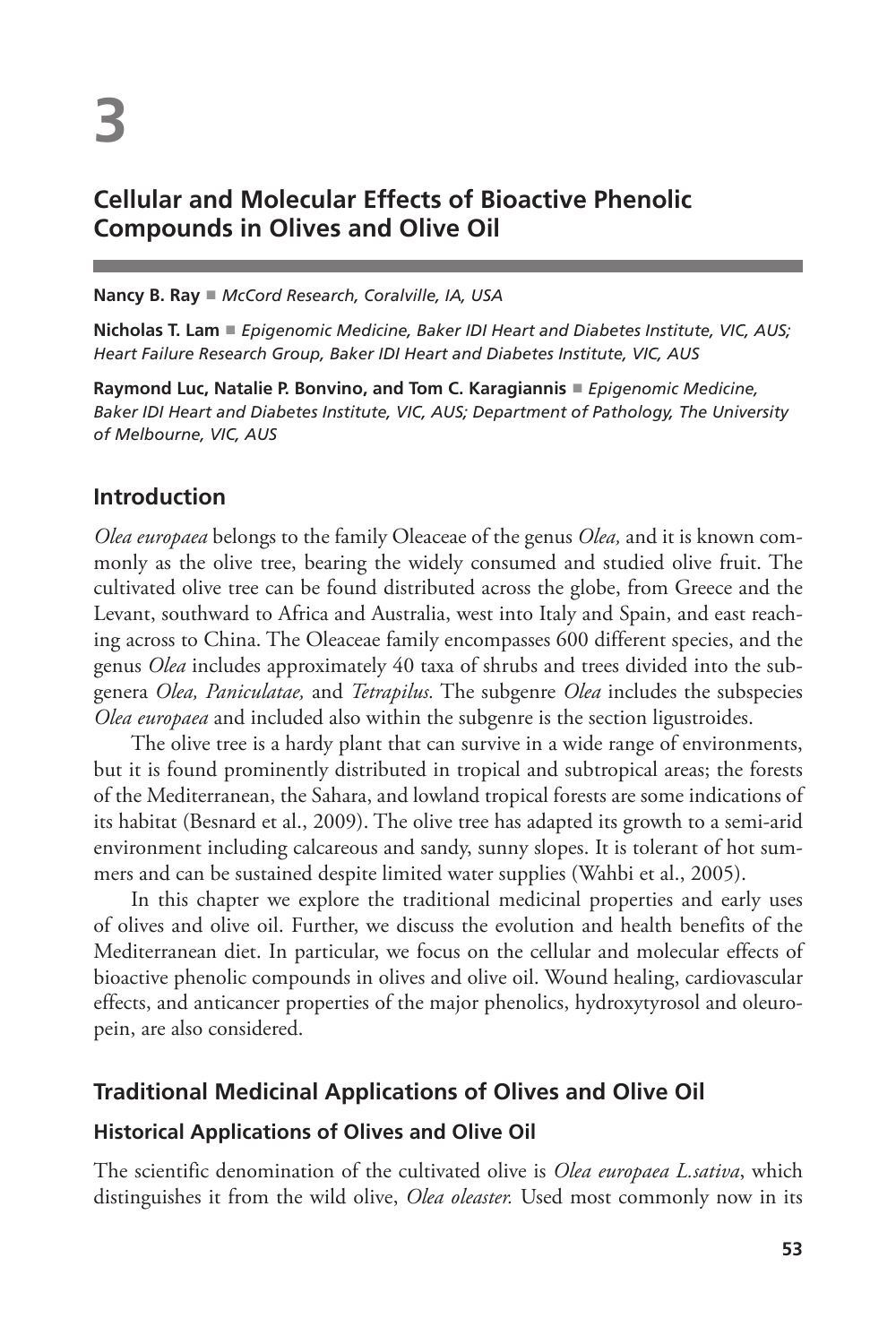table oil form, mainly for cooking, the olive and its oil are preceded by a long and revered history. Unlike its debated geographical origins, it is known that *O. europaea*  and its fruit find their historical homes in the Mediterranean: from the west in Italy, Greece, and Crete, to the east in the Levant, and particularly in the countries of Syria, Lebanon, and Palestine. Although it is speculated that the use of the wild olive extends as far back in history as the Neolithic Period, 6000 years before the birth of Christ, the recorded cultivation of olives can be traced to it beginning in the Chalcolithic period, early Bronze Age. From that point on, olives, derived from the Greek name *Elaia* (also termed *Oleum* in Latin and *Zayit* in Hebrew) became entwined in the mythology, history, religion, and lives of the Mediterranean people.

In the west, archaeological evidence indicates that the olive tree was central to Greek mythology, religion, and the livelihoods and sustenance of its people. Beyond the mythological, olive oil can often be traced to many facets of ancient Mediterranean life; it was used in cooking, as a cosmetic, and as a fuel source. The importance of olive oil has reached much further than local domestic use and has formed a significant part of Mediterranean commerce. The eastern Mediterranean presents a similar central role for the olive. Here it is also intertwined with religion, cited many times in the texts of the Babylonian Talmud, the Bible, and the Quran.

 However, in describing a brief history of the olive and its uses, the final application for olive oil that has survived mythology and that is garnering increasing interest is its use in medicine. This use finds its roots in the traditional remedies of antiquity. For example, the leaves of *O. europaea* formed the basis of the olive-leaf tea, which provided health benefits that now are recognized as anti-inflammatory, antioxidant, and anti-atherogenic (Caramia et al., 2012). In turn, the ubiquitous use of olive oil by the ancient cultures has naturally alluded to its potential medicinal properties. Given its reference as liquid gold in Homeric texts, oil derived from the olive fruit was highly prized as a remedy for burned skin wounds and stomach and liver pains in both Western and Eastern cultures.

 In alleviating sores and chills and in strengthening the skin and muscles, Pliny the Elder, in his encyclopedic works the Historia Naturalis, extensively documented the medicinal uses of olives during the rule of Vespasian, during which olives were also applied to ward off headaches, and the juice produced by olives was found efficacious in the treatment of ulcers. In progression to the Middle Ages, olives continued to be used in medicinal ointments and in applications against infections. This trend continued into the Renaissance, during which the health properties of the olive were recognized and used in a broader range against pathologies including heart conditions and diabetes.

Based on largely anecdotal evidence, numerous traditional cultures continually used olive oil and crude olive extracts for their medicinal properties. In more recent times, accumulating epidemiological and clinical evidence has provided the scientific basis for the health benefits of olives and olive oil.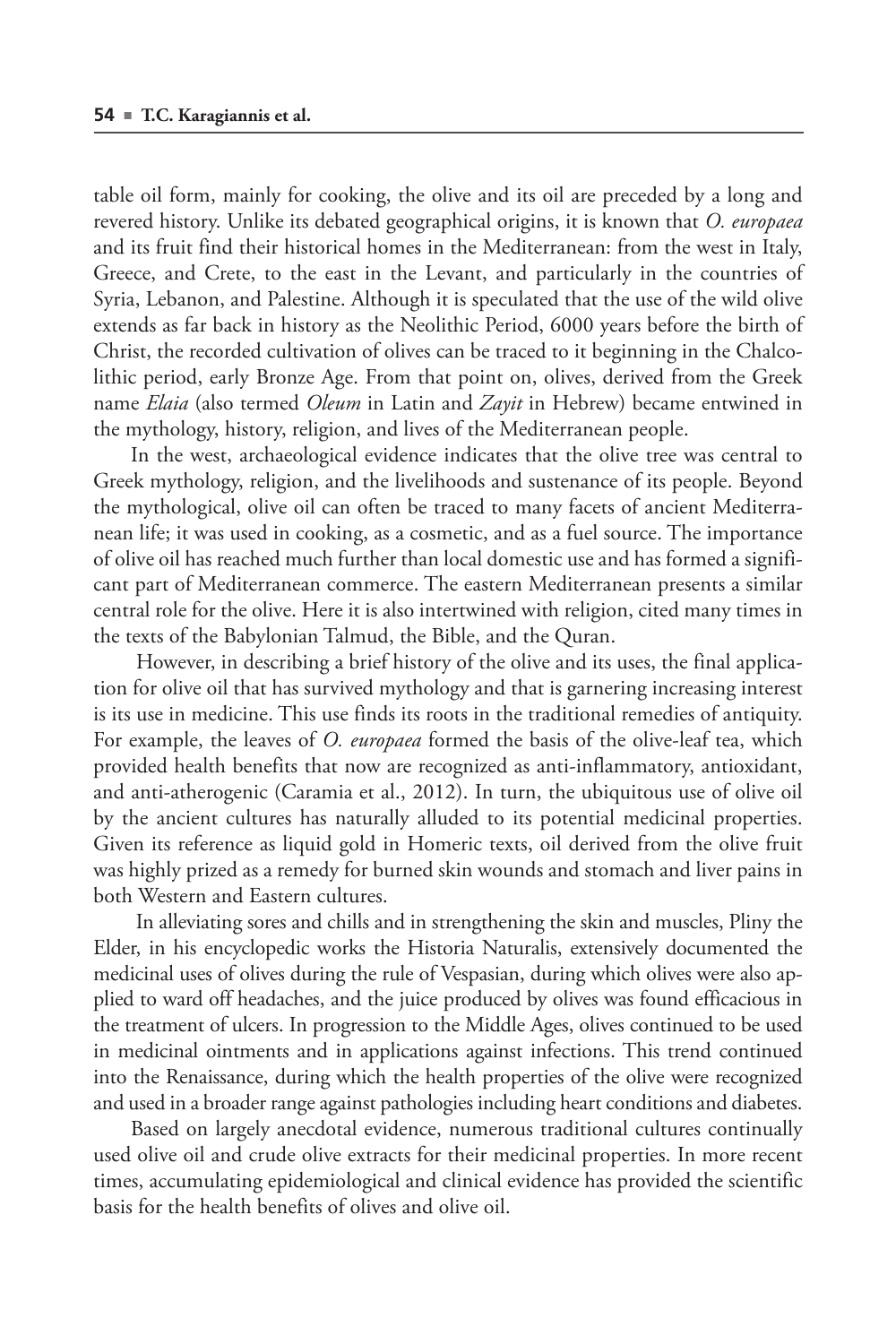#### **Importance of Olives and Olive Oil in the Mediterranean Diet**

The original stimulus for the current interest in olive-derived health benefits stems from the differential mortality rates observed among populations from different regions of the world, elucidated by the pioneering epidemiological study by Ancel Keys and his collaborators (Keys, 1966). The study addressed factors associated with the incidence and mortality of coronary heart disease (CHD), and the efforts of these investigators and participating countries produced what is now the enduring title of the investigation: the Seven Countries Study. Bringing together participant data from complying nations—Finland, Italy, Greece, Japan, the United States,  $\sqrt{ap}$ slavia, and Serbia—Ancel Keys's research aimed to satisfy the queries that surround as parities of CHD incidence between populations under a common and unifying set of protocols and methods (Keys et al., 1984).

The results accumulated in the Seven Countries Study indicated the highest coronary death rate belonged to the northern Europeans, with the U.S. closely trailing behind (Mariotti et al., 1982). In contrast, southern Europeans and the Japanese yielded a much lower coronary death rate. Further analysis of the study indicated several critical risk factors associated with the higher incidence of coronary death rate; age, serum cholesterol, systolic blood pressure, and cigarette smoking.

This difference in coronary death rates prompted the analysis of dietary intakes in light of lacking significance between cohorts for the factors of age, body weight, fat composition, and habitual physical activity (Keys et al., 1986). From dietary analyses, Keys draws a direct comparison between the rural European cohorts, highlighting the variation of dietary fat intakes in relation to CHD incidences. Though having very similar lifestyles and physical activity levels, the dietary composition of the cohorts varied greatly with respect to their fat consumption. Southern Europeans favored a Mediterranean diet rich in fruits and vegetables, and fat consumption was primarily through olive oil, making up 15–30% of total dietary energy, whereas the contrasting European cohorts derived their dietary fats from milk and milk products containing saturated fats.

From these observations, subsequent interest in the Mediterranean diet was stirred and much emphasis has been placed on olive oil, one of the defining differences in diet in Keys's study and believed to be a prime contributor to the lower mortality rates shared by the populace of the Mediterranean. The Mediterranean diet existed far before its recent prominence as a model for good dietary habit. Though seemingly vague, because the term *Mediterranean* can refer to any or all of the countries that border the Mediterranean, the title of the Mediterranean diet often refers to the diet consumed by the populace of the island of Crete and the people of Naples and southern Italy. This view came about primarily from the earlier observations of Keys in his investigations of how diet contributes to coronary disease (Keys, 1966). The original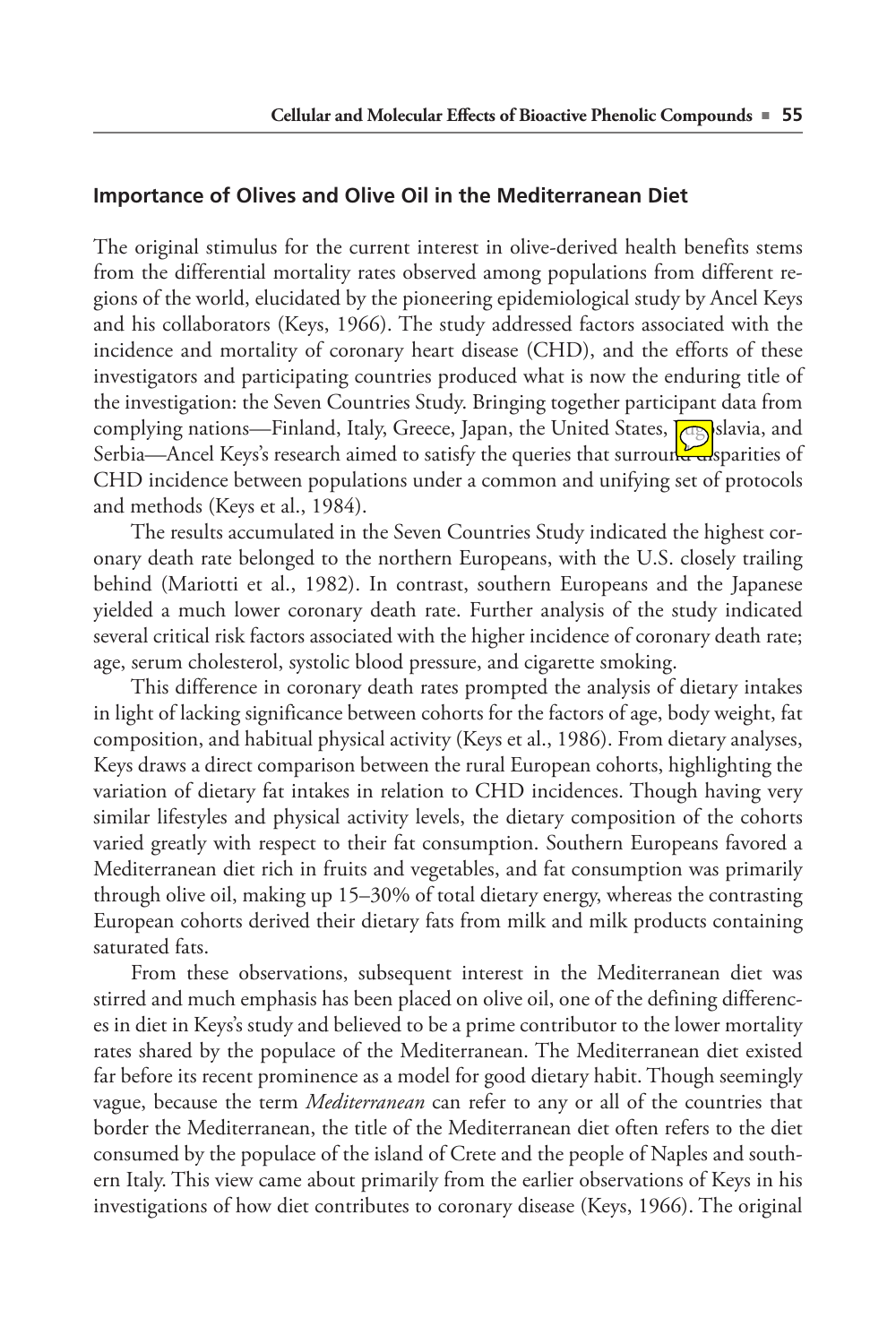postulations by Keys linked a low-fat diet, the opposite of the prevailing eating habits, to a decreased risk of heart disease. The subsequent publishing of his Seven Countries Study seemingly confirmed his theories of diet and disease correlation. The positive health effects derived from the diet were by themselves worthy of elucidation. The diet prominently featured plant produce, moderate consumption of seafood, limited amounts of red meat, and the critical ingredient of the Mediterranean diet, olive oil (Hu, 2003). Despite being a culinary staple, the benefits of olive oil extend beyond gustatory satisfaction into the medicinal and scientific sphere.

Previously, the parallels drawn between olive oil and subsequent health benefits against coronary disease and cancer were attributed to the high concentration of monounsaturated fatty acid (MUFA) in olive oil composition. The persisting interest in MUFAs has drawn the focus on olive studies toward oleic acid (18:1n-9). As the predominant MUFA in olive oil, investigations into its properties have unveiled its potential to reduce the LDL/HDL ratio, which is associated with cardiovascular risk (Martinez-Gonzalez and Sanchez-Villegas, 2004). In addition, olive oil has hypertension-preventative properties, whereby its use is associated with a decrease in systolic and diastolic blood pressure, along with an inverse association with developing hypertension in males (Álvaro et al., 2006). To expound upon the benefits of olive oil, oleic acid has also been implicated in anti-oncogenic activity as well as lower incidences in and decreased risk of breast cancer (Menendez and Lupu, 2006).

Although not exclusive to olives, the extensive health benefits conferred by MUFA consumption cannot be understated. The MUFA content within olives strengthens the evidence that advocates for the health and medicinal properties that have been long observed throughout its use since prebiblical times. Yet despite its age old prevalence, human understanding of the olive fruit is still incomplete. An indication of this is the recent paradigm shift concerning the focus on the compounds that define the olive's inherent properties. Although MUFAs and oleic acid were at the forefront of these studies in the past, more recent research has revealed phenolic compounds as the prime contributors to the protective and medicinal characteristics of olives.

## **Phenolic Compounds in Olives and Olive Oil**

### **Overview**

Accumulating evidence suggests the emerging value of phenolic compounds as potent anti-inflammatory, antimicrobial, and antioxidant factors that contribute substantially to the health advantages of an olive oil–dominant diet (Cicerale et al., 2012). The abundance of these naturally occurring phenols and the phenolic profile of the olive and its oil are produce  $\odot$  sult of natural external factors and the developmental stages of the fruit (Charoenprasert and Mitchell, 2012) (see also Chapters 4 and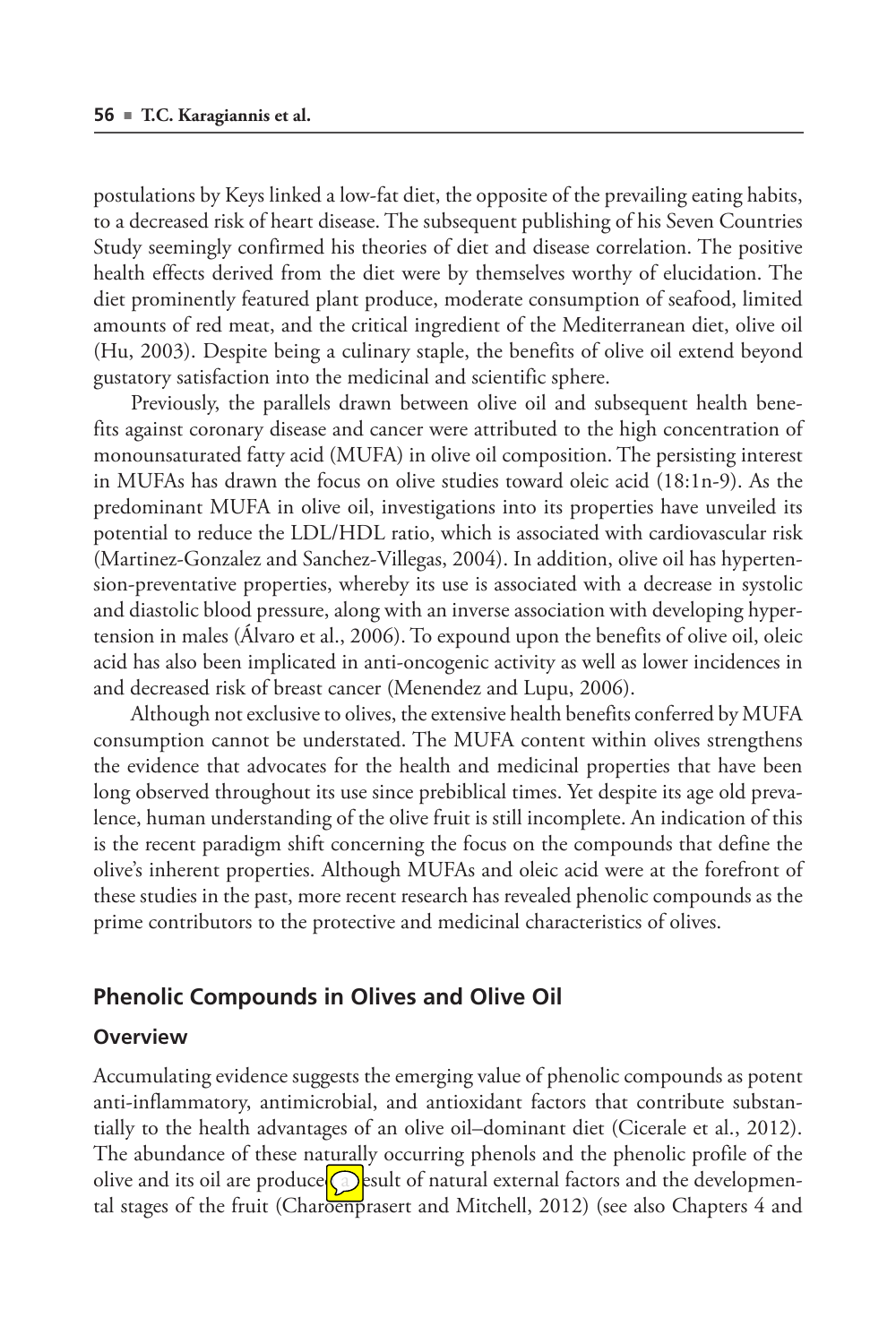5). The translation of these phenolic compounds to the human taste of olive fruit is interpreted as sensations of bitterness/pungency and governs the overall palatability of the olive and its oil. These traits, however, are ancillary to the broadening appreciation toward the medicinal value of phenolic compounds found in the olive, which have become the primary interest of scientific study.

The phenol constituents in olives, and by extension olive oil, are many, numbering 36 distinct phenols that show considerable variation in both presence and concentration as determined by the olive variant, ripeness, and location of cultivation.

The assessment of structural components of phenolic molecules has enabled the determination of relationships between individual phenolic constituents as well as the identification of the potential origins of the biological effects stimulated by phenolic compounds. This is exemplified by the compound and structural component, elenolic acid. A defining structural component of the secoiridoid group of olive phenolic compounds, elenolic acid finds itself integrated within oleuropein, dimethyoleuropein, ligstroside, and elenolic acid–linked hydroxytyrosol and tyrosol. Its presence within certain phenolic compounds allows differentiation of biological activity within otherwise identical or similar compounds that are devoid of its presence. This is true in the instance of hydroxytyrosol (3, 4-DHPEA) and elenolic acid–linked hydroxytyrosol (3, 4-DHPEA-EDA), for which a comparison study indicated a greater than 50% favor of elenolic acid–linked hydroxytyrosol in cell apoptotic percentage, comparable to catalase-induced apoptosis (Fabiani et al., 2009b).

Elenolic acid participation in the biological activity of olives is noted as a significant component that confers antimicrobial activity (Brenes et al., 2007). Its location within olive phenol structures may provide an explanation of the bactericidal and bacterial inhibitory activity of olive phenols against food-borne pathogens *(Listeria monocytogenes, Staphylococcus aureus, Salmonella enterica),* respiratory tract infection agents *(Haemophilus influenza, Moraxella catarrhalis, Salmonella typhi),* as well as probiotic bacterium *(Lactobacillus acidophilus* and *Bifidobacterium bifidum)* (Bisignano et al., 1999; Medina et al., 2006). A specific study targeting *Lactobacillus pentosus, Eschericia coli,* and *Heliobacter pylori* using free elenolic acid and hydroxytyrosol placed significant weight on elenolic acid as the responsible agent for olive bactericidal activity (Medina et al., 2009).

A similar example of biological activity conferred by a structural component can be shown with homovanillic alcohol (Figure 3.1). However, in contrast to elenolic acid, homovanillic alcohol is studied and observed primarily as a metabolite of hydroxytyrosol within the renal system. Nonetheless, as a metabolite of hydroxytyrosol, homovanillic alcohol is known as a potent antioxidant similar to its parent molecule (Tuck et al., 2002). As a hydroxytyrosol metabolite, homovanillic alcohol directly affects the renal system, where it is thought to have protective effects against cell injury. Within the renal context, hydrogen peroxide  $(H_2O_2)$  oxidative damage of tubular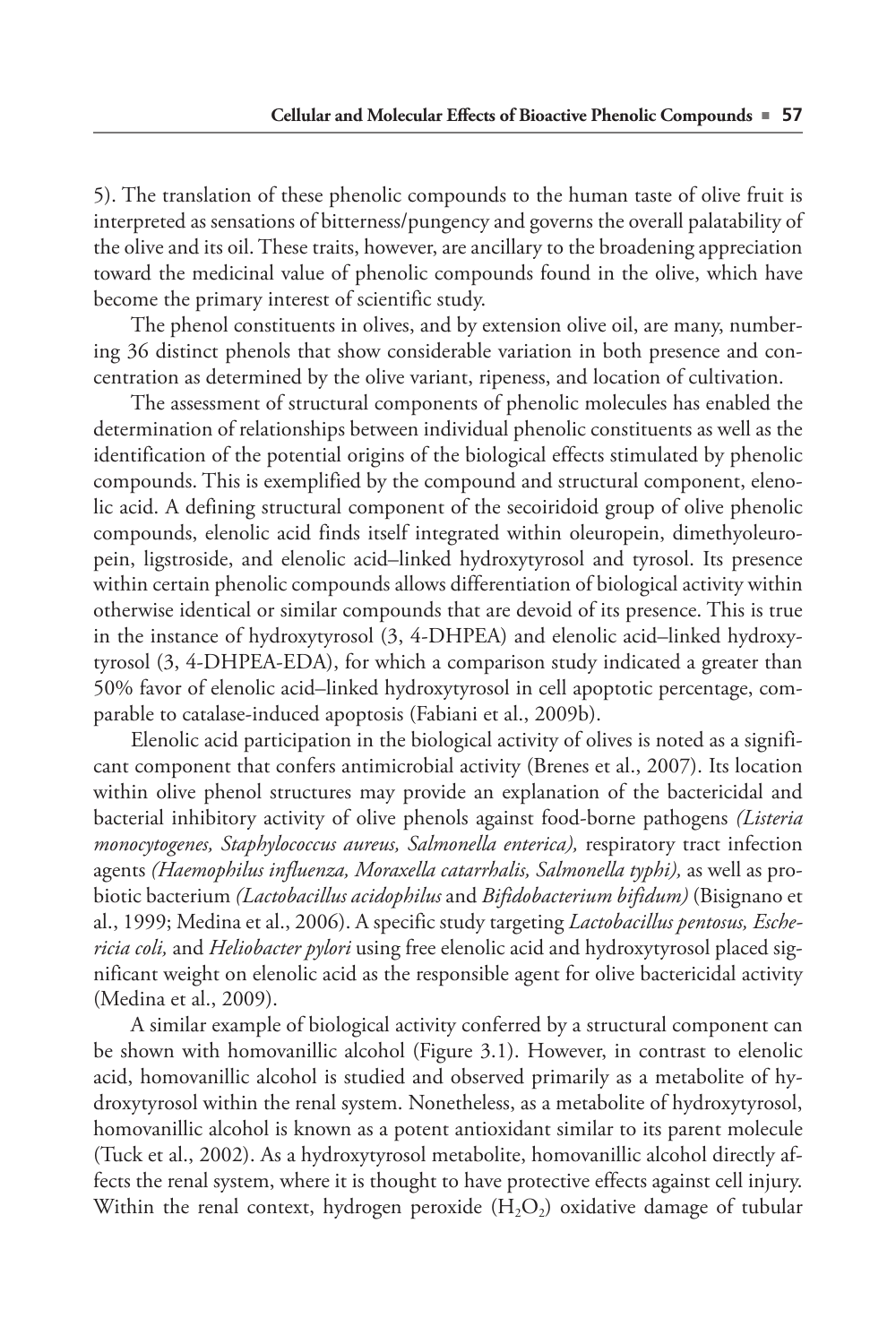epithelial cells results in acute tubular cell injury via lipid peroxidation (Sheridan et al., 1996). Pretreatment with hydroxytyrosol and the subsequent generation of homovanillic alcohol, led to reductions in lipid peroxidation, as measured by malondialdehyde (MDA), a lipid peroxidation marker in renal tubular epithelial cells. Although not as potent as its hydroxytyrosol parent molecule, homovanillic alcohol reduced MDA concentrations significantly and established its position as an important renal cell protective metabolite (Deiana et al., 2008). Using a comparable concentration of homovanillic alcohol (10 µM) to the previously described study, Incani et al. (2010) found protection of renal cells via several intracellular signaling pathways. Along with the reported protection against  $H_2O_2$ -induced cytotoxicity, homovanillic alcohol pretreatment also inhibited  $H_2O_2$ -mediated ERK (extracellular signal-regulated kinase) phosphorylation (Incani et al., 2010). Such modulation of the MAPK (mitogenactivated protein kinase) family has significant pathogenic implications due to its influence on cell survival regulation and cellular responses to toxic substances (Sinha et al., 2004; Wang et al., 2000).

In relation to the minor phenolic constituents that contribute to the antioxidative activity of olives and olive oil, oleocanthal plays a major role in the anti-inflammatory effects of olive-derived phenols. A contributor to pharyngeal pungency stimulated by high-quality olive oils, oleocanthal prompts a sensation of irritation by engaging ion channel activation in sensory neurons within the upper airways (Peyrot des Gachons et al., 2011). This sensation is likened to ibuprofen oral irritation, with which oleocanthal shares similar anti-inflammatory activity mediated via the inhibition of cyclooxygenase enzymes COX-1 and COX-2 (Beauchamp et al., 2005). Other oleocanthal signaling pathways include inducible nitric oxide synthase (iNOS) suppression in chrondocytes in arthritis pathogenesis and tau protein interaction inhibition in neurodegenerative disorders (Lucas et al., 2011). Despite the wealth of therapeutic benefits derived from phenolic compounds, olive phenol composition is dominated by the presence of oleuropein and hydroxytyrosol (see Figure 3.1).

## **Identification of Hydroxytyrosol and Oleuropein as Key Antioxidants in Olives and Olive Oil**

Although the various olive compositions each include distinct phenolic profiles spanning a number of compounds, oleuropein and hydroxytyrosol are among the most prevalent compounds in high-phenolic olive cultivars, having 2- to 10-fold higher concentrations than other phenolic compounds (Alagna et al., 2012; Charoenprasert and Mitchell, 2012). Originally an undesirable compound due to its bitterness/ pungency, oleuropein is a primary antioxidant that is noted for its benefits to human health (Esti et al., 1998). It is a major compound in olive fruit and a secoiridoid ester,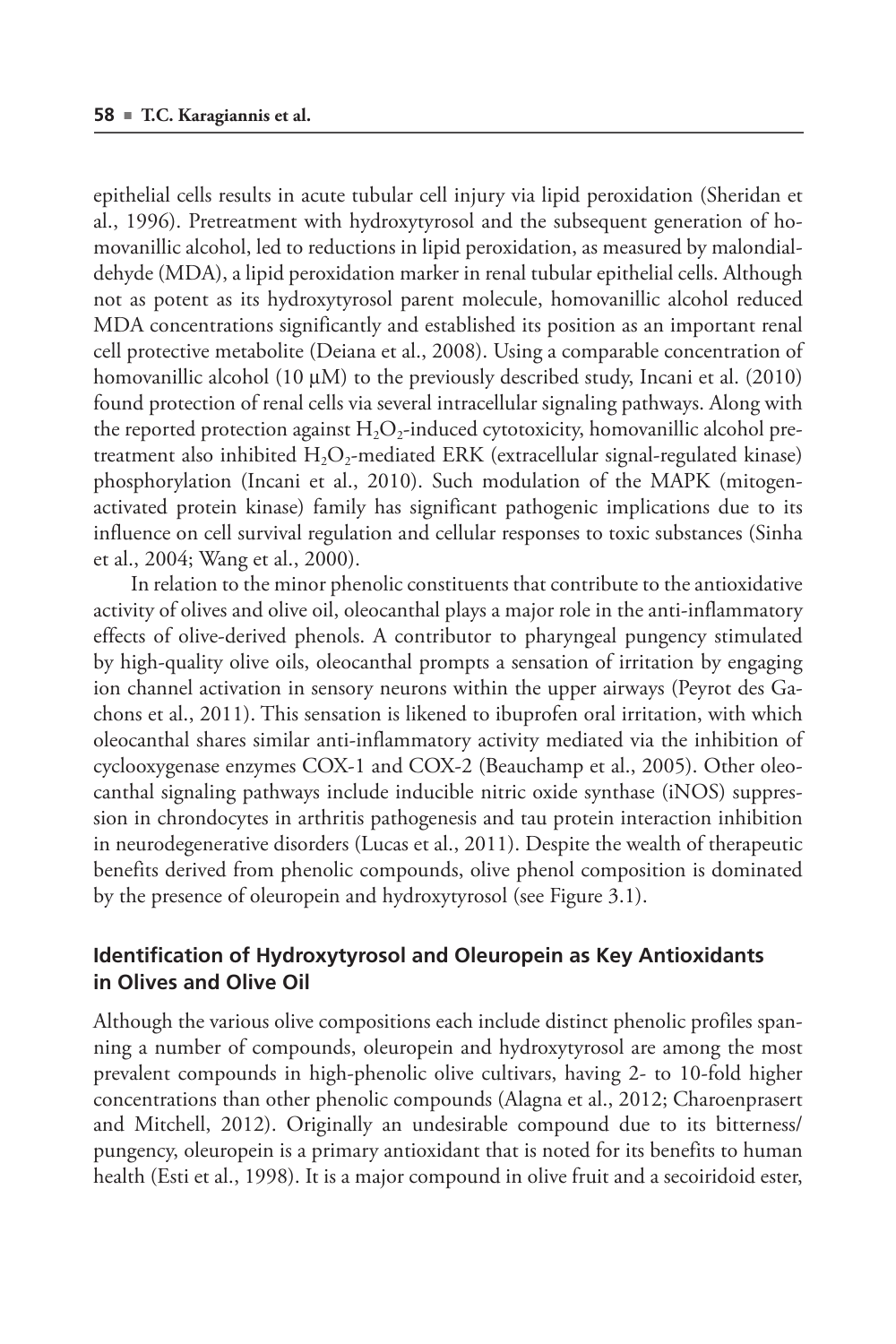

**Figure 3.1** Chemical structures of major bioactive phenolics in olives and olive oil: (A) oleuropein, (B) hydroxytyrosol, (C) tyrosol,  $(\sqrt{D})$ omovanillic alcohol.

derived from secologanin and secoxyglanin precursors, which include hydroxytyrosol and elenolic acid (Omar, 2010). Its hydrolysis metabolite, hydroxytyrosol, incorporates a similar chemical structure and is synthesized from esterase or acidic catalysis reactions (Bernini et al., 2008).

Both oleuropein and hydroxytyrosol confer antioxidant properties from an underlying orthodiphenolic structure that contributes to their protective role against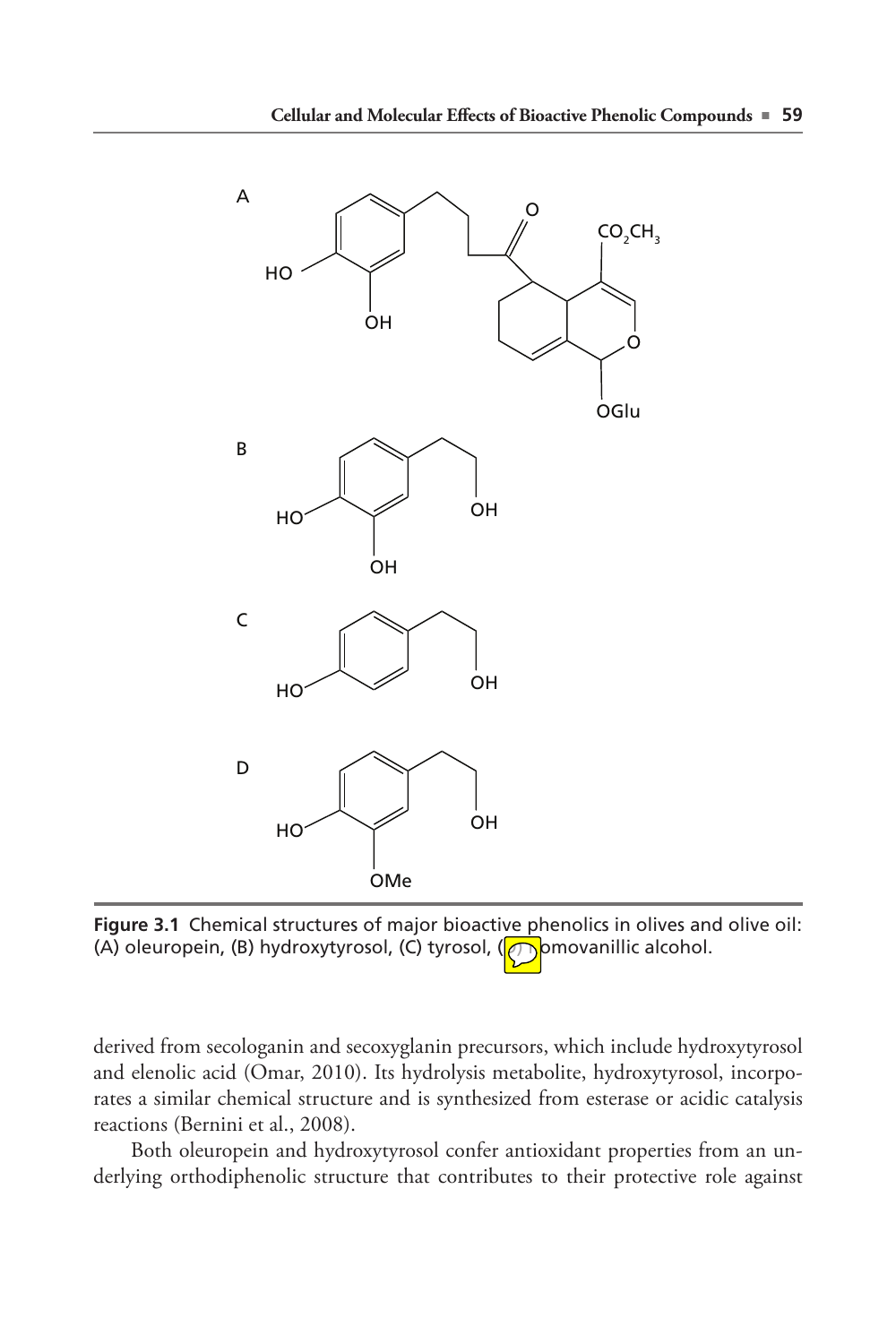oxidation damage–induced disease, including cardiovascular disease and cancers. The antioxidant action of oleuropein and hydroxytyrosol is demonstrated by their capacity to prevent hydroxylation reactions on salicylic acid, through competition as a substrate or classical proton donation. Although similar in structure, hydroxytyrosol is the stronger of the two compounds (Carrasco-Pancorbo et al., 2005).

Focusing on cardiovascular pathology, oleuropein and hydroxytyrosol's influence is illustrated. The extension of their oxidation prevention on low-density lipoproteins, via inhibition of copper sulfate–induced oxidation and hypochlorous acid scavenging, represents a mechanism for preventing atherosclerotic lesion development (Visioli and Galli, 1994). Yet, their utility against cardiovascular disease is not solely dependent on their antioxidant interference but is complemented by their activity in anti-inflammatory processes through the attenuation of nitric oxide (NO) production resulting from decreased iNOS activity in macrophages (Visioli et al., 1998b).

The significance of olive phenolic efficacy in the prevention of human disease is not exclusively related to cardiovascular pathology, but is shared by its involvement in anti-carcinogenic activities in both in vitro and in vivo contexts (Carrera-González et al., 2013). The study of olive phenols has revealed positive effects in inducing apoptosis and inhibiting cell proliferation primarily in leukemia, breast cancer, and colorectal cancers.

Though very briefly reviewed at this point, the current literature and mechanisms concerning oleuropein and hydroxytyrosol contribution to human pathology prevention will now be given greater focus, and the importance of olive phenols in the areas of wound healing, cardiovascular pathology, and carcinogenesis will be discussed.

## **Olive and Olive Oil Products in Cosmetics**

Since ancient times, plant oils have traditionally been used to treat a range of cutaneous conditions from rashes to tumors (Brussell, 2004), and recently, their derivatives have elicited a revived popularity in modern cosmetic and skincare formulations. The ethnobotanical applications of plant-derived compounds in relation to skin care have formed the basis of their use in cosmetics products. Specifically, the olive and its obtained oils and extracts have long been used in the ancient Mediterranean cultures in skin protectants, soaps, bath oils, and cosmetics (Boardman et al., 1976). Olive oil was also used by the ancient Egyptians to make creams and perfumes (Brun, 2000), and the Romans kept their skin elastic by applying olive oil during bathing.

There are numerous attributes that have contributed to the timeless appeal and suitability of olive oil for its usage in a range of skin-care products. The beneficial properties of olive oil as a topical agent include its function as a solvent, surfactant, emollient, antimicrobial, fragrance enhancer, and skin conditioner. Considered an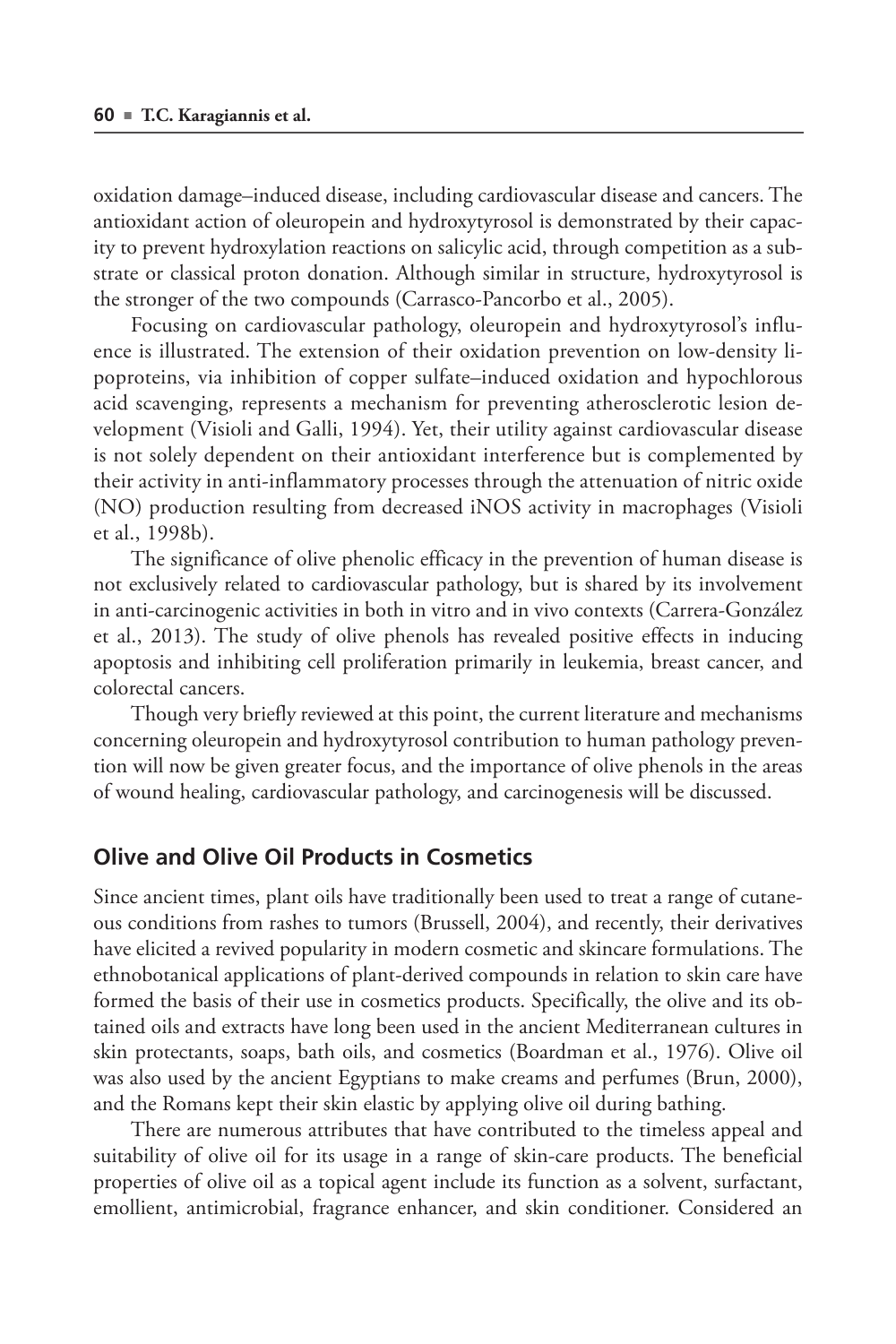"occlusive hydrophobic ingredient" (Weber et al., 2010), olive oil is instrumental in protecting the skin from external elements. It is efficient at removing the ashen appearance of dry skin, since the squalene and triaglycerol content of the oil resembles human sebum (Nikkari, 1974; Picardo et al., 2009). Its ability to retard the growth of a range of microorganisms, as well as to inhibit the oxidation of fats, allows olive oil to have a long storage life, and hence enables its capacity to function as an epidermal antimicrobial and preservative for perishable goods.

The fatty acids that comprise the saponifiable fraction of extra virgin olive oil constitute almost 99% of the oil by weight, and of this fraction, 70–80% is oleic acid (Dugo et al., 2004; Gomez-Alonso et al., 2002; Ollivier et al., 2006). These fatty acids form an occlusive layer on the skin that maintains the integrity of the epidermal barrier in a process involving epidermal keratinocyte metabolism of lipids derived from topically applied emollients, due to a fatty acid transporter on their surface, permitting the cells to form a functional epidermal barrier through the imported lipids (Schurer et al., 1995). It has also been shown that ingestion of olive oil fatty acid constituents, including oleic acid and linoleic acid, accelerates the wound healing process (Rodrigues et al., 2012).

Oleic acid in particular has also been found to function as a penetration enhancer (Walker and Hadgraft, 1991), wherein it facilitates transdermal drug delivery through the stratum corneum (Naik et al., 1995; Wang et al., 2004), thereby raising epidermal penetrability. Through the temporary and reversible disordering of the stratum corneum, oleic acid increases the fluidization of the intercellular lipid medium, making the epidermis more permissible to a range of compounds (Larrucea et al., 2001). However, because of the increased permeability of the skin barrier, there is the concern of excessive transepidermal water loss, which may result in the impairment of skin barrier function.

The polar phenolic fraction of the olive provides considerable delivery of antioxidant and anti-inflammatory properties to the skin, primarily derived from oleuropein and hydroxytyrosol. These properties have proven to be beneficial in the mitigation of photo damage and skin aging (Ichihashi et al., 2000; Perugini et al., 2008) as well as in improving the course of cutaneous wound healing (Mehraein et al., 2014). The antioxidant activity mitigates the oxidizing effects of external aggressors, including UVA-B light damage and ambient particulate matter (D'Angelo et al., 2005; Guo et al., 2010; Mehraein et al., 2014) through the activation of enzyme p53, which prevents and repairs skin damage following UV exposure (Budiyanto et al., 2000).

The repairing capacity of its high fatty acid and antioxidant content endows olive oil with a unique ability to afford protection and hydration when applied topically to the skin. Its enduring use in cosmetic concoctions and its subsequent reemergence as a key ingredient in cleansers, moisturizers, and body oils solidify its popularity and ubiquitous use as a cosmetic product throughout the world.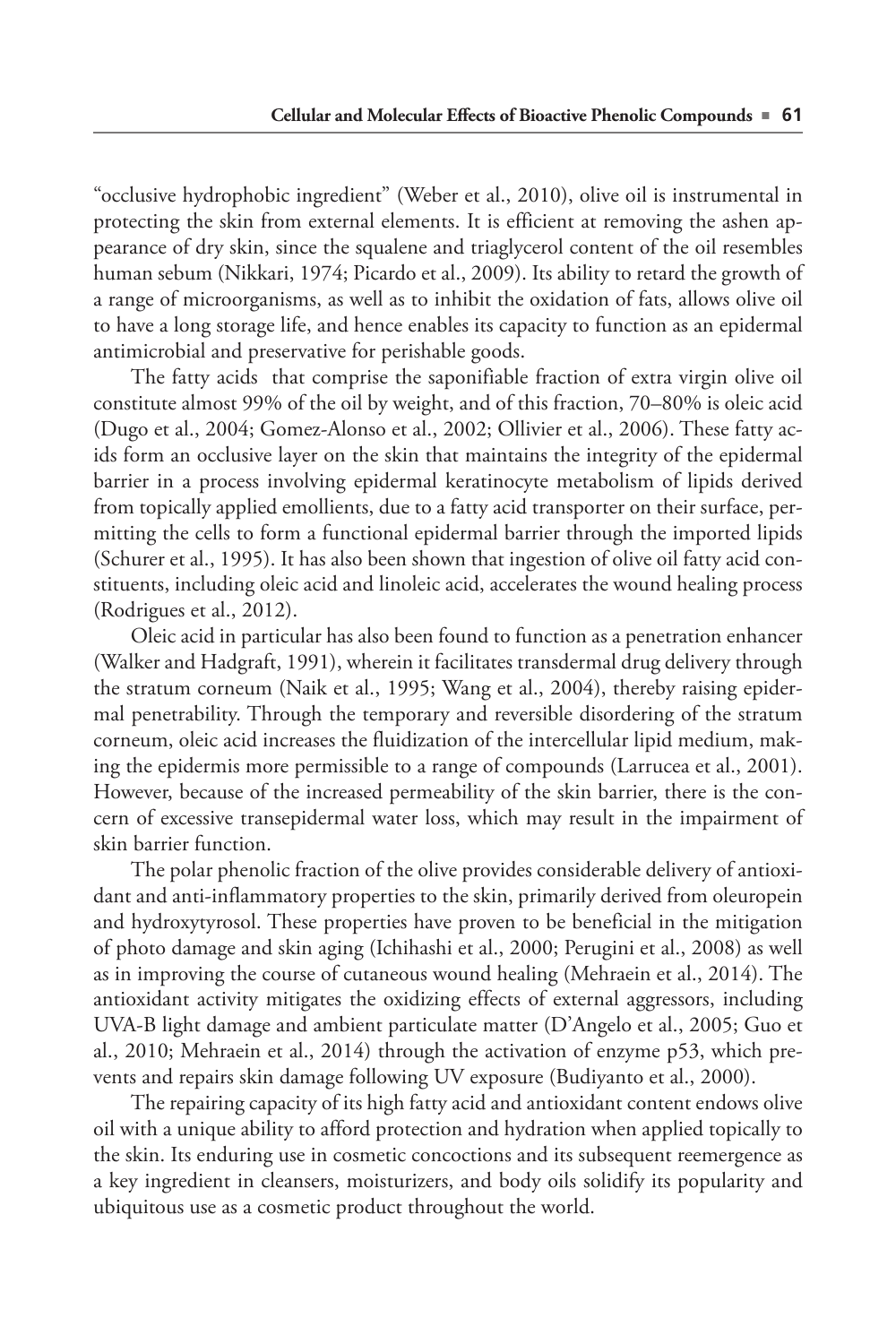# **Cellular Effects of Olives and Olive Oil in Relation to Dermatology and Wound Healing**

There are many applications for the use of the olive and its oil in the dermatological arena. Olive oil is used extensively to improve a range of skin conditions in neonates and infants (Kiechl-Kohlendorfer et al., 2008), as well as in the treatment of wounds and burns (Sakazaki et al., 2007), through both oral administration and topical application. The treatment objective of many cutaneous aliments is the restoration of integrity, tensile strength, and barrier function of the skin (Singer et al., 2000), a process that invariably draws on the wound healing cascade. It has been shown that the leaf extract and the extra virgin oil fraction of the olive can improve dermatitis and accelerate the course of wound healing (Koca et al., 2011). The wound healing process encompasses a multifaceted series of interactions between existing keratinocytes, the extracellular matrix (ECM), immune cells, cytokine mediators, and growth factors (Singer and Clark, 1999). The phases consist of: inflammation, proliferation, and re-epithelialization, leading to scar formation (Werner and Grose, 2003). The spatial and temporal levels of a range of cytokines, growth factors, and reactive oxygen species (ROS) within the wound remain in flux, and this dynamic balance between stimulators and inhibitors can lose its equilibrium and lead to a pathologic state.

Normal wound healing processes are reliant on the categorical transition of the aforementioned phases to achieve partial reconstruction of the wound area. Initially, platelets release eicosanoids, including COX-1 and COX-2, that convert arachidonic acid into proinflammatory prostaglandins such as  $PGE<sub>2</sub>$ , producing dilated and porous blood vessels and thereby facilitating inflammatory migration. The pool of cytokines and growth factors released upon platelet degranulation are among other mediators involved, including PDGF, bFGF, TGFβ, EGF, and VEGF, which attract neutrophils and monocytes (Bahou and Gnatenko, 2004; Singer and Clark, 1999). Subsequently, resident immune cells such as mast cells, T-cells, and Langerhans cells (Noli and Miolo, 2001) are activated, releasing a range of cytokines including tumor necrosis factor-α (TNF-α) and interleukin-1 (IL-1) (Szpaderska et al., 2003).

Early on in the wound healing process, the onset of acute inflammation ensues, characterized by the dense level of neutrophils that constitute around 50% of cells at the wound site (Engelhardt et al., 1998). Accordingly, neutrophils perform their function of cleansing the wound bed of foreign pathogens (Gillitzer and Goebeler, 2001), mainly through bursts of ROS, which serve as signaling molecules and are involved in the destruction of foreign microbes and regulating the activation of transcription factors (Roy et al., 2006). However, the perpetuation of oxidant activity is detrimental to the wound healing process because it contributes to fibrotic scarring, damages tissue architecture (van der Vliet and Janssen-Heininger, 2014), and induces oxidative stress in adjacent normal tissue, which enhance pathologic processes. The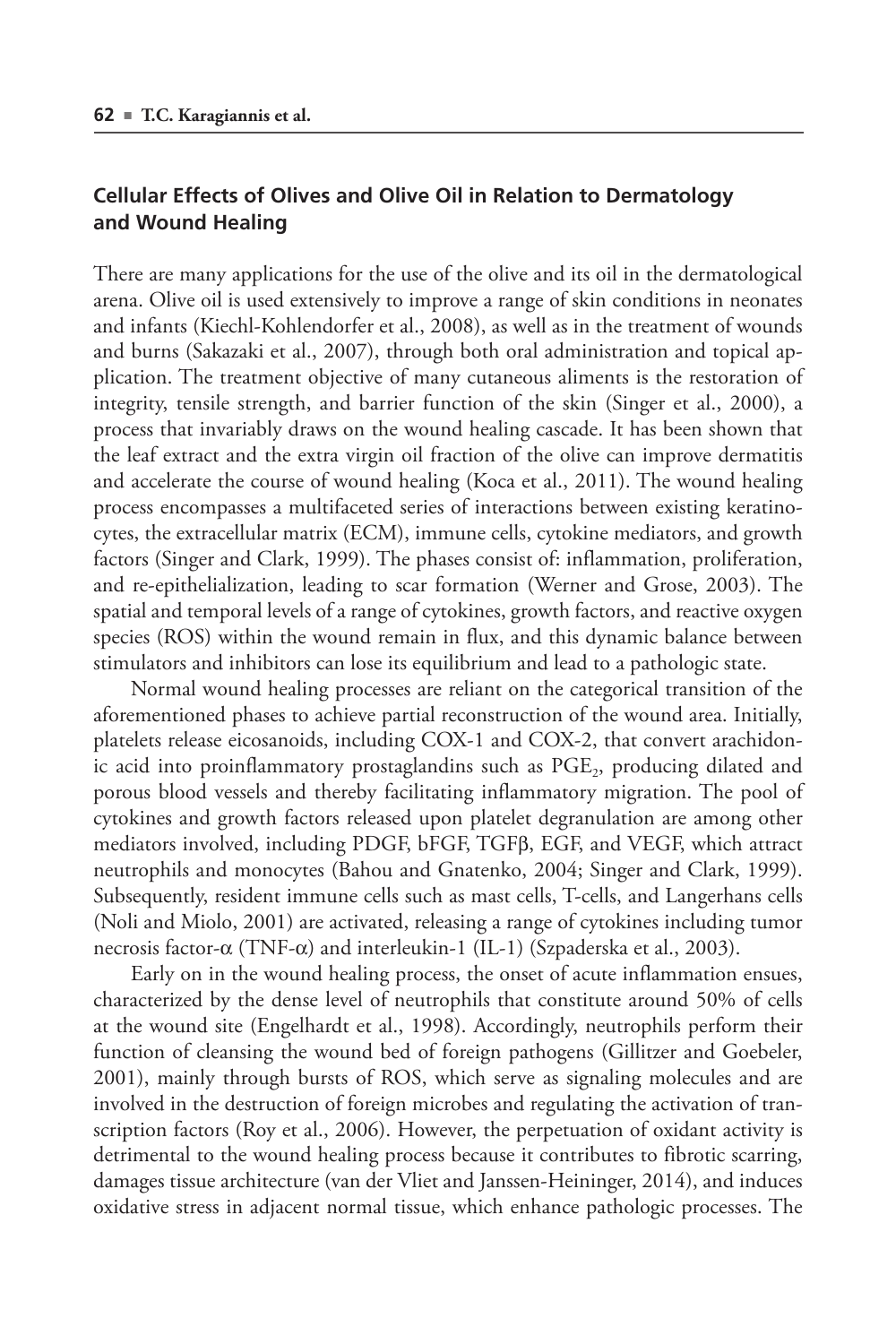destructive capacity of the inflammatory phase may convey impaired healing ability upon prolonged tissue inflammation (Ashcroft et al., 1999) through the exaggerated activity of macrophages and neutrophils (Chen et al., 2014; Cooper et al., 2005). It is seen that excessive platelet activation, generation of arachidonic acid derivatives, and the subsequent secretion of proinflammatory cytokines have been correlated with an augmented inflammatory response (Diegelmann, 2003; Muscara et al., 2000). Previous studies have found improved wound healing in the setting of decreased inflammation (Ponrasu et al., 2014). Particularly, neutrophil infiltration has been attributed to the damaging effects of inflammation within the skin (Henson and Johnston, 1987).

It has been demonstrated that hydroxytyrosol and oleuropein can offset the deleterious effects of extreme inflammatory responses through their capacity to inhibit the respiratory burst of neutrophils (Visioli et al., 1998a), which reduces the oxidative load to surrounding keratinocytes and promotes wound closure and connective tissue formation (Loo et al., 2012). Oleuropein and hydroxytyrosol have also exhibited protection against genotoxic damage induced by ROS in the DNA of several cell lines (Fabiani et al., 2008a; Grasso et al., 2007; Nousis et al., 2005), limiting damage-associated molecular pattern molecules (DAMPs) (Bianchi, 2007) and further curbing the inflammatory response in light of their potent antioxidant activity (Figure 3.2). Furthermore, hydroxytyrosol has been shown to abrogate the secretion of several proinflammatory cytokines within macrophages including TNF-α, NO, and COX-2 (Maiuri et al., 2005), mediated through the attenuation of deleterious signalling cascades, such as NF-κβ (Scoditti et al., 2012). Moreover, it has been elucidated that olive phenols possess antithrombotic and antiplatelet properties (see also Chapter 2). This can be attributed to the reduction in expression levels of adhesion molecules involved in leukocyte diapedis within endothelial cells, including intercellular and vascular cell-adhesion molecules (ICAM-1 and VCAM-1) and E-selectin (Manna et al., 2009), leading to the mitigation of the coagulation response and platelet-released proinflammatory cytokines and growth factors (Singer and Clark, 1999).

The proliferative and re-epithelialization phases of wound repair are dependent upon the activity of fibroblasts that produce granulation tissue (Fernandes et al., 2004; Rajkumar et al., 2006) and the subsequent synthesis, bundling, and alignment of collagen fibers, which eventually allow for wound closure. The dense ECM that facilitates cellular migration must undergo restoration to normal histoarchitecture, which is achieved through the action of MMPs that degrade ECM components and are secreted by a range of dermal cells (Singer and Clark, 1999).

A distinguishing trait of granulation tissue is the formation of blood vessels, which are necessary to deliver nutrients and oxygen to the new tissue. This neovascularization is prompted by several growth factors including VEGF, TGFβ, and bFGF (Folkman and D'Amore, 1996) and is facilitated by MMP activity (Haas et al., 2000) and hypoxic conditions (Detmar et al., 1997). However, in nonhealing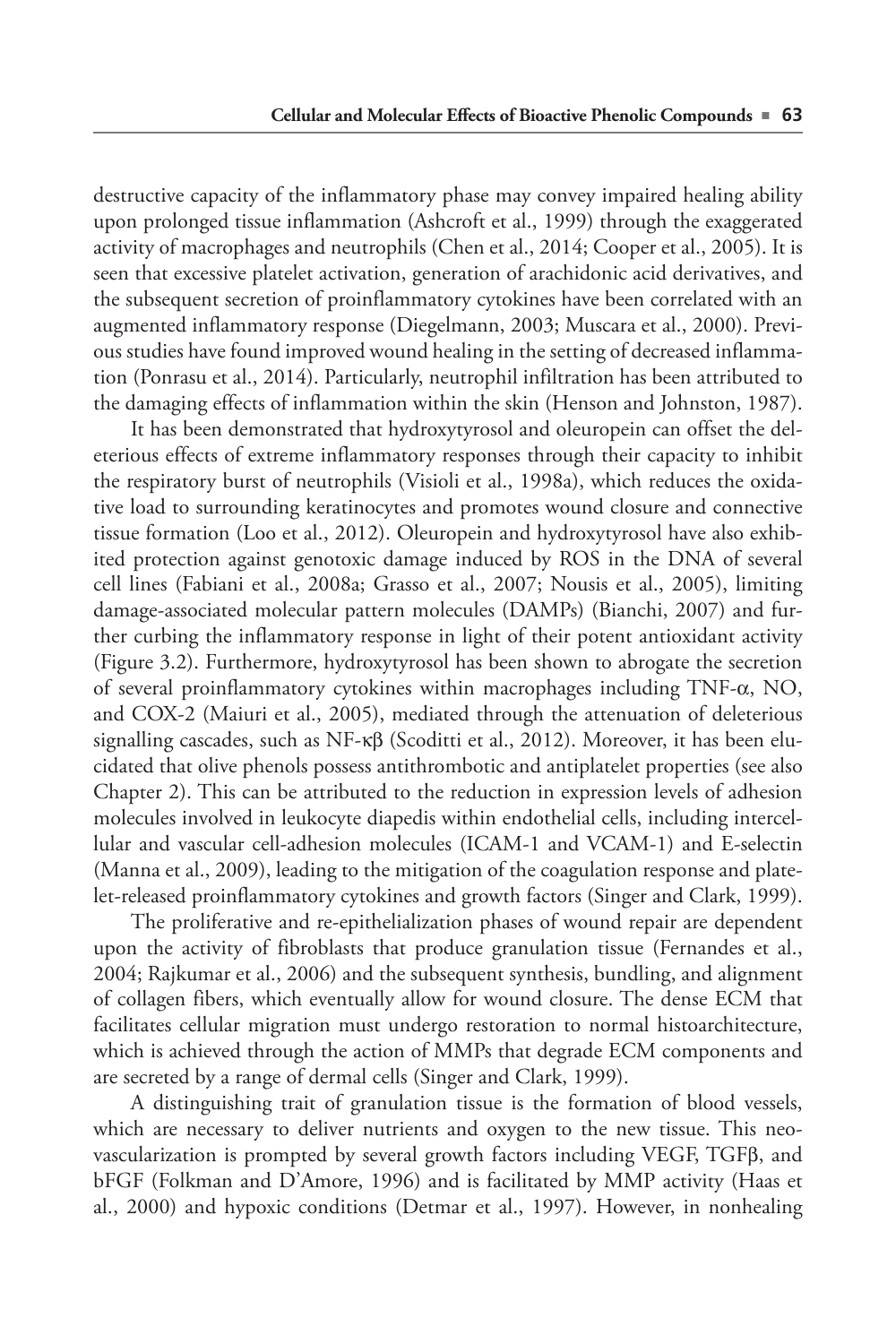

**Figure 3.2** Schematic representation of wound repair mechanisms. Growth factors necessary for cell motility and proliferation are shown, as are the effects of hydroxytyrosol (HT) and oleuropein (OL) on key cytokines and DAMPs involved in the inflammatory response of wound healing.

wounds, reduced levels of these proangiogenic factors combined with endothelial cell dysfunction (Sluimer and Daemen, 2009) contribute to impaired angiogenesis and healing. Thus, therapeutic strategies are centered on mechanisms related to the cytoprotection and proliferation of the vasculature within the wound.

Olive phenols including oleuropein and hydroxytyrosol have been discovered to impart protective effects on vascular endothelial cells through limiting oxidative injury (Palmieri et al., 2012; Zrelli et al., 2011b) and inflammatory damage mediated by TNF-α (Zrelli et al., 2013), thereby supporting vascular cell proliferation. In contrast, these phenols have also been shown to abrogate angiogenesis through the inhibition of MMP-2 (Fortes et al., 2012) and MMP-9 activity (Scoditti et al., 2012), as well as the down regulation of VEGF expression (Lamy et al., 2014). However, these inhibitory effects on neovascularization have generally been found in vitro using high concentrations of hydroxytyrosol ( $\geq 100 \,\mu$ m) (Fortes et al., 2012) as well as in neoplastic settings (Zhao et al., 2014). It has also been shown that abnormal vessel growth, which promotes tumorigenesis, is attributed to aberrant VEGF expression (Kerbel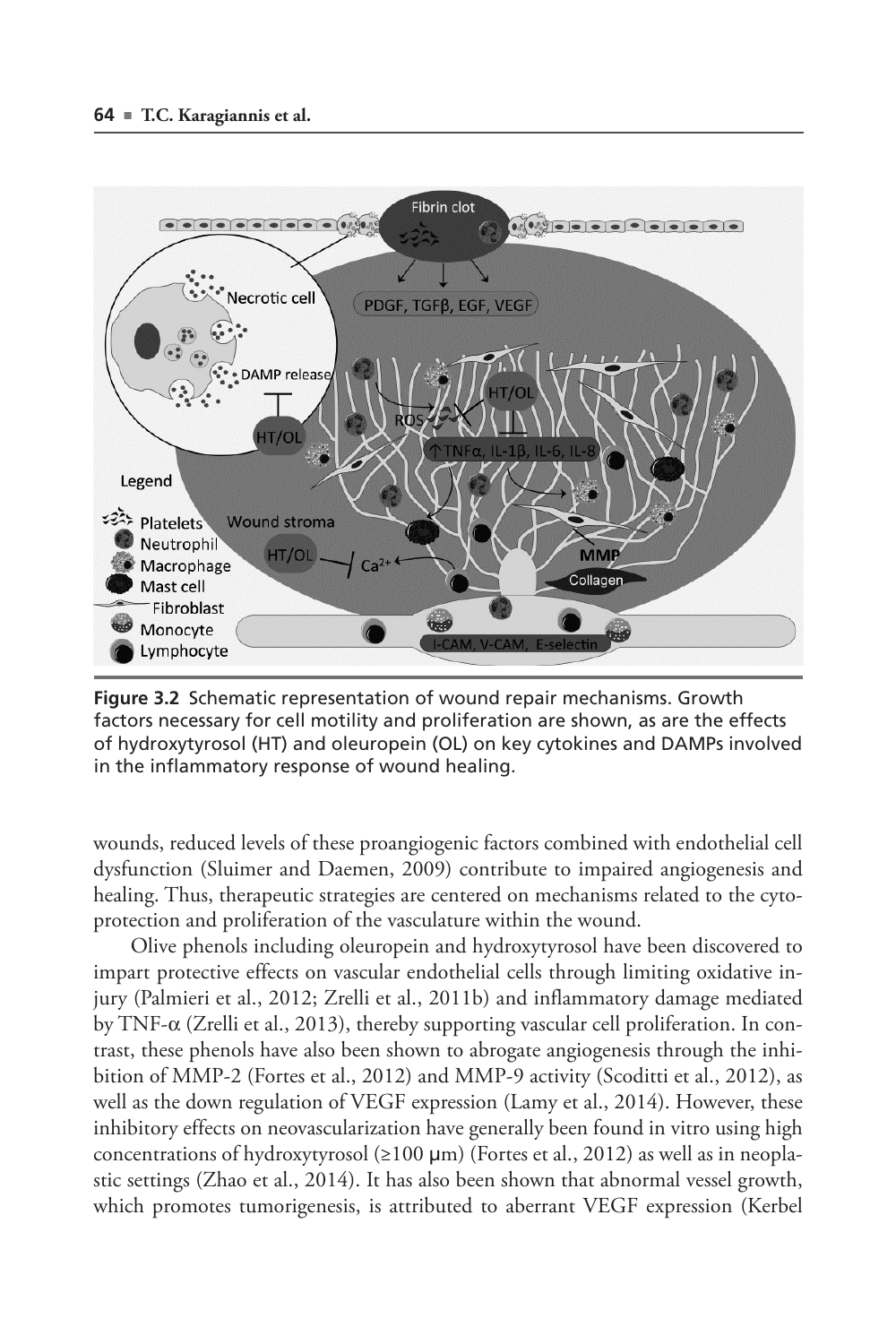and Folkman, 2002) and numerous signaling pathways unique to cancer cells, which differ from the processes within normal wounds, where the dynamic reciprocity between cellular components, matrix proteins, and bioactive molecules propel conserved angiogenic mechanisms that allow for adequate tissue repair (Greaves et al., 2013). However, within impaired wound healing, decreased VEGF expression is observed, which is credited to DNA damage and lipid peroxidation (Warleta et al., 2011) induced by the wound environment. Interestingly, oleuropein has been shown to increase VEGF expression during in vivo wound healing studies, which was correlated with the observed acceleration of re-epithelialization (Mehraein et al., 2014). Thus, olive phenols may serve as suitable proangiogenic compounds in the context of inflammatory environments that are associated with wound healing.

Re-epithelialization of wounds involves both the migration and proliferation of keratinocytes within the epidermal parameters of the wound. Ultimately, the outcome of mammalian wound healing is the formation of a relatively acellular scar with refined vasculature (Adams and Alitalo, 2007). The inflammatory response completely resolves with the apoptosis of neutrophils (Haslett, 1992), and some leukocytes return to the vasculature (Mathias et al., 2006) or emigrate through the lymph vessels (Schwab et al., 2007). The mitigation of inflammation is achieved through the deactivation of macrophages by anti-inflammatory cytokines (Ma et al., 2003), sequestration of proinflammatory chemokines (D'Amico et al., 2000), and production of endogenous antiinflammatory molecules (Schwab et al., 2007). Failure to resolve inflammation results in nonhealing wounds, increased scar formation, and reduced tensile strength.

Oleuropein and hydroxytyrosol assert their anti-inflammatory capabilities via several mechanisms. Concurrently, oleuropein and hydroxytyrosol have been shown to influence cytosolic  $Ca^{2+}$  levels, augmenting the activation of T and B lymphocytes (Palmerini et al., 2005; Zbidi et al., 2009). In vivo, oleuropein and hydroxytyrosol have been found to reduce the level of acute inflammation via the reduction of cytokines IL-β and TNF-α (Gong et al., 2009), as well as by decreasing the number of infiltrating neutrophils (de la Puerta et al., 2000).

These anti-inflammatory effects are demonstrated with topical application to the skin such that the olive phenols reduce oedematous tissue by almost 50% (de la Puerta et al., 2000), effectively accelerating the contraction of the wound area in vivo (Mehraein et al., 2014). In conjunction, the antifibrotic value and scar minimization of hydroxytyrosol may be mediated through its effects in up-regulating keratinocyte SMAD7 (Rafehi et al., 2012), which is known to be highly expressed in the wound stroma (Han et al., 2011). SMAD7 acts as a TGF-β antagonist and thereby limits fibrosis through blocking its chief facilitator (Flanders et al., 2003). The healing value of olive oil is diverse in its cellular effects on the epidermis and underlying dermis. As antioxidants, the scavenging abilities of the olive phenolic compounds oleuropein and hydroxytyrosol contribute to its therapeutic capabilities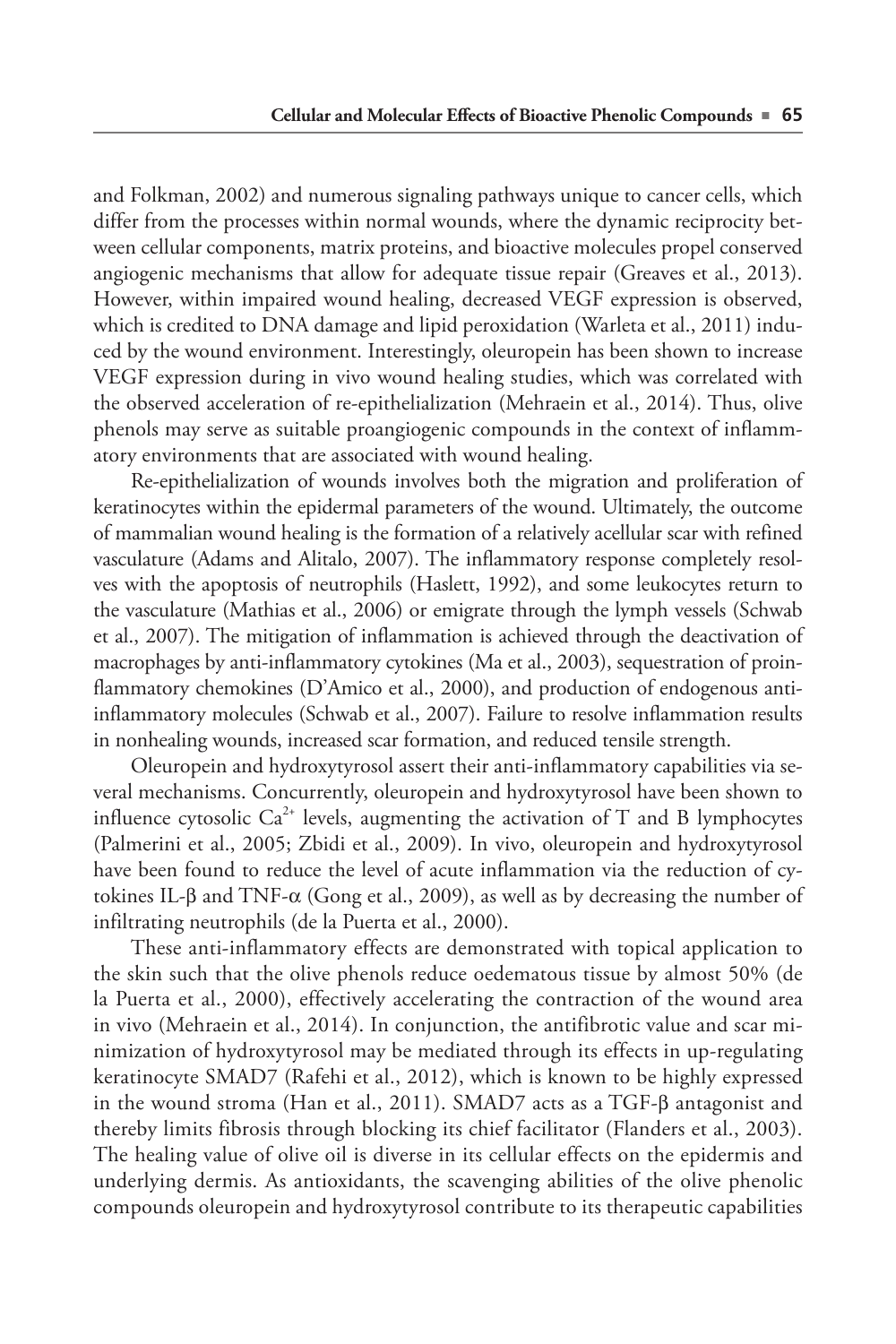(Manna et al., 2002; Owen et al., 2000). Because excessive ROS production during the proliferative and re-epithelialization phases is implicated in perturbed wound healing, olive oil is a suitable restorative product. Moreover, the therapeutic qualities conveyed by the olive phenols include their preventative capacities to ameliorate excessive inflammatory responses and tissue damage during impaired wound healing.

# **Molecular Mechanisms Accounting for the Wound Healing Properties of Phenolic Compounds from Olives and Olive Oil**

The typical epidermal wound involves multiple cell types of several distinct lineages, each responding to and generating different signals at different times. The underlying basis for these marked responses is the activation of conserved signal transduction pathways leading to the transcription of wound-response genes expressed at the wound site that orchestrate the repair process (Cole et al., 2001). However, as previously mentioned, an excessive and prolonged inflammatory response can impair wound healing due to the exacerbation of cytokine production (Martin and Leibovich, 2005). Specifically, olive phenolic compounds have the capacity to suppress cytokine signaling through the regulation of gene expression, in which perturbations of gene transcription have been implicated in nonhealing chronic wounds (Trengove et al., 1999) as well as hypertrophic scarring (Russell et al., 1989).

Receptor tyrosine kinases such as EGFR, PDGF (Campos et al., 2010; Wang et al., 2009), VEGF, and FGF (Komi-Kuramochi et al., 2005) bind ligands that initiate from damaged cells within the wound. The subsequent signaling via cytosolic phosphorylation in several pathways potentiates the nuclear activation of transcription factors, which modulate gene expression in cells near the wound site. Hydroxytyrosol has been found to promote such signaling activity, which selectively modulates the phosphorylation of kinases implicated in wound repair, including PI3K/AKT (Zou et al., 2012) and ERK1/2 pathways (Zrelli et al., 2011b). It has been discovered that these pathways are partly responsible for the activation of Nrf2, which is essential for the transcriptional activation of antioxidant and phase II detoxifying genes (Mann et al., 2007; Motohashi and Yamamoto, 2004; Nguyen et al., 2009), including glutathione peroxidise, superoxide dismutase-1, catalase, and heme-oxygenase (HO-1) (Surh et al., 2008). Within keratinocytes, hydroxytyrosol has been shown to up-regulate several of these antioxidant defense enzymes, especially HO-1 (Rafehi et al., 2012), which also promotes proliferation and inhibits apoptosis (Clark et al., 1997; Petrache et al., 2000). The transcriptional activation of Nrf2 by hydroxytyrosol has been demonstrated to stimulate and protect vascular endothelial cells (Zrelli et al., 2011b) from oxidative stress through the phosphorylation of PI3K/AKT and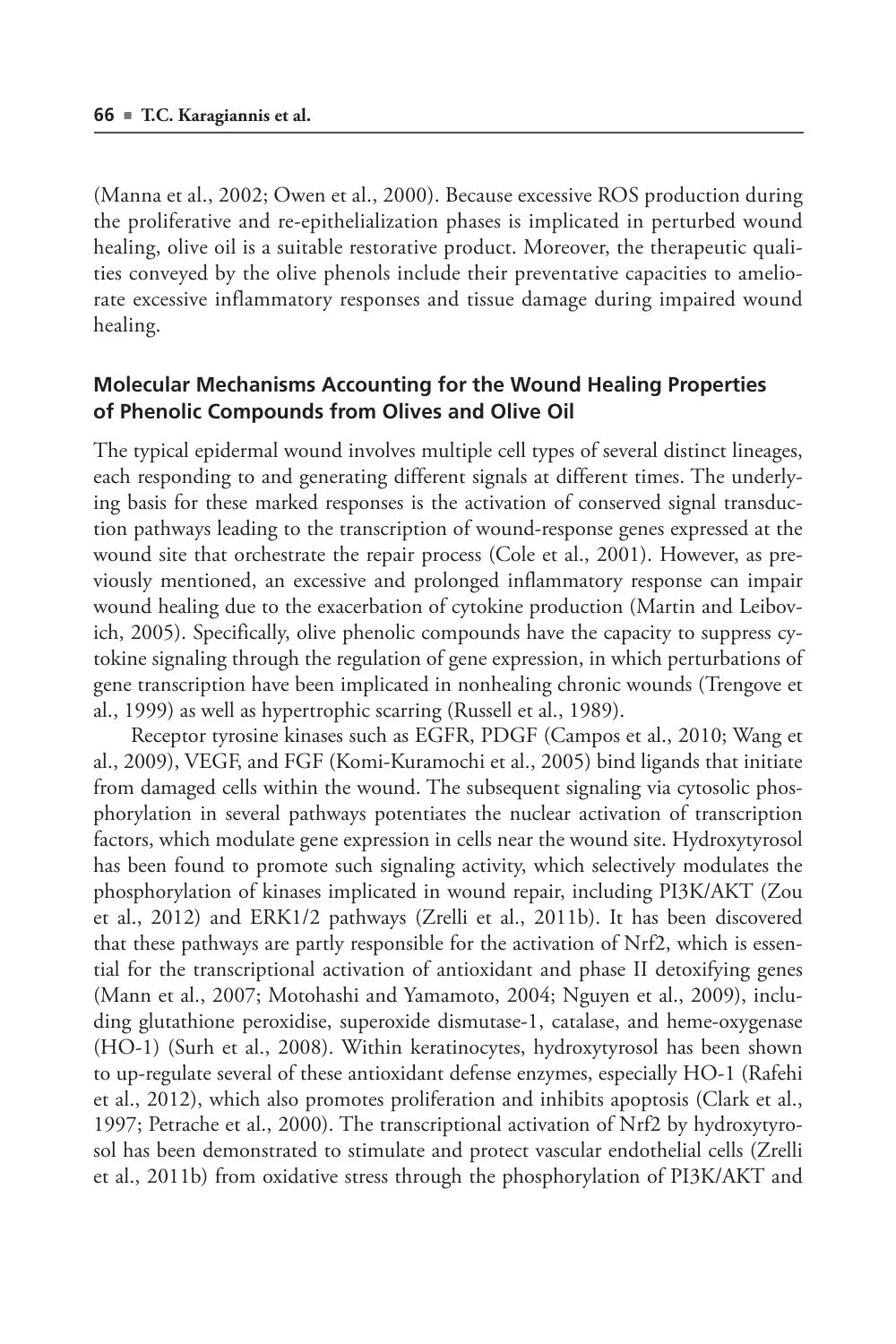ERK1/2 and the downstream induction of HO-1 (Zrelli et al., 2011b), which has been implicated in promoting neovascularization (Florczyk et al., 2014) and tissue repair (Bussolati and Mason, 2006). Upon phosphorylation, these kinases induce COX-2 and subsequent secretion of MMP-9 (Zhang et al., 2009a), for which elevated levels of MMP-9 have been associated with detrimental protease activity leading to growth factor degradation and the obstruction of cellular proliferation (Jang et al., 2011). Thus, hydroxytyrosol may prove to be a valuable therapeutic against destructive eicosanoids and proteases.

Notably, olive phenols have been shown to prevent the stimulation of redoxsensitive transcription factors such as NF-κβ (Figure 3.3). Bound to its inhibitory subunit Iκβ within the cytosol, NF-κβ may be activated by several initiators, including ROS, TNF-α, IL-1β, and ionizing radiation (Basu et al., 1998; Chandel et al., 2000; Renard et al., 1997), via the phosphorylation and subsequent degradation



**Figure 3.3** Molecular mechanisms of damage-signaling pathways in wound healing. The transcriptional modulating effects of hydroxytyrosol on NF- and Nrf-2 are depicted, mitigating inflammation and promoting cellular proliferation during wound repair.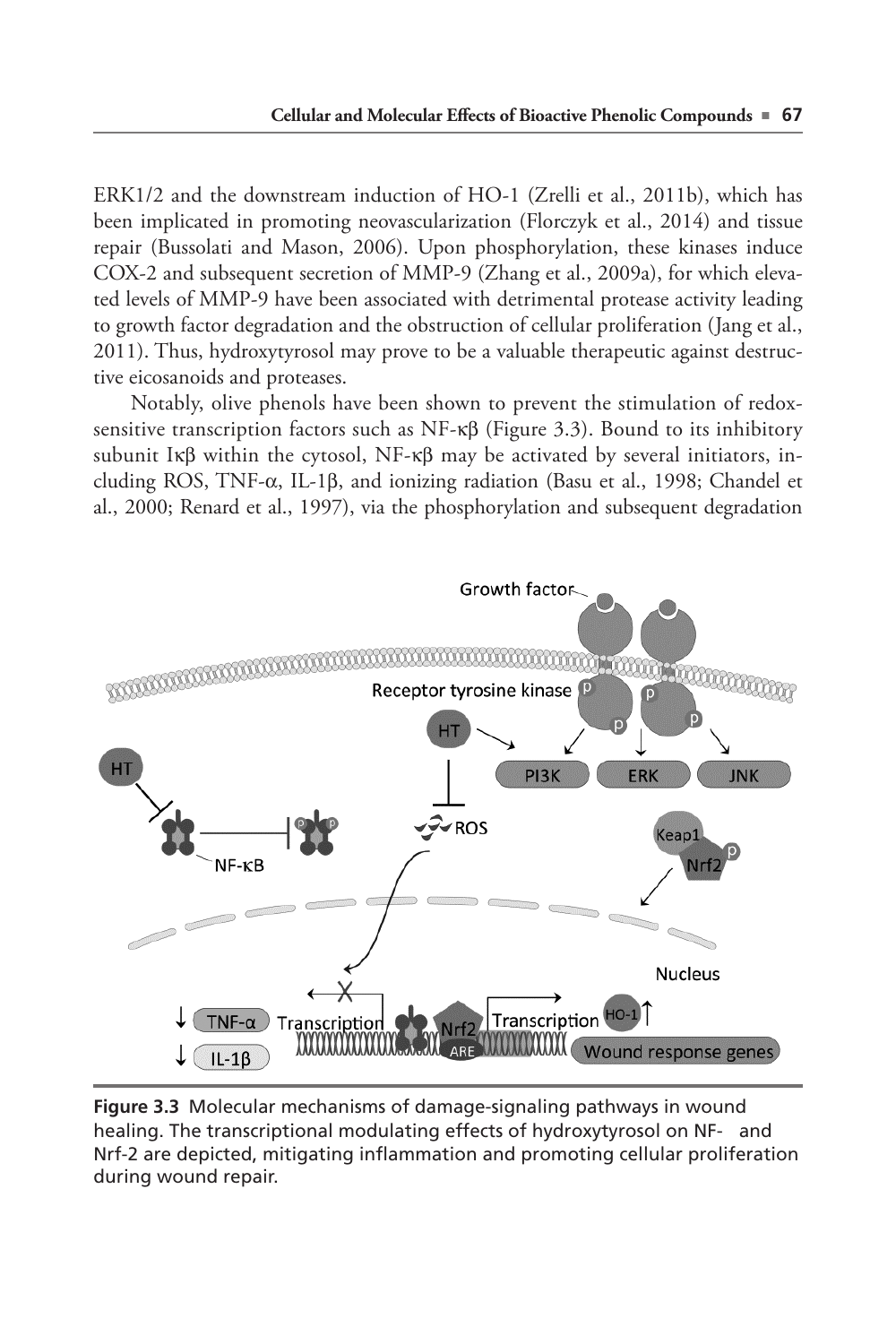of Iκβ, which allows NF-κβ to translocate into the nucleus. Hydroxytyrosol has been shown to interfere with this nuclear translocation (Scoditti et al., 2012), reducing the expression of NF-κβ-governed pro-inflammatory genes that mediate TNF-α, IL-1β, ICAM-1, and MCP-1 secretion (Basu et al., 1998; Chandel et al., 2000; Renard et al., 1997). This supports the hypothesis that hydroxytyrosol induces NF-κβ inhibition activity and the subsequent production of key inflammatory cytokines, which have been implicated in aberrant wound healing. Furthermore, the enzyme p38 MAPK, found upstream in the NF-κβ signaling pathway, has been shown to attenuate neutrophil and monocyte release of TNF-α and IL-1β when inhibited (Song et al., 2001). In line with this, hydroxytyrosol has been shown to reduce p38 MAPK activity (Sánchez-Fidalgo et al., 2012) and to exert chemopreventative effects through the same mechanism.

In parallel, the transcription of wound response genes may also be modulated through various epigenetic mechanisms, which appear to be uniquely related to the stage of repair. Although limited research has been conducted on the specific effects of olive phenols on epigenetic factors, it is known that phenolic compounds regulate the epigenome through their antioxidant activity.

DNA methylation, histone modifications, and posttranscriptional regulation by microRNAs are involved in the regulation of many biological processes through gene expression modulation (Jaenisch and Bird, 2003; Lin and Hannon, 2004), and numerous natural compounds have been identified as histone deacetylase (HDAC) inhibitors, histone acetyltranferase (HAT) activators, and HAT inhibitors. The generation of ROS and hypoxic conditions have been found to increase DNA methylation, in which the reduced expression of PKCε gene was observed; however, treatment with ROS scavengers blocked hypoxia-induced CpG methylation. Because PKCε expression is pertinent to cutaneous wound closure and limiting fibrosis (Leask et al., 2008; Mesquita et al., 2014), the introduction of antioxidants such as olive phenols to the wound environment may convey therapeutic effects. Similarly, in the case of histone acetylation, several thiol antioxidants were discovered to inhibit acetylation induced by hydrogen peroxide (Gilmour et al., 2003), thereby limiting the secretion of the proinflammatory cytokine IL-8 (Tomita et al., 2003).

 Furthermore, it is seen that under proinflammatory conditions, human monocytes are susceptible to acetylation of NF-κβ and subsequent cytokine gene expression; however, the inhibition of NF- $\kappa\beta$  target genes, including IL-6 and TNF- $\alpha$ , in THP-1 monocytes cells was achieved through the up-regulation of HDAC activity and inhibition of HAT activity, preventing NF-κβ-mediated chromatin acetylation and subsequent transcription of cytokines (Hye Joo et al., 2012). Although olive phenols demonstrate significant anti-inflammatory effects, their structurally related cousins elicit HDAC activity in a proinflammatory setting, which suggests oleuropein and hydroxytyrosol may operate in a similar manner.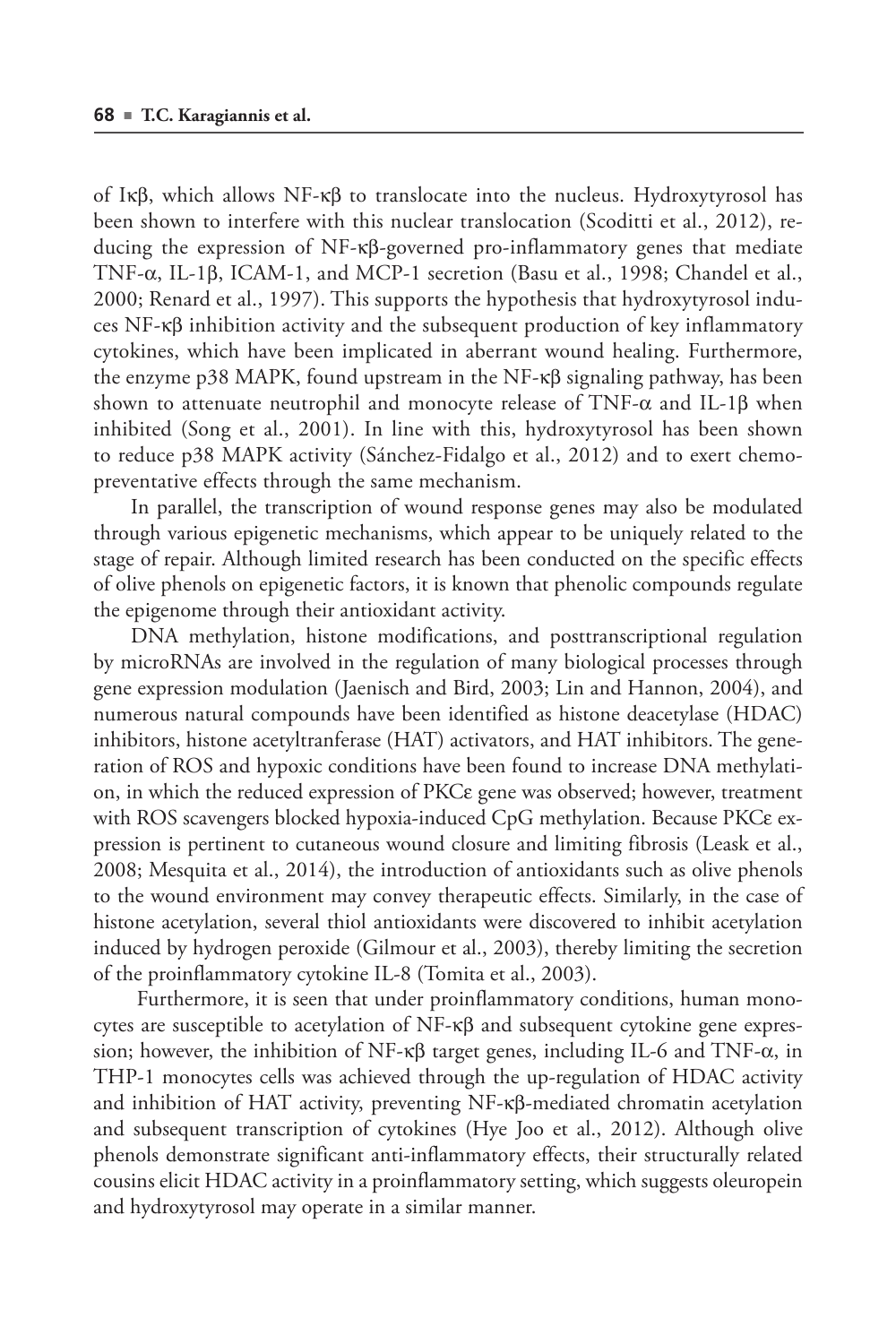# **Antioxidant and Anti-Inflammatory Effects of Phenolic Compounds in Olives and Olive Oil**

## **Conventional Antioxidant Mechanisms of Phenolic Compounds in Olives and Olive Oil**

Since its discovery in 1960, when the phenolic compound oleuropein was isolated from olive leaves (Panizzi, 1960), it has been elucidated that oleuropein and its derivative, hydroxytyrosol, possess powerful scavenging abilities through reducing a range of ROS, including peroxyl radicals, HClO, superoxide radical,  $H_2O_2$ , and synthetic radicals that contribute to the olive's health promoting effects.

In particular, oleuropein's antioxidant activity is characterized by its ability to scavenge aqueous and chain-propagating lipid peroxyl radicals. This ability is substantiated and complemented by its concurrent indirect inhibitory effect on xanthine oxidase, an ROS-generating enzyme; following its inhibition, there is a compounding loss of super-oxide generation (Visioli et al., 1998a). As previously mentioned, the potent antioxidant activity of oleuropein and hydroxytyrosol may be attributed to the orthodiphenolic group found in their molecular structures and the high electron donating effect of the second hydroxyl group. Together these olive phenols convey protection through regulating antioxidant/pro-oxidant enzymes (Martinez-Gonzalez and Sanchez-Villegas, 2004). The activation of phase II detoxifying enzyme systems, including glutathione (GSH), SOD, HO-1, and NAD (P)H quinone oxidoreductase-1 (Copple et al., 2008), may be induced through activation of the transcription factors Nrf2 and AMPK-FOXO3a. Thus, activating alternate antioxidant expression at the gene level contributes to their antioxidant activities. In addition, the activation of peroxisome proliferator-activated receptor coactivator  $1α$  (PPARGC1 $α$ ) in retinal epithelial cells has resulted in increased protein expression of mitochondrial transcription factors, leading to enhanced mitochondrial biogenesis. This further contributes to its protective effects against damage resulting from oxidative stress.

In congruence with the antioxidant effects of olive phenols are their anti-inflammatory activities. It has been demonstrated that hydroxytyrosol attenuates oxidative stressassociated inflammation. These effects are facilitated by the abrogation of intracellular redox-sensitive gene expression, including expression of the gene encoding COX-2 (Barbieri et al., 2003), and is exemplified with human monocytes in which hydroxytyrosol diminished ROS-mediated COX-2 expression (Zhang et al., 2009b). It is also through the inhibition of proinflammatory transcription factors, such as PKCα/PKCβ1, NFκβ (Scoditti et al., 2012), STAT-1α, and IRF-1 (Maiuri et al., 2005), that olive phenol compounds convey their anti-inflammatory action. PKCα and PKCβ 1induce COX-2 secretion, whereas hydroxytyrosol has been shown to obstruct their phosphorylation (Scoditti et al., 2012; Zhang et al., 2009a). Through NF-κβ inhibition, hydroxytyrosol causes a reduction in the expression of proinflammatory genes that facilitate  $TNF-\alpha$ ,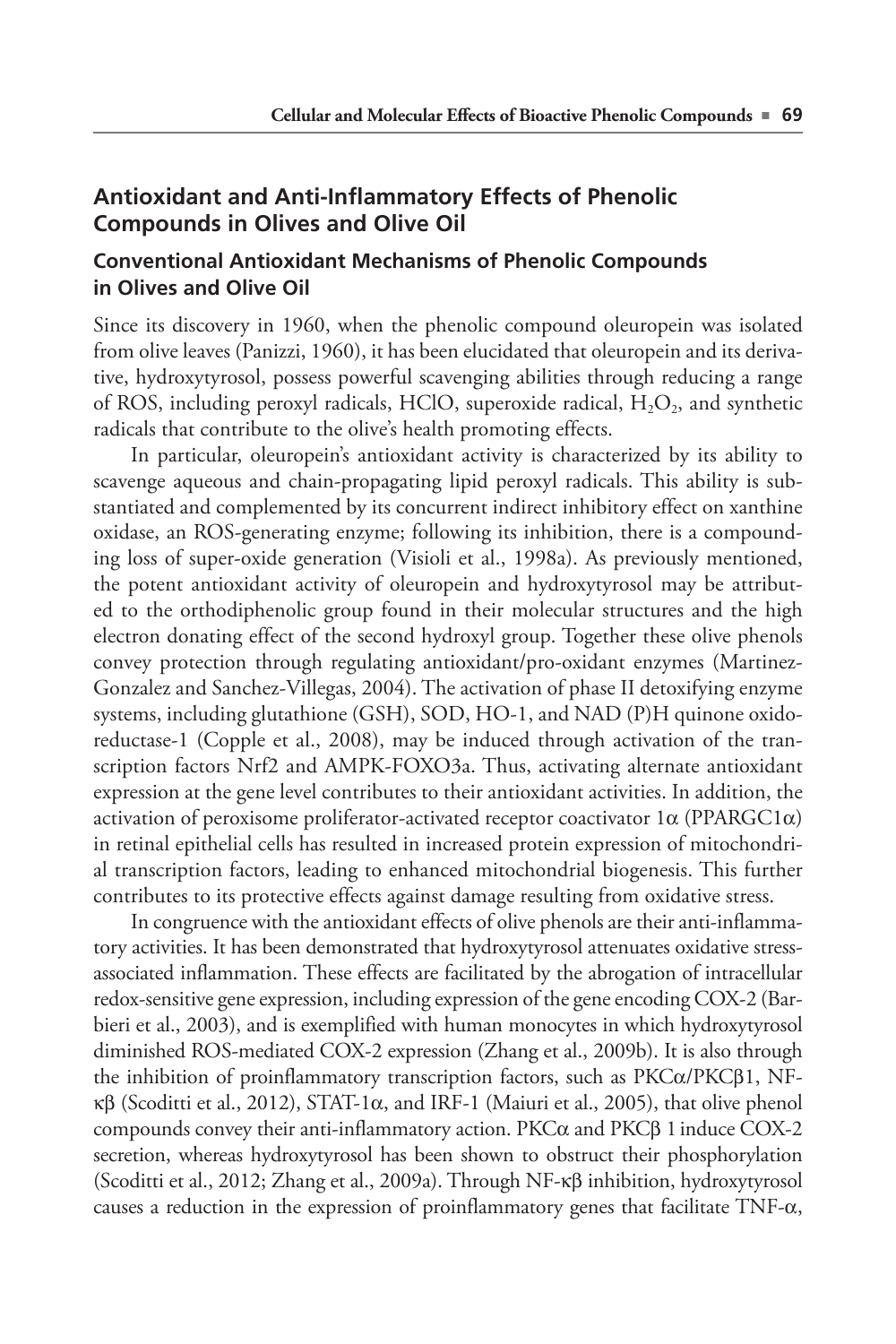IL-1β, ICAM-1, and MCP-1 secretion (Basu et al., 1998; Chandel et al., 2000; Renard et al., 1997), thereby mitigating the ROS-induced inflammation.

The conventional antioxidant activities together with their transcriptional antiinflammatory effects support the therapeutic utility of olive phenol compounds.

# **Emerging Insights from Genome-Wide Transcription Studies Relating to the Antioxidant and Anti-Inflammatory Effects of Phenolic Compounds in Olives and Olive Oil**

Insights into the molecular mechanisms of olive phenolic antioxidant and antiinflammatory activities have been revealed through study of their modulation of gene expression. Recent identification of specific antioxidant and anti-inflammatory pathways of olive phenols have reinforced previous epidemiological studies that highlighted the chemopreventive and cardioprotective properties of olive oil.

Modulation of inflammation-associated gene expression has been documented following treatment with hydroxytyrosol. For example, mRNA sequencing analysis demonstrated the up-regulation of the anti-inflammatory receptor IFN-γ and downregulation of the cytokine IL-11 (Rafehi et al., 2012). The same study also identified genes associated with the antioxidant activity of hydroxytyrosol, including the geneencoding HO-1, which is up-regulated in response to oxidative stress via the Nrf-2/ ARE pathway (Chen et al., 2011; Kang et al., 2005; Park et al., 2011), and which was expressed in treated keratinocytes, along with the antioxidant enzyme glutathione peroxidase 3 (Rafehi et al., 2012).

It was discovered that the phenol fraction of the olive repressed the expression of several genes related to inflammation pathways in vivo. Consumption of phenolrich virgin olive oil in humans was associated with decreased expression in PBMCs of both postprandial *IL1B* and *PTGS2*, which are up-regulated in chronic inflammatory conditions (FitzGerald, 2003). This finding is analogous to previous in vitro studies that demonstrated olive oil–induced attenuation of LPS-induced *PTGS2* transcription (Zhang et al., 2009b). In vivo reduction of NF-κB activation following olive oil consumption was found (Bellido et al., 2004; Perez-Martinez et al., 2007) and is supported by the reported under-expression of *NFKBIA,* which encodes IκBα, a member of an inhibitory IκB family that retains NFκB in the cytoplasm (Aggarwal, 2004). Furthermore, in vitro studies showing reduced NF-κB activation by resveratrol support the hypothesis that phenols use similar pathway mechanisms involving the mitigation of genes encoding inflammatory cytokines and adhesion molecules (Zern and Luz-Fernandez, 2005).

The antineoplastic activity of olive phenol compounds has also been attributed to their gene-modulating abilities. Olive oil consumption with high phenol content has resulted in decreased PBMC expression of *DUSP1* and *DUSP2*, which are known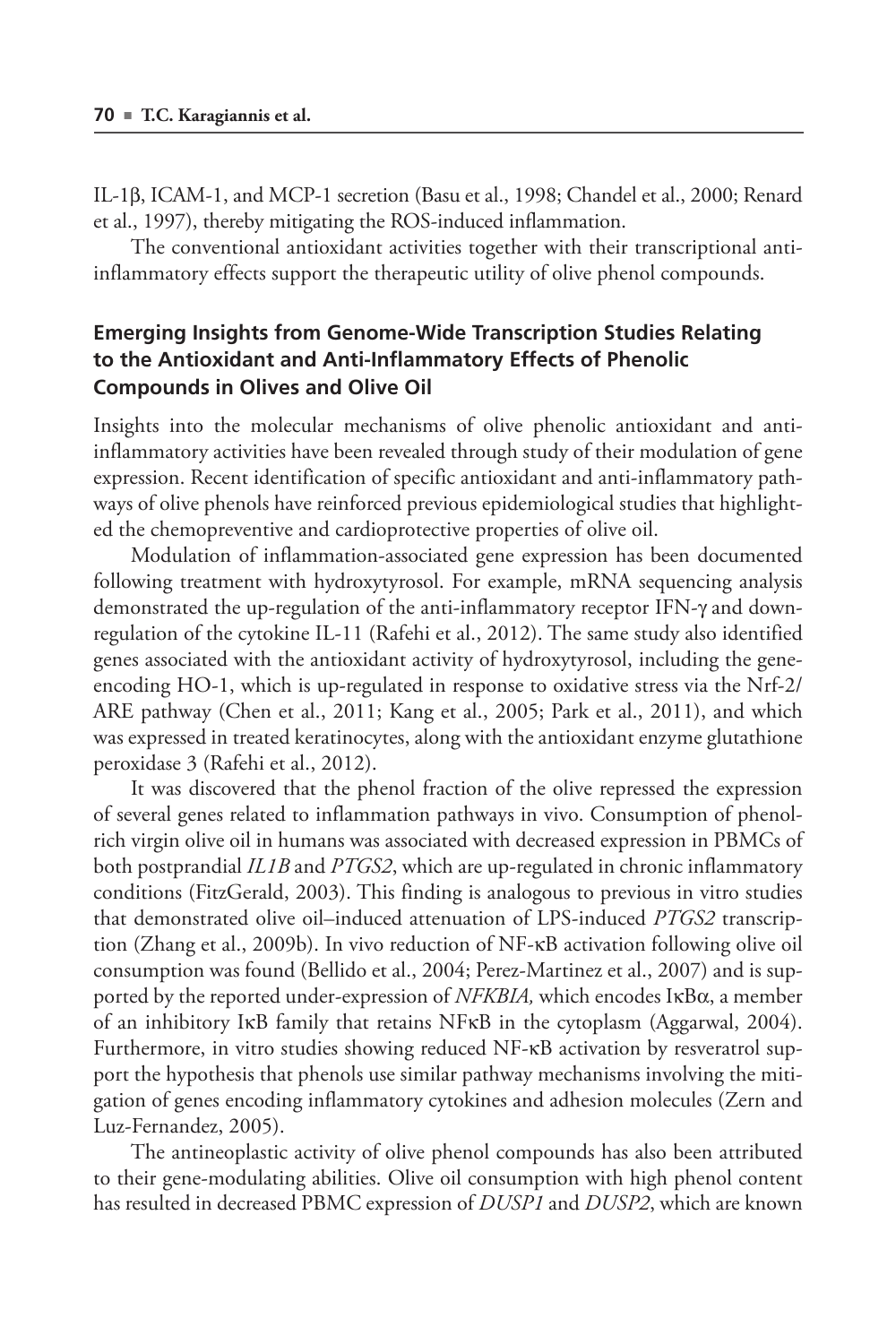to regulate members of the MAPK pathway, including p38, MAPK/ERK, and SAPK/ JNK (Lang et al., 2006). In vitro, it has been demonstrated that the STAT family of transcription factors, which are associated with the survival of a variety of different tumors (Das et al., 2007; Pedranzini et al., 2004; Zhang et al., 2006), were down-regulated in human chronic myelogenous leukemia K562 cells following treatment with hydroxytyrosol (Rafehi et al., 2012). Moreover, it has been revealed that hydroxytyrosol and oleuropein induce antiproliferative and proapoptotic effects in certain human colorectal cancer cell types, mediated by the down-regulation of FAS gene expression. Thus, the modulation of the aforementioned genes may prove to be a molecular target for the antiproliferative activity of olive oil phenols in a subset of cancers. Other possible mechanisms through which olive phenols convey chemopreventive activity include their anti-inflammatory action against processes previously described, involving the ability of proinflammatory cytokines to promote the tumor microenvironment (Colotta et al., 2009).

Although olive phenols may act solely as conventional antioxidants, they also promote cellular defense against oxidative stress, conveying anti-inflammatory and antitumorigenic properties.

# **Cardiovascular Effects of Hydroxytyrosol and Oleuropein**

## **Anti-Atherogenic Effects of Hydroxytyrosol and Oleuropein**

Of the phenolic compounds found in olives, hydroxytyrosol and oleuropein are some of the most potent antioxidants and radical scavengers that protect against cardiovascular disease. These phenols protect the heart by decreasing oxidative stress, atherosclerosis risk factors, and cardiotoxicity and by promoting high-density lipoprotein (HDL) cholesterol and angiogenesis (see Chapter 2).

Given that atherosclerosis and cardiovascular disease are dependent on accumulative oxidative damage to biomolecules, it is reasonable to link phenolic compounds to their prevention. Hydroxytyrosol was shown to prevent atherosclerotic plaque formation by inhibiting the oxidation of LDL cholesterol in macrophage-like J774 A.1 cells (Di Benedetto et al., 2007). In rats, a cholesterol-rich diet induced hypercholesterolemia associated with elevated total cholesterol, triaglycerols, and LDL cholesterol (Jemai et al., 2008). Rats fed a cholesterol-rich diet supplemented with hydroxytyrosol in drinking water had decreased total cholesterol, triacylglycerol, and LDL cholesterol and increased HDL cholesterol in their serum, in contrast to rats that consumed only cholesterol-rich diets (Jemai et al., 2008). Furthermore, following human consumption, hydroxytyrosol was detected in the plasma gradient fractions containing LDL, suggesting that the phenol has a transient association with LDL, revealing a physiological relevance to atherosclerosis development (Gonzalez-Santiago et al., 2010). In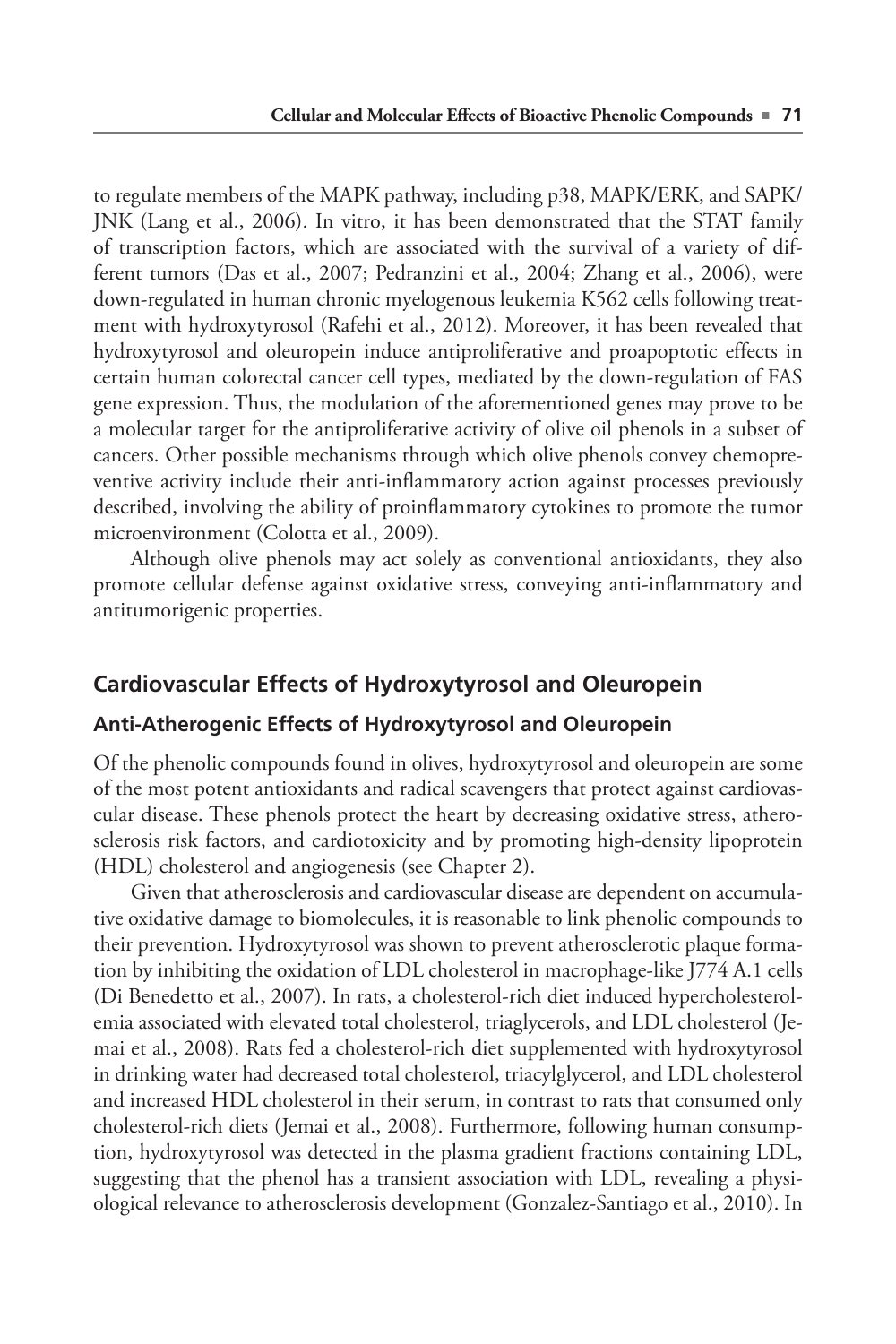vitro, hydroxytyrosol has also been implicated in the inhibition of platelet aggregation and prevention of eicosanoid formation (Petroni et al., 1995). Hydroxytyrosol diet supplementation in hyperlipemic rabbits improved blood lipids and antioxidant status and decreased atherosclerotic lesion size (Gonzalez-Santiago et al., 2006). In addition, hydroxytyrosol protected the aorta against oxidative stress in rats (Rietjens et al., 2007).

Monocyte adhesion to vascular endothelium is a known contributor to atherosclerosis development. ICAM-1, VCAM-1, and E-selectin have been found to play a role in endothelial activation. Extra virgin olive oil was shown to reduce ICAM-1 and VCAM-1 expression in human umbilical vascular endothelial cells, which was primarily mediated by oleuropein and hydroxytyrosol (Dell'Agli et al., 2006). Specifically, hydroxytyrosol and oleuropein treatment has also decreased VCAM-1 in endothelial cells (Carluccio et al., 2003; Manna et al., 2009). In addition, hydroxytyrosol has been shown to have anti-atherogenic and antioxidant effects on porcine pulmonary artery endothelial cells mediated by an increase in catalase and activation of the AMP-FOXO3a signaling pathway (Zrelli et al., 2011c).

Excessive vascular smooth muscle cell (VSMC) proliferation and migration also contribute to atherosclerosis development, and hydroxytyrosol was found to induce apoptosis of rat VSMCs mediated by NO production and inactivation of Akt (Zrelli et al., 2011a). Furthermore, oleuropein was shown to inhibit bovine VSMCs by blocking the G1 to S cell transition, possibly mediated by ERK1/2 (Abe et al., 2011). Together these studies suggest hydroxytyrosol and oleuropein may decrease the onset of atherosclerosis by preventing excessive VSMCs.

#### **Hydroxytyrosol and Oleuropein Protect the Heart**

The anti-atherogenic effects of olive phenols rest on their ability to attenuate the damage associated with oxidative stress. Because LDL oxidation and its downstream affects, including ischaemia, may be inhibited by olive phenols, these compounds serve as both a prophylactic and treatment for cardiac pathologies.

For example, pretreatment with oleuropein in isolated rat hearts with sustained ischemia-reperfusion induced ROS (oxidized glutathione and membrane lipid peroxidation) afforded protection from oxidative stress (Manna et al., 2004). In a separate study, rabbits fed a normal or hypercholesterolemic diet were subjected to ischemia, and it was seen that ischemia-treated rabbits having diets supplemented with oleuropein had a reduction in infarct size, total cholesterol, and triacylglycerols (Andreadou et al., 2006).

In ischemic tissues, endothelial progenitor cells (EPCs) play an important role in neovascularisation and cardiac repair. Arterial hypertension affects cardiovascular disease, during which angiotensin II damages vascular endothelium (through oxidative stress) and inhibits the regenerative functions of EPCs. An interesting study by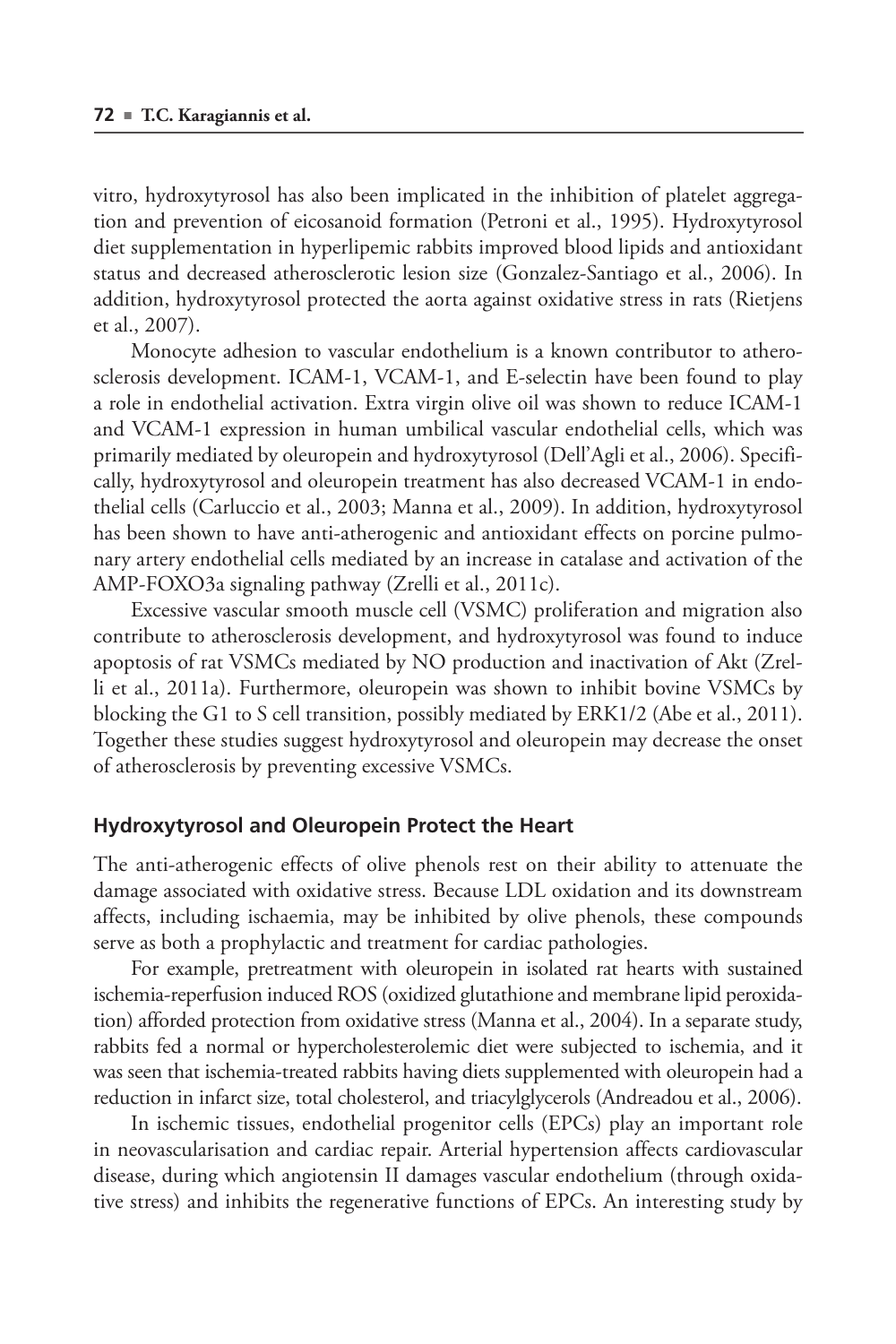Parzonko (2013) and colleagues investigated the effects of oleuropein on EPCs. Pretreatment of EPCs with oleuropein partially prevented angiotensin II-mediated decreased proliferation and telomerase activity. Angiotensin II impaired EPC migration and adhesion; however, pretreatment with oleuropein abrogated this effect. Oleuropein also induced EPCs to undergo increased tube formation. Collectively, oleuropein promoted angiogenesis in a process possibly mediated by Nrf2 activation and increased HO-1 expression. In addition, dietary supplementation of hydroxytyrosol and oleuropein was able to reverse high-fat diet induced cardiac stiffness and reduce high-fat diet induced cardiac collagen deposition in rats (Poudyal et al., 2010).

As a cancer chemotherapeutic drug with damaging cardiac side effects, doxorubicin-associated cardiotoxicity is defined by the increased oxidative stress and mitochondrial dysfunction it induces. Hydroxytyrosol has been shown to reduce oxidative damage and the percentage of altered mitochondria in the heart following doxorubicin administration (Granados-Principal et al., 2014). Oleuropein has also been demonstrated to reduce doxorubicin-induced cardiotoxicity. Doxorubicin-treated rats that had cardiotoxicity as characterized by increased lipid peroxidation and iNOS in cardiomyocytes (which lead to higher NO production and subsequent oxidative apoptosis/necrosis) were protected by oleuropein, which was able to prevent these increases (Andreadou et al., 2007). In the same study, doxorubicin changed the metabolic profile of rat hearts by increasing myocardial acetate and succinate; however, pre- and post-treatment with oleuropein abrogated these doxorubicin-induced changes.

Although there are no reports on the effects of hydroxytyrosol on cardiomyocytes, recent work revealed a decrease in mitochondrial-dependent oxidative stress, which favors cardiomyocyte proliferation (Puente et al., 2014). Therefore, it is possible that the antioxidant effects of hydroxytyrosol and oleuropein could potentially promote cardiomyocyte proliferation by decreasing oxidative stress and DNA damage. In light of recent literature supporting adult mammalian cardiomyocyte renewal (Bergmann et al., 2009; Mollova et al., 2013; Senyo et al., 2013), and given the favorable effect of olive oil on the heart, future studies should be performed to determine whether hydroxytyrosol and oleuropein might possibly promote cardiomyocyte proliferation to favor cardiac regeneration or increase the low homeostatic levels of cardiomyocyte renewal.

### **Anticancer Effects of Phenolic Compounds in Olives and Olive Oil**

#### **In Vitro and in Vivo Evidence**

The proposal of olive antagonism against cancer is founded on epidemiological studies correlating a lower incidence of certain cancers within the Mediterranean region. In these studies, in addition to the observed reduced death rates, the prevalence of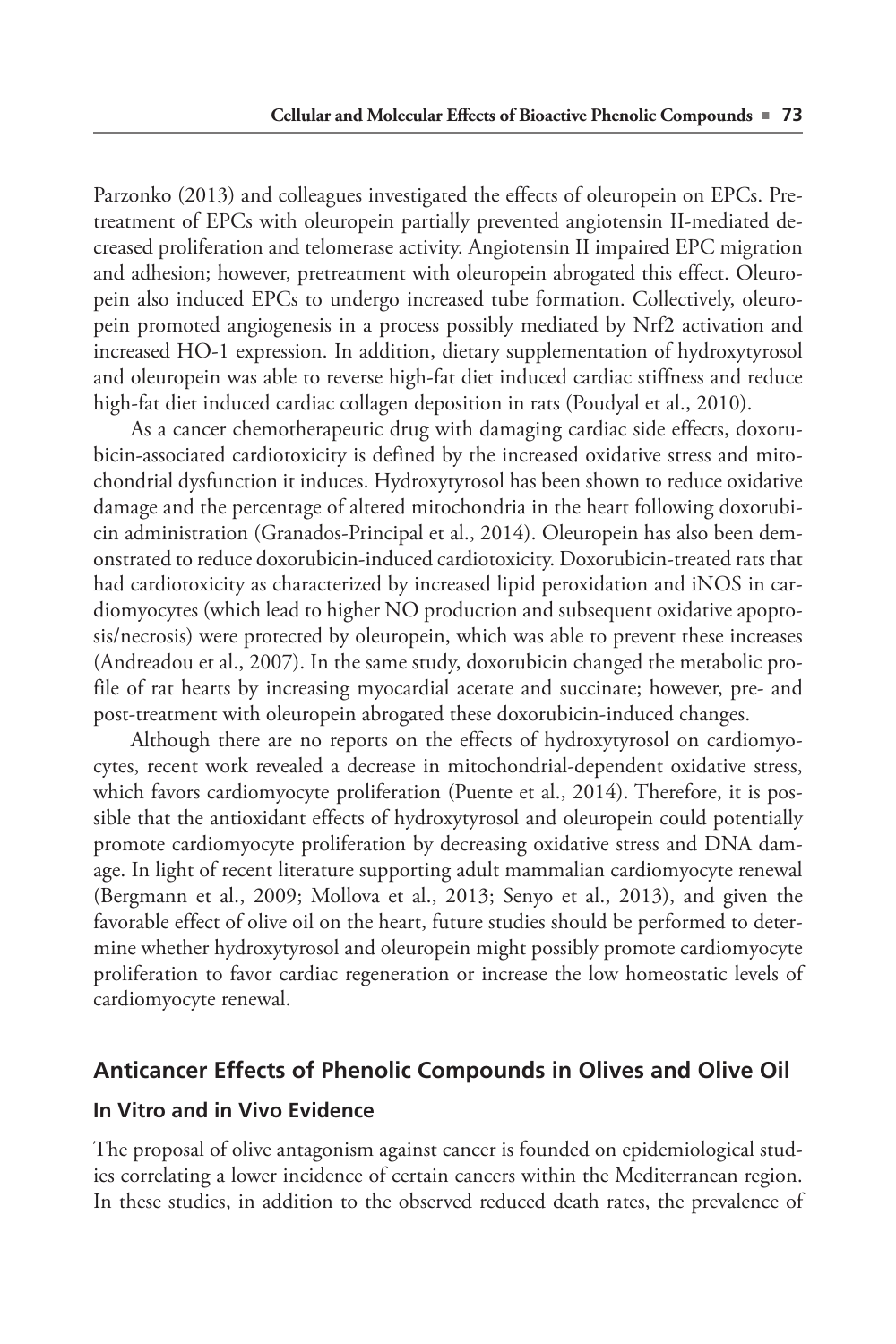cancer also saw a marked decrease of 61% in the case of the Lyon Heart Study, due to the adherence to a Mediterranean diet (de Lorgeril et al., 1998). These lower relative mortality rates were seen particularly in breast and colorectal cancers, as well as leukemia (Casaburi et al., 2013). The association between olive consumption and its anti-inflammatory and antioxidant activities forms the basis for the proposed effects against tumorigenesis. The phenolic compounds of the olive demonstrated a number of actions that counter the classical hallmarks of cancer: apoptosis evasion, angiogenesis, growth signal self-sufficiency, invasion of tissue, and insensitivity antigrowth signals (Hanahan and Weinberg, 2000). Here, we discuss some insights into phenolic compound interactions with cancer and oncogenesis.

When discussing classical cancer characteristics, tumor formation is typified by uninhibited cellular proliferation. This proliferation is derived from an accumulation of cellular abnormalities that enable cancerous cells to grow uncontrollably and is achieved via the dysregulation of growth promoting signals, evasion of apoptosis, and a proangiogenic environment.

The antitumoral potential of oleuropein has been investigated in vitro on the cancer cell lines TF-1 glioblastoma, 786-O renal cell adenocarcinoma, RPMI7951 skin lymph node melanoma, and LoVo colorectal adenocarcinoma (Hamdi and Castellon, 2005). The findings indicate growth inhibition induced by oleuropein treatment in a dose-dependent manner in all cell lines. However, this effect was considerably diminished in LoVo colorectal adenocarcinoma (Hamdi and Castellon, 2005). The varying efficacy of oleuropein treatment on these cancer cell lines is partially explained by glucose transporter (GLUT)–mediated oleuropein diffusion. Variable expression of GLUT in cancer cell lines leads to varying concentrations of oleuropein delivered to different cell lines. This manifests as differential sensitivity toward oleuropein, whereby cervical, thyroid, breast, and colon cancers up-regulate GLUT transporters and are therefore more susceptible to treatment. In a subsequent in vivo investigation, partial to complete tumor regression was observed in Swiss albino mice that consumed 1% oleuropein in their drinking water (Hamdi and Castellon, 2005).

Comparable observations in which oleuropein induced inhibition of tumor proliferation were made in a Mediterranean study that linked colorectal and breast cancers. In the instance of human colorectal cancer, the down-regulation of HIF-1α, a regulator of angiogenic cytokine and cell motility adhesion genes, was identified as the mechanism of olive phenolic action in the inhibition of HT-29 grade II adenocarcinoma cell line proliferation (Cardeno et al., 2013). The same study revealed that the induction of apoptotic events in HT-29 cells was time dependent, where hydroxytyrosol induced significant dose-dependent early and late apoptotic populations. This was correspondingly linked to the proapoptotic tumor suppressor p53 protein, which was significantly up-regulated 48 hours post–hydroxytyrosol treatment, such that a greater than threefold increase of p53 expression comparative to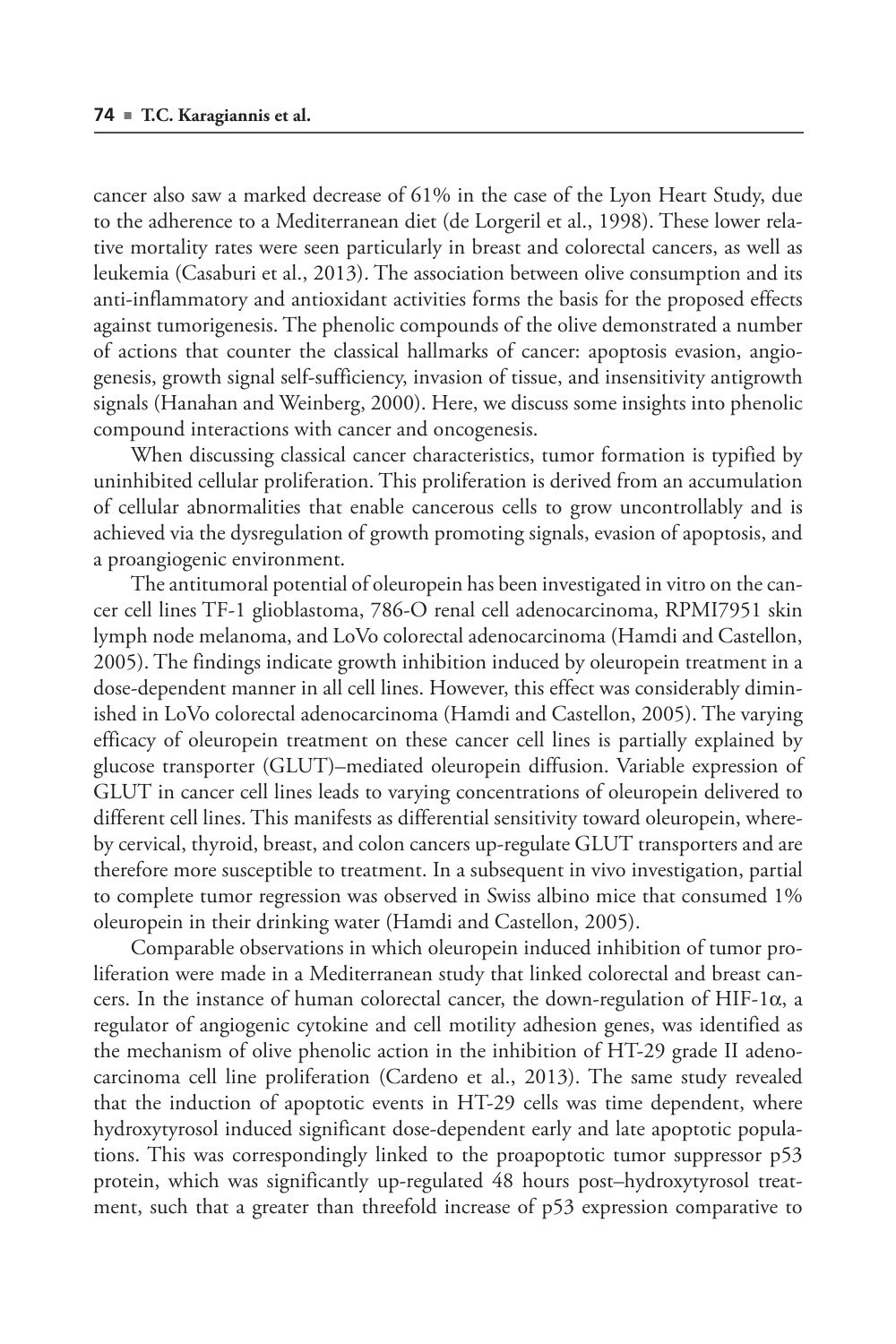controls was found.This olive phenol stimulation of apoptosis via the p53 pathway was corroborated in MCF-7 breast cancer cells that were treated with oleuropein, in which 3.5-fold up-regulation of p53 expression was found (Hassan et al., 2013). This result was correlated with an increase in observed Bax gene expression that promoted the disruption of mitochondrial integrity and initiated the apoptotic pathway. A related breast cancer study investigated the variant SKBR3, which has a type-1 receptor tyrosine kinase HER-2 overexpressing phenotype, where HER-2 regulates cellular proliferation, differentiation, and apoptosis (Yarden, 2001). Olive oil phenolic fractions, including oleuropein aglycone, played a multifaceted role in diminishing SKBR3 cell viability. The first observation included reduced cell viability of SKBR3 cancers cells through the induction of cytotoxic activity (Menendez et al., 2008). In addition, overall down-regulation of the HER-2 oncoprotein was found. In the same study, a synergistic activity of oleuropein aglycone and ligstroside aglycone, caused a 68–85% reduction of HER-2 expression. In single phenol treatments, the compound hydroxytyrosol alone reduced HER-2 expression by 35% (Menendez et al., 2008).

The most interesting aspect of oleuropein's cellular effects is its interaction with drug therapy. A complementary study of HER-2 breast cancer presents additional data that suggest that a group of 30 olive phenolic compounds may reverse auto resistance to Trastuzumab, a HER-2 breast cancer monoclonal antibody therapy (Menendez et al., 2007). While supporting oleuropein aglycone dose-dependent inhibition of SKBR3, the results suggested a correlation between the levels of HER-2 expression and the efficacy of oleuropein aglycone treatment. Co-exposure of oleuropein aglycone with Trastuzumab in HER-2 overexpressing breast cancer cells indicated a synergistic enhancement of Trastuzumab activity, with a reported 50-fold increase in Trastuzumab efficacy in reducing cell viability, hinting at the reversal of Trastuzumab autoresistance (Menendez et al., 2007).

In an alternative model utilizing breast cancer cell lines derived from estrogen receptor alpha (ER-α) negative SKBR-3 cells, which have 25–30% prevalence among breast cancers, proliferation inhibition by oleuropein and hydroxytyrosol involved GPER30 dependent pathways. ER- $\alpha$  negative breast cancer cell proliferation is activated upon binding to the G-protein coupled receptor, GPER30, and cell proliferation is initiated via triggering ERK1/2 signalling (Patani et al., 2013).

Illumination of oleuropein, hydroxytyrosol, and GPER binding pocket biochemistry indicated a degree of binding affinity of phenols to the GPER binding site. In contrast to tamoxifen, an antagonist to ER-α positive breast cancer proliferation and an agonist of GPER that stimulates growth in  $ER-\alpha$  negative breast cancer, oleuropein and hydroxytyrosol are growth inhibitors that reduce cyclin D1 protein expression and enhance expression of the p53 tumor suppressor. Cyclin D1 is a component of cell cycle progression that is up-regulated in cases of human neoplasia (Weinstat-Saslow et al., 1995). Apoptosis stimulation resulted from GPER binding to oleuropein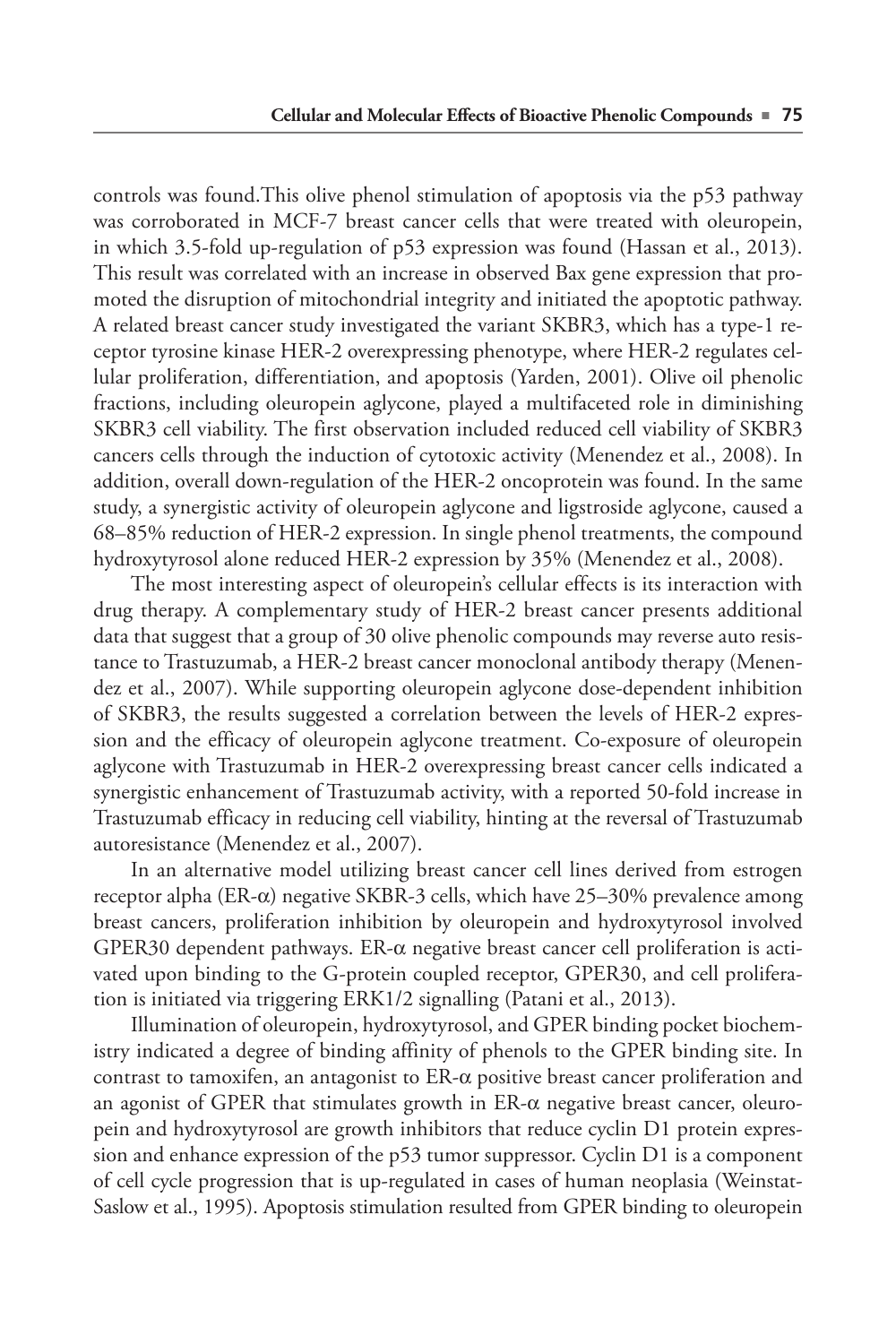and hydroxytyrosol and subsequent sustained ERK phosphorylation and nuclear accumulation (Chimento et al., 2014).

As mentioned previously, besides the more commonly studied breast and colorectal cancers that are less prevalent in the Mediterranean region, there has been some interest in phenolic interactions with human leukemia. In experiments using HL-60 cells as part of a broader investigation, concentrated efforts were limited to human leukemia as the focal point of study in relation to olive phenol fractions (Hamdi and Castellon, 2005). K562 cells stand as an important target for therapeutics due to their stem cell–like properties, such as pluripotency, as well as their resistance against chemical inducers. Application of olive leaf extract,  $\sqrt{m}$  ch rich in olue $\sqrt{m}$  in, inhibited the proliferation of K562 in a dose-dependent manner. Effects weten articularly evident at 72 hours post treatment, in which olive extract treatment reduced cell proliferation levels to below 20% relative to controls.

Although cell viability and proliferation assays feature prominently in assessing treatment efficacy, genotypic expression alterations are also correlated with olive leaf extract treatment (Samet et al., 2014). Oleuropein and hydroxytyrosol have also been shown to up-regulate CHEK2 gene expression (Frazer and Young, 2012), which is involved in cell cycle arrest. In addition, observed apoptotic effects can be linked to the up-regulation of CASP6, CASP8, DFFA, and BID proapoptotic genes by olive leaf extract (Samet et al., 2014).

As knowledge of the biological activity and influences of phenolic compounds, such as oleuropein and hydroxytyrosol, become increasingly clear and extensive, it should be appreciated that their therapeutic benefits extend beyond classical anti-inflammatory and antioxidant activities. It has been demonstrated that phenolic compounds possess the potential to modulate both protein expression and interfere with cell signaling pathways to exert their effects. With increasing research, however, it appears that among the results garnered, anomalies have surfaced that present an almost paradoxical model of phenolic compound influence on the instigation of cell death in tumors.

# **The Radical-Mediated Hypothesis: Controversies Surrounding in Vitro Evidence for the Anticancer Effects of Phenolic Compounds in Olives and Olive Oil**

The broad and extensive cellular modulatory effects of phenolic compounds from olives and olive oil on cancer cells have produced conflicting evidence of their mechanism of action. This controversy stems from the varying results of in vitro studies on different cell lines using similar phenolic treatment doses. A 100 µM dose of hydroxytyrosol was sufficient to inhibit growth and induce apoptosis in HL-60 leukaemia cells; however, in MCF-7 and SKBR3, cell resistance was found with the same treatment (Fabiani et al., 2008b; Han et al., 2009). Yet, in an opposing study, a 12.5 µM treatment dose of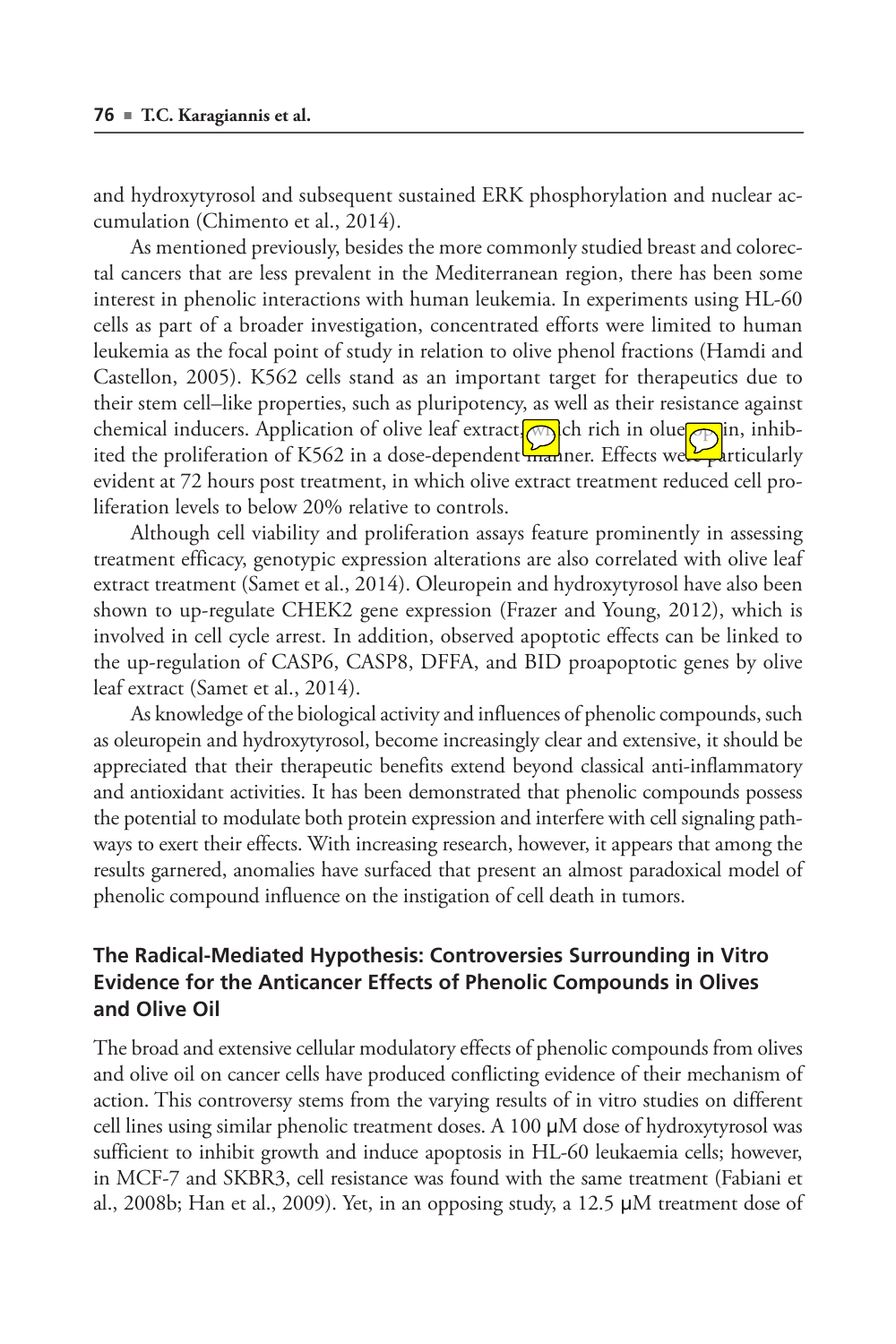hydroxytyrosol was sufficient to attenuate MCF-7 cell growth (Goulas et al., 2009). This variation has been considered to be an anomaly resulting from the accumulation of  $H<sub>2</sub>O<sub>2</sub>$  within the culture medium, wherein  $H<sub>2</sub>O<sub>2</sub>$  encourages antiproliferative and proapoptotic reactions as a pro-oxidant (Fabiani et al., 2009a). Hydroxytyrosol generation of  $H<sub>2</sub>O<sub>2</sub>$  was identified as a partial explanation of the proapoptotic conditions instigated by the phenol. Contrary to its known antioxidant activity, it was observed that oxidative stress from  $H_2O_2$  generated by hydroxytyrosol resulted in the apoptosis of HL-60 cells. In support of this, detoxification of  $H_2O_2$  prevented cell apoptosis, which was further supported by the finding that the structurally similar compounds tyrosol and caffeic acid, which are known to generate  $H_2O_2$  were ineffective at increasing the percentage of apoptotic cells (Fabiani et al., 2009b)

A further study of olive phenolic compounds clarified the significance of the contribution of  $H_2O_2$  generation to their cellular effects (Fabiani et al., 2009b). The results confirmed that  $H_2O_2$ -generating phenolic compounds were particularly capable in promoting apoptosis, an effect that was reduced following catalase treatment. Despite this, it was shown concurrently that oleuropein and ligrostride aglycone were able to induce apoptosis with minimal production of  $H_2O_2$  (Fabiani et al., 2009b).

In an additional study that sought to further explain the effect of hydroxytyrosol on a number of tumor cell lines, it was found that,  $H_2O_2$ -induced tumor cell apoptosis was not a complete explanation (Fabiani et al., 2012). An aspect of the radical mediated hypothesis proposes culture media influence on  $H_2O_2$  accumulation and apoptosis instigation. Although  $H_2O_2$  release is observed with hydroxytyrosol, simple phosphate buffered saline solution also produced this effect, indicating a dependence on experimental conditions. More importantly, apoptosis of tumor cells following hydroxytyrosol application is still greater than the direct application of  $H_2O_2$  (Fabiani et al., 2012).

In addressing the controversial aspects of phenol anticancer properties, the current literature cannot adequately elaborate and amalgamate the mechanisms of phenolic activity against cancers. Although the radical-mediated hypothesis presents a viable explanation of the experimental results of apoptosis induced by phenolic compounds, it is not uniformly observed with a single compound, let alone all olive phenols, as shown with oleuropein and ligrostride aglycones. This controversy stems from an in vitro setting in which the cell culture medium may produce adverse effects  $\sqrt{a}$ are that are unlikely to occur in vivo. With more rigorous and extensive research,  $\frac{1}{100}$ biological outcomes of olive phenols may be elucidated.

### **Acknowledgments**

Tom C. Karagiannis, a future fellow, and the Epigenomic Medicine Laboratory are supported by the Australian Research Council, the Victorian Government's Operational Infrastructure Support Program and McCord Research. Tom C. Karagiannis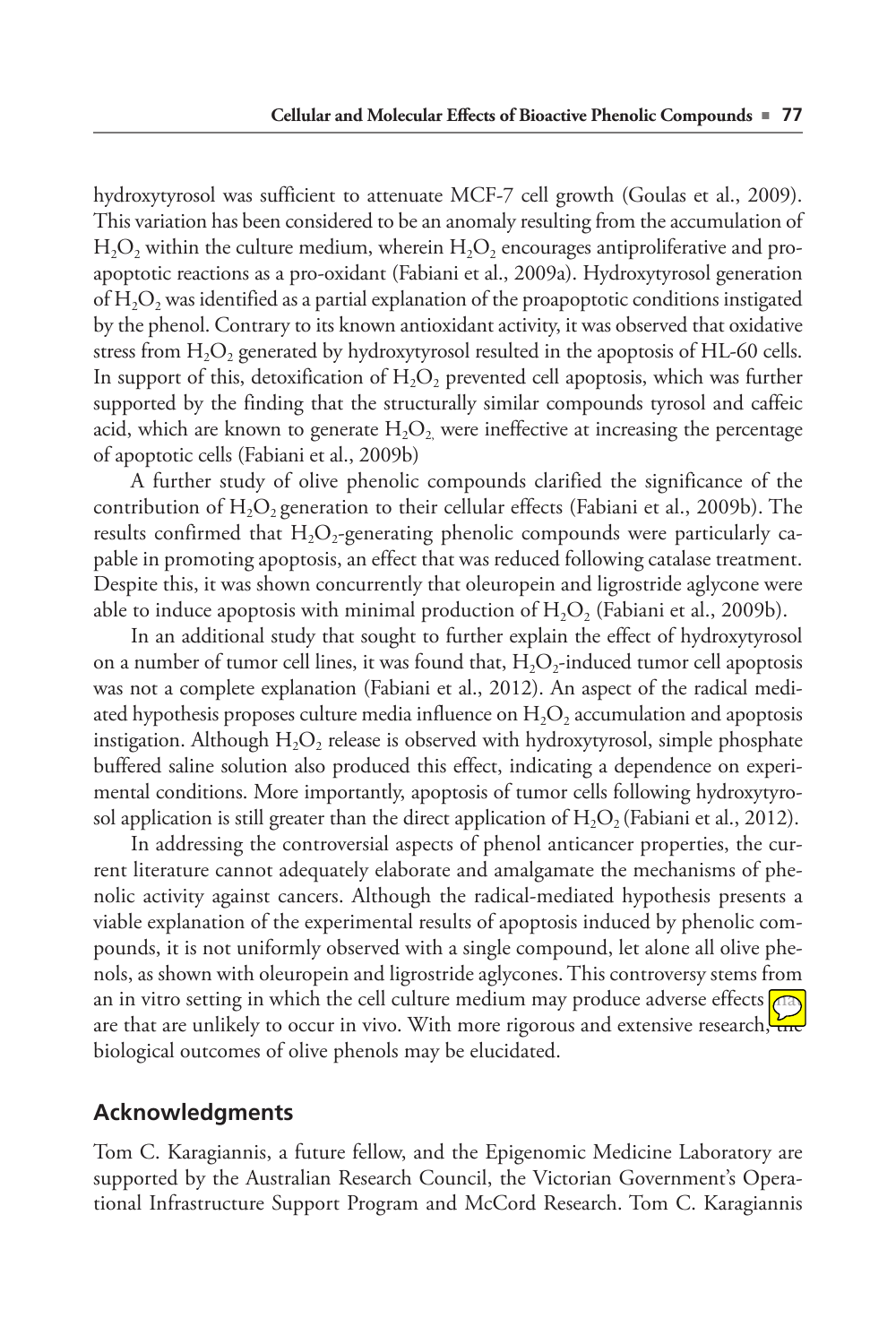and Nancy B. Ray are directly supported by McCord Research, and the authors would like to acknowledge the intellectual contribution of Dr. Darlene McCord.

# **References**

- Abe, R.; Beckett, J.; Nixon, A.; Rochier, A.; Yamashita, N.; Sumpio, B. Olive Oil Polyphenol Oleuropein Inhibits Smooth Muscle Cell Proliferation. *Eur. J. Vasc. Endovas. Surg.* **2011,** *41,* 814–820.
- Adams, R. H.; Alitalo, K. Molecular Regulation of Angiogenesis and Lymphangiogenesis. Reviews Molecular Cell Biology, *Nat. Rev. Mole. Cell Biol.* **2007,** 464.
- Aggarwal, B. B. Nuclear Factor-(κB: The Enemy Within. *Cancer Cell* **2004,** *6,* 203–208.
- Alagna, F.; Mariotti, R.; Panara, F.; Caporali, S.; Urbani, S.; Veneziani, G.; Esposto, S.; Taticchi, A.; Rosati, A.; Rao, R.; et al. Olive Phenolic Compounds: Metabolic and Transcriptional Profiling During Fruit Development. *BMC Plant Biol.* **2012***, 12,* 162.
- Álvaro, A.; Valentina, R.-G.; Miguel Ángel, M.-G. Monounsaturated Fatty Acids, Olive Oil and Blood Pressure: Epidemiological, Clinical and Experimental Evidence. *Public Health Nutr.* **2006,** 9, 251–257.
- Andreadou, I.; Iliodromitis, E. K.; Mikros, E.; Constantinou, M.; Agalias, A.; Magiatis, P.; Skaltsounis, A. L.; Kamber, E.; Tsantili-Kakoulidou, A.; Kremastinos, D. T. The Olive Constituent Oleuropein Exhibits Anti-Ischemic, Antioxidative, and Hypolipidemic Effects in Anesthetized Rabbits*. J. Nutr.* **2006***, 136,* 2213–2219.
- Andreadou, I.; Sigala, F.; Iliodromitis, E. K.; Papaefthimiou, M.; Sigalas, C.; Aligiannis, N.; Savvari, P.; Gorgoulis, V.; Papalabros, E.; Kremastinos, D. T. Acute Doxorubicin Cardiotoxicity Is Successfully Treated with the Phytochemical Oleuropein through Suppression of Oxidative and Nitrosative Stress. *J. Mol. Cell Cardiol.* **2007,** *42,* 549–558.
- Ashcroft, G. S.; Yang, X.; Glick, A. B.; Weinstein, M.; Letterio, J. J.; Mizel, D. E.; Anzano, M.; Greenwell-Wild, T.; Wahl, S. M.; Deng, C.; et al. Mice Lacking Smad3 Show Accelerated Wound Healing and an Impaired Local Inflammatory Response. *Nature Cell Biol.* **1999,** 1, 260.
- Bahou, W. F.; Gnatenko, D. V. Platelet Transcriptome: The Application of Microarray Analysis to Platelets. *Sem. Thrombosis Hemostasis.* **2004,** *30,* 473–484.
- Barbieri, S. S.; Eligini, S.; Brambilla, M.; Tremoli, E.; Colli, S. Reactive Oxygen Species Mediate Cyclooxygenase-2 Induction during Monocyte to Macrophage Differentiation: Critical Role of NADPH Oxidase. *Cardio. Res.* **2003,** *60,* 193–197.
- Basu, S.; Rosenzweig, K. R.; Youmell, M.; Price, B. D. The DNA-Dependent Protein Kinase Participates in the Activation of NF kappa B following DNA Damage. *Biochem. Biophys. Res. Commun.* **1998,** *247,* 79–83.
- Beauchamp, G. K.; Keast, R. S.; Morel, D.; Lin, J.; Pika, J.; Han, Q.; Lee, C. H.; Smith, A. B.; Breslin, P. A. Phytochemistry: Ibuprofen-Like Activity in Extra-Virgin Olive Oil. *Nature* **2005,** *437,* 45–46.
- Bellido, C.; Lopez-Miranda, J.; Blanco-Colio, L. M.; Perez-Martinez, P.; Muriana, F. J.; Martin-Ventura, J. L.; Marin, C.; Gomez, P.; Fuentes, F.; Egido, J.; et al. Butter and Walnuts, But Not Olive Oil, Elicit Postprandial Activation of Nuclear Transcription Factor ÎB in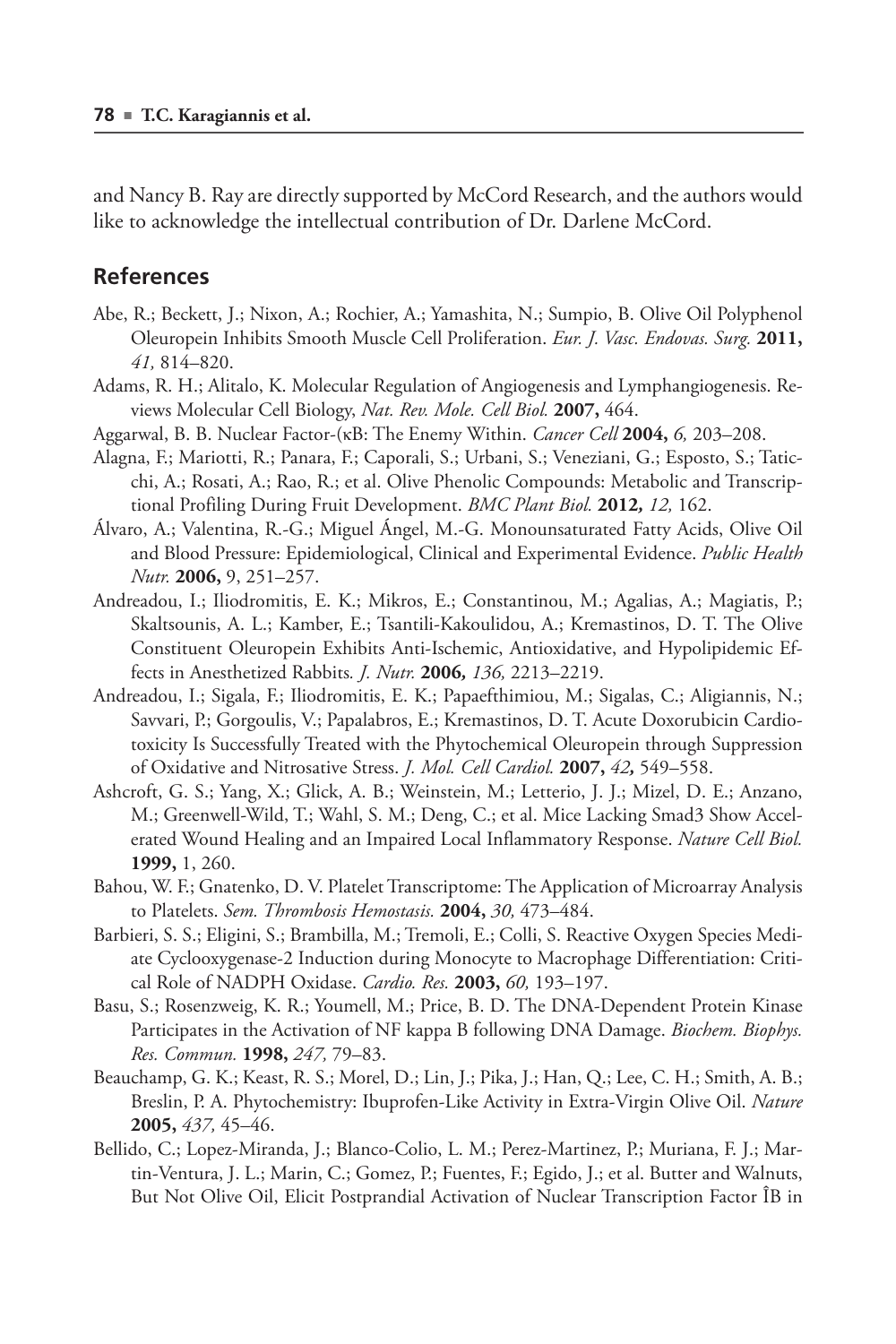Peripheral Blood Mononuclear Cells From Healthy Men. *Am. J. Clin. Nutr.* **2004,** *80,* 1487–1491.

- Bergmann, O.; Bhardwaj, R. D.; Bernard, S.; Zdunek, S.; Barnabe-Heider, F.; Walsh, S.; Zupicich, J.; Alkass, K.; Buchholz, B. A.; Druid, H.; et al. Evidence for Cardiomyocyte Renewal in Humans. *Science* **2009***, 324,* 98–102.
- Bernini, R.; Mincione, E.; Barontini, M.; Crisante, F. Convenient Synthesis of Hydroxytyrosol and Its Lipophilic Derivatives from Tyrosol or Homovanillyl Alcohol. *J. Agric. Food Chem.* **2008***, 56,* 8897–8904.
- Besnard, G.; Rubio de Casas, R.; Christin, P.A.; Vargas, P. Phylogenetics of Olea (Oleaceae) Based on Plastid and Nuclear Ribosomal DNA Sequences: Tertiary Climatic Shifts and Lineage Differentiation Times. *Ann. Botany* **2009***, 104,* 143–160.
- Bianchi, M. E. DAMPs, PAMPs and Alarmins: All We Need to Know About Danger. *J. Leukocyte Biol.* **2007,** *81,* 1–5.
- Bisignano, G.; Tomaino, A.; Lo Cascio, R.; Crisafi, G.; Uccella, N.; Saija, A. On the In-Vitro Antimicrobial Activity of Oleuropein and Hydroxytyrosol. *J. Pharm. Pharmacol.* **1999,**  *51,* 971–974.
- Boardman, J.; Kenyon, K. M.; Moynahan, E. J.; Evans, J. D. The Olive in the Mediterranean: Its Culture and Use [and Discussion]. Philosophical Transactions of the Royal Society of London Series B, *Biol. Sci.* **1976,** *275,* 187–196.
- Brenes, M.; Medina, E.; Romero, C.; De Castro, A. Antimicrobial Activity of Olive Oil. *Agro Food Industry Hi-Tech* **2007,** *18,* 6–8.
- Brun, J.-P. The Production of Perfumes in Antiquity: The Cases of Delos and Paestum. *Am. J. Arch.* **2000,** *104,* 277–308.
- Brussell, D. E. Medicinal Plants of Mt. Pelion, Greece. *Econ. Botany* **2004,** *58,* S174–S202.
- Budiyanto, A.; Ahmed, N. U.; Wu, A.; Bito, T.; Nikaido, O.; Osawa, T.; Ueda, M.; Ichihashi, M. Protective Effect of Topically Applied Olive Oil against Photocarcinogenesis Following UVB Exposure of Mice. *Carcinogenesis.* **2000,** *21,* 2090.
- Bussolati, B.; Mason, J. C. Dual Role of VEGF-induced Heme-oxygenase-1 in Angiogenesis. *Antiox. Redox Signalling* **2006,** *8,* 1163.
- Campos, I.; Geiger, J. A.; Santos, A. C.; Carlos, V.; Jacinto, A. Genetic Screen in Drosophila Melanogaster Uncovers a Novel Set of Genes Required for Embryonic Epithelial Repair. *Genetics* **2010,** *184,* 129–140.
- Caramia, G.; Gori, A.; Valli, E.; Cerretani, L. Virgin Olive Oil in Preventive Medicine: From Legend to Epigenetics. *Eur. J. Lipid Sci. Tech.* **2012,** *114,* 375–388.
- Cardeno, A.; Sanchez-Hidalgo, M.; Alarcon-de-la-Lastra, C. An Update of Olive Oil Phenols in Inflammation and Cancer: Molecular Mechanisms and Clinical Implications. *Curr. Med. Chem.* **2013,** *20,* 4758–4776.
- Carluccio, M. A.; Siculella, L.; Ancora, M. A.; Massaro, M.; Scoditti, E.; Storelli, C.; Visioli, F.; Distante, A.; De Caterina, R. Olive Oil and Red Wine Antioxidant Polyphenols Inhibit Endothelial Activation: Antiatherogenic Properties of Mediterranean Diet Phytochemicals. *Art. Thromb. Vasc. Biol.* **2003***, 23,* 622–629.
- Carrasco-Pancorbo, A.; Cerretani, L.; Bendini, A.; Segura-Carretero, A.; Del Carlo, M.; Gallina-Toschi, T.; Lercker, G.; Compagnone, D.; Fernandez-Gutierrez, A. Evaluation of the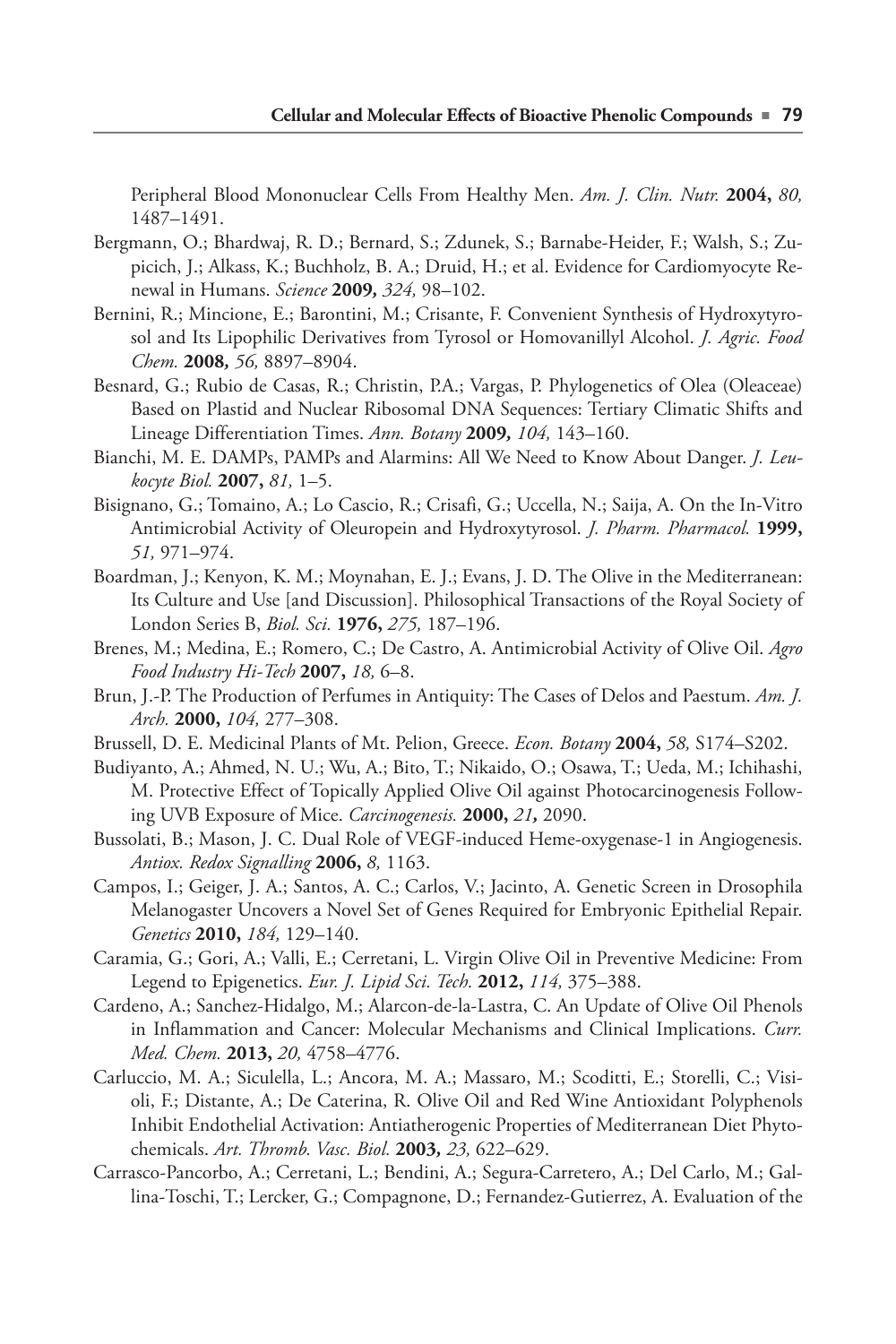Antioxidant Capacity of Individual Phenolic Compounds in Virgin Olive Oil. *J. Agric. Food Chem.* **2005***, 53,* 8918–8925.

- Carrera-González, M. P.; Ramírez-Expósito, M. J.; Mayas, M. D.; Martínez-Martos, J. M. Protective Role of Oleuropein and Its Metabolite Hydroxytyrosol on Cancer. *Trends Food Sci. Tech.* **2013,** *31,* 92–99.
- Casaburi, I.; Puoci, F.; Chimento, A.; Sirianni, R.; Ruggiero, C.; Avena, P.; Pezzi, V. Potential of Olive Oil Phenols as Chemopreventive and Therapeutic Agents against Cancer: A Review of in Vitro Studies. *Mol. Nutr. Food Res.* **2013,** *57,* 71–83.
- Chandel, N. S.; Trzyna, W. C.; McClintock, D. S.; Schumacker, P. T. Role of Oxidants in NFkappa B Activation and TNF-alpha Gene Transcription Induced by Hypoxia and Endotoxin. *J. Immun.* **2000,** *165,* 1013–1021.
- Charoenprasert, S.; Mitchell, A. Factors Influencing Phenolic Compounds in Table Olives (Olea Europaea). *J. Agric. Food Chem.* **2012***, 60,* 7081–7095.
- Chen, J. S.; Huang, P. H.; Wang, C. H.; Ling, F. Y.; Tsai, H. Y.; Wu, T. C.; Lin, S. J.; Chen, J. W. Nrf-2 Mediated Heme Oxygenase-1 Expression, an Antioxidant-independent Mechanism, Contributes to Anti-atherogenesis and Vascular Protective Effects of Ginkgo Biloba Extract. *Atherosclerosis.* **2011,** *214,* 301–309.
- Chen, L.; Mehta, N. D.; Zhao, Y.; DiPietro, L. A. Absence of CD4 or CD8 Lymphocytes Changes Infiltration of Inflammatory Cells and Profiles of Cytokine Expression in Skin Wounds, But Does Not Impair Healing. *Exp. Derm.* **2014,** *23,* 189–194.
- Chimento, A.; Casaburi, I.; Rosano, C.; Avena, P.; De Luca, A.; Campana, C.; Martire, E.; Santolla, M. F.; Maggiolini, M.; Pezzi, V.; et al. Oleuropein and Hydroxytyrosol Activate GPER/ GPR30-dependent Pathways Leading to Apoptosis of ER-negative SKBR3 Breast Cancer Cells. *Mol. Nutr. Food Res.* **2014,** *58,* 478–489.
- Cicerale, S.; Lucas, L. J.; Keast, R. S. J. Antimicrobial, Antioxidant and Anti-inflammatory Phenolic Activities in Extra Virgin Olive Oil. *Curr. Opin. Biotech.* **2012***, 23,* 129–135.
- Clark, J. E.; Green, C. J.; Motterlini, R. Involvement of the Heme Oxygenase-carbon Monoxide Pathway in Keratinocyte Proliferation. *Biochem. Biophys. Res. Comm.* **1997,** *241,* 215–220.
- Cole, J.; Tsou, R.; Wallace, K.; Gibran, N.; Isik, F. Early Gene Expression Profile of Human Skin to Injury Using High-density cDNA Microarrays. *Wound Rep. Regen.* **2001***, 9,* 360–370.
- Colotta, F.; Allavena, P.; Sica, A.; Garlanda, C.; Mantovani, A. Cancer-related Inflammation, The Seventh Hallmark of Cancer: Links to Genetic Instability. *Carcinogenesis.* **2009,** *30,*  1073–1081.
- Cooper, L.; Johnson, C.; Burslem, F.; Martin, P. Wound Healing and Inflammation Genes Revealed by Array Analysis of "Macrophageless" PU.1 Null Mice. *Genome Biol.* **2005,**  *6,* 5–21.
- Copple, I. M.; Goldring, C. E.; Kitteringham, N. R.; Park, B. K. The Nrf2-Keap1 Defence Pathway: Role in Protection against Drug-Induced Toxicity. *Toxicology* **2008,** *246,* 24–33.
- D'Amico, G.; Frascaroli, G.; Bianchi, G.; Transidico, P.; Doni, A.; Vecchi, A.; Sozzani, S.; Allavena, P.; Mantovani, A. Uncoupling of Inflammatory Chemokine Receptors by IL-10: Generation of Functional Decoys. *Nature Imm.* **2000,** *1,* 387–391.
- D'Angelo, S.; Ingrosso, D.; Migliardi, V.; Sorrentino, A.; Donnarumma, G.; Baroni, A.; Masella, L.; Antonietta Tufano, M.; Zappia, M.; Galletti, P. Hydroxytyrosol, a Natural An-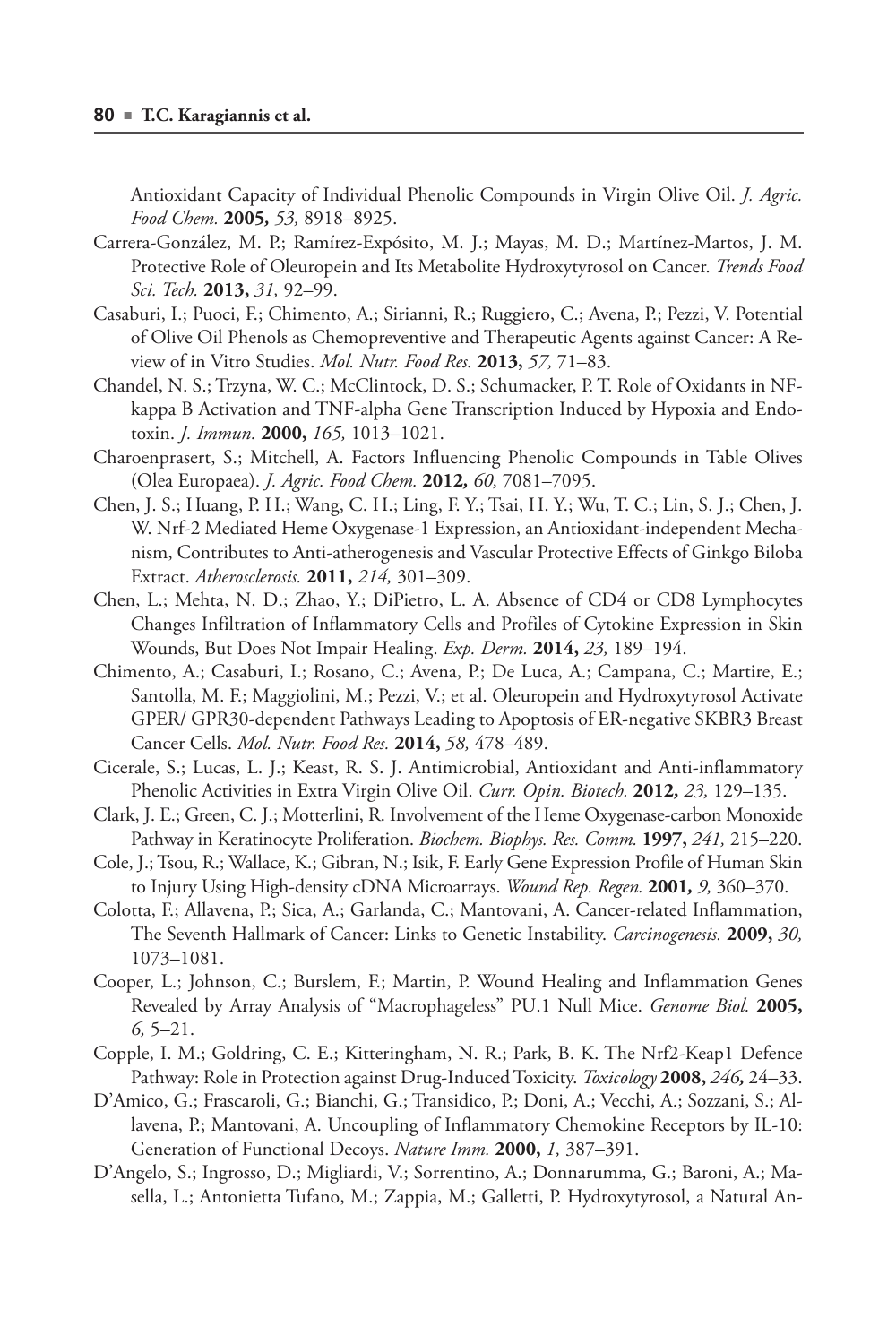tioxidant from Olive Oil, Prevents Protein Damage Induced by Long-wave Ultraviolet Radiation in Melanoma Cells. *Free Rad. Biol. Med.* **2005,** *38,* 908–919.

- Das, S.; Roth, C. P.; Wasson, L. M.; Vishwanatha, J. K. Signal Transducer and Activator of Transcription-6 (STAT6) is a Constitutively Expressed Survival Factor in Human Prostate Cancer. *Prostate.* **2007,** *67,* 1550–1564.
- de la Puerta, R.; Martinez-Dominguez, E.; Ruiz-Gutierrez, V. Effect of Minor Components of Virgin Olive Oil on Topical Anti-inflammatory Assays. *J. Biosci.* **2000,** *55,* 814–819.
- Deiana, M.; Incani, A.; Rosa, A.; Corona, G.; Atzeri, A.; Loru, D.; Paola Melis, M.; Assunta Dessi, M. Protective Effect of Hydroxytyrosol and Its Metabolite Homovanillic Alcohol on H202 Induced Lipid Peroxidation in Renal Tubular Epithelial Cells. *Food Chem. Toxicol.* **2008***, 46,* 2984–2990.
- de Lorgeril, M.; Salen, P.; Martin, J. L.; Monjaud, I.; Boucher, P.; Mamelle, N. Mediterranean Dietary Pattern in a Randomized Trial: Prolonged Survival and Possible Reduced Cancer Rate. *Arch. Int. Med.* **1998,** *158,* 1181–1187.
- Dell'Agli, M.; Fagnani, R.; Mitro, N.; Scurati, S.; Masciadri, M.; Mussoni, L.; Galli, G. V.; Bosisio, E.; Crestani, M.; De Fabiani, E.; et al. Minor Components of Olive Oil Modulate Proatherogenic Adhesion Molecules Involved in Endothelial Activation. *J. Agric. Food Chem.* **2006***, 54,* 3259–3264.
- Detmar, M.; Brown, L. F.; Berse, B.; Jackman, R. W.; Elicker, B. M.; Dvorak, H. F.; Claffey, K. P. Hypoxia Regulates the Expression of Vascular Permeability Factor/Vascular Endothelial Growth Factor (VPF/VEGF) and Its Receptors in Human Skin. *J. Invest. Derm.* **1997,** *108,* 263–268.
- Di Benedetto, R.; Vari, R.; Scazzocchio, B.; Filesi, C.; Santangelo, C.; Giovannini, C.; Matarrese, P.; D'Archivio, M.; Masella, R. Tyrosol, The Major Extra Virgin Olive Oil Compound, Restored Intracellular Antioxidant Defences in Spite of Its Weak Antioxidative Effectiveness. *Nutr. Metab. Card. Dis.* **2007,** *17,* 535–545.
- Diegelmann, R. F. Excessive Neutrophils Characterize Chronic Pressure Ulcers. *Wound Rep. Regen*. **2003**, *11,* 484-490.
- Dugo, G.; Alfa, M.; Pera, L. L.; Mavrogeni, E.; Pollicino, D.; Maisano, R.; Pizzimenti, G. Characterization of Sicilian Olive Oils. Note X. A Comparison between Cerasuola and Nocellara del Belice varieties. *Grasas y Aceites* **2004,** *55,* 415–422.
- Engelhardt, E.; Toksoy, A.; Goebeler, M.; Debus, S.; Broecker, E. B.; Gillitzer, R. Chemokines IL-8, GROà, MCP-1, IP-10, and Mig Are Sequentially and Differentially Expressed During Phase-Specific Infiltration of Leukocyte Subsets in Human Wound Healing. *Am. J. Path.* **1998,** *153,* 1849–1860.
- Esti, M.; Cinquanta, L.; La Notte, E. Phenolic Compounds in Different Olive Varieties. *J. Agric. Food Chem.* **1998,** *46,* 32–35.
- Fabiani, R.; Rosignoli, P.; Bartolomeo, A.; Fuccelli, R.; Servili, M.; Montedoro, G. F.; Morozzi, G. Oxidative DNA Damage Is Prevented by Extracts of Olive Oil, Hydroxytyrosoll, and Other Olive Phenolic Compounds in Human Blood Mononuclear Cells and HL60 cells. *J. Nut.* **2008a,** *138,* 1411-1416.
- Fabiani, R.; Rosignoli, P.; De Bartolomeo, A.; Fuccelli, R.; Morozzi, G. Inhibition of Cell Cycle Progression by Hydroxytyrosol is Associated with Upregulation of Cyclin-Dependent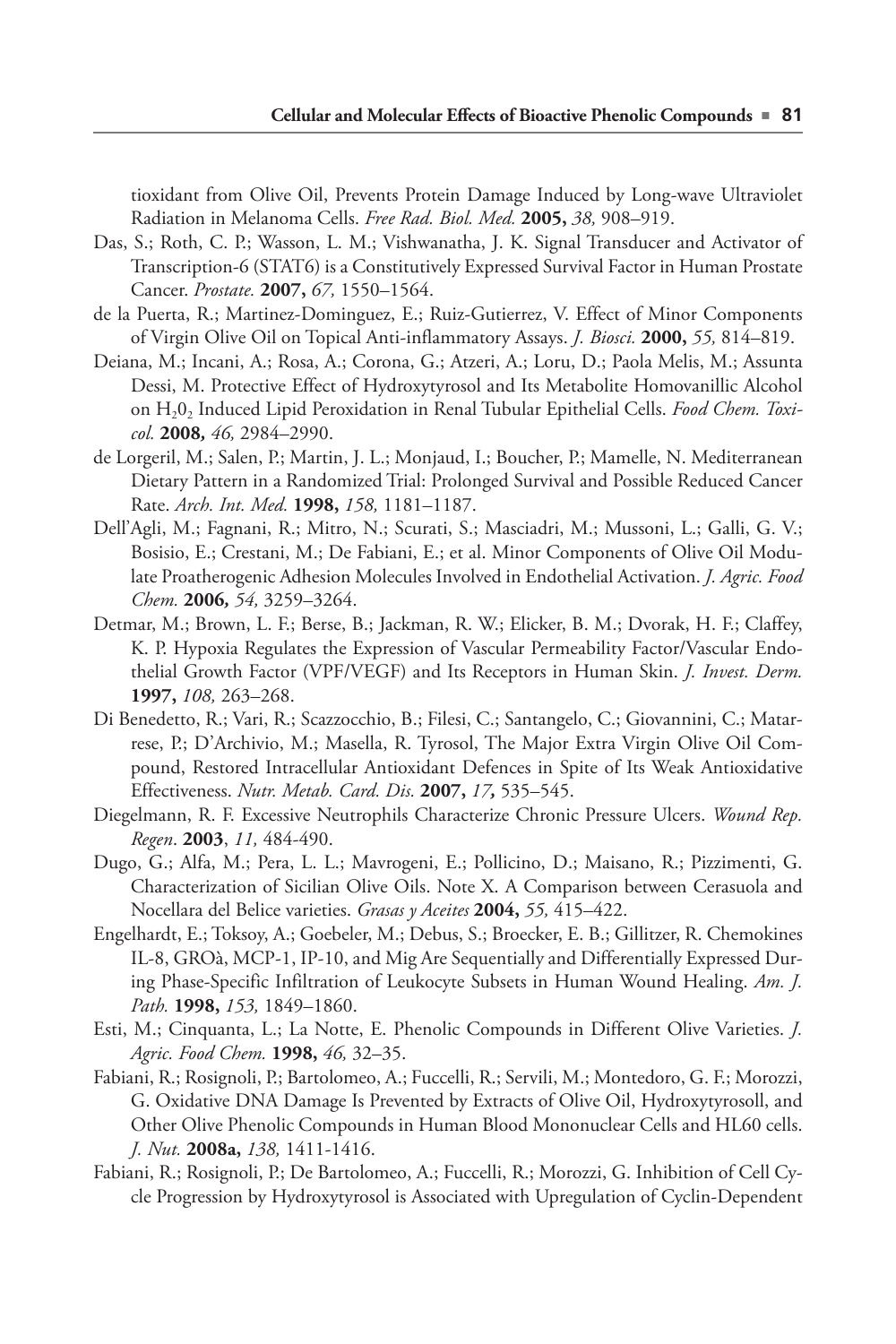Protein Kinase Inhibitors p21 (WAF1/Cip1) and p27 (Kip1) and with Induction of Differentiation in HL60 cells. *J. Nutr.* **2008b,** *138,* 42–48.

- Fabiani, R.; Fuccelli, R.; Pieravanti, F.; De Bartolomeo, A.; Morozzi, G. Production of Hydrogen Peroxide Is Responsible for the Induction of Apoptosis by Hydroxytyrosol on HL60 Cells. *Mol. Nutr. Food Res.* **2009a,** *53,* 887–896.
- Fabiani, R.; Rosignoli, R.; Fuccelli, R.; Pieravanti, F.; De Bartolomeo, A.; Morozzi, G. Involvement of Hydrogen Peroxide Formation on Apoptosis Induction by Olive Oil Phenolic Compounds. *Czech J. Food Sci.* **2009b***, 27,* S197–S199.
- Fabiani, R.; Sepporta, M.; Rosignoli, P.; Bartolomeo, A.; Crescimanno, M.; Morozzi, G. Anti-proliferative and Pro-Apoptotic Activities of Hydroxytyrosol on Different Tumour Cells: The Role of Extracellular Production of Hydrogen Peroxide*. Eur. J. Nutr.* **2012***, 51,* 455–464.
- Fernandes, K. J. L.; McKenzie, I. A.; Mill, P.; Smith, K. M.; Akhavan, M.; Barnabe-Heider, F.; Biernaskie, J.; Junek, A.; Kobayashi, N. R.; Toma, J. G.; et al. A Dermal Niche for Multipotent Adult Skin-Derived Precursor Cells. *Nat. Cell Biol.* **2004,** *6,* 1082–1093.
- FitzGerald, G. A. COX-2 and Beyond: Approaches to Prostaglandin Inhibition in Human Disease. *Nat. Rev Drug Disc.* **2003***, 2,* 879–891.
- Flanders, K. C.; Major, C. D.; Arabshahi, A.; Aburime, E. E.; Okada, M. H.; Fujii, M.; Blalock, T. D.; Schultz, G. S.; Sowers, A.; Anzano, M. A.; et al. Interference with Transforming Growth Factor-β/Smad3 Signaling Results in Accelerated Healing of Wounds in Previously Irradiated Skin. *Am. J. Path.* **2003,** *163,* 2247–2257.
- Florczyk, U.; Jazwa, A.; Maleszewska, M.; Mendel, M.; Szade, K.; Kozakowska, M.; Grochot-Przeczek, A.; Viscardi, M.; Czauderna, S.; Bukowska-Strakova, K.; et al. Nrf2 Regulates Angiogenesis: Effect on Endothelial Cells, Bone Marrow-Derived Proangiogenic Cells and Hind Limb Ischemia. *Antiox. Redox Signalling.* **2014,** *20,* 1693–1708.
- Folkman, J.; D'Amore, P. A. Blood Vessel Formation: What Is Its Molecular Basis? *Cell,* **1996,** *87,* 1153-1156.
- Fortes, C.; García-Vilas, J. A.; Quesada, A. R.; Medina, M. Á. Evaluation of the Anti-Angiogenic Potential of Hydroxytyrosol and Tyrosol, Two Bio-Active Phenolic Compounds of Extra Virgin Olive Oil, in Endothelial Cell Cultures. *Food Chem.* **2012,** *134,* 134–140.
- Frazer, C.; Young, P. G. Carboxy-terminal Phosphorylation Sites in Cdc25 Contribute to Enforcement of the DNA Damage and Replication Checkpoints in Fission Yeast. *Curr. Gen.* **2012,** *58,* 217–234.
- Gillitzer, R.; Goebeler, M. Chemokines in Cutaneous Wound Healing. *J. Leuk. Biol.* **2001***, 69,* 513–521.
- Gilmour, P. S.; Rahman, I.; Donaldson, K.; MacNee, W. Histone Acetylation Regulates Epithelial IL-8 Release Mediated by Oxidative Stress from Environmental Particles*. Am. J. Phys. Lung Cell. Mol. Phys.* **2003,** *284,* L533–L540.
- Gomez-Alonso, S.; Desamparados-Salvador, M.; Fregapane, G. Phenolic Compounds Profile of Cornicabra Virgin Olive Oil. *J. Agric. Food Chem.* **2002,** *50,* 6812–6817.
- Gong, D.; Geng, C.; Jiang, L.; Cao, J.; Yoshimura, H.; Zhong, L. Effects of Hydroxytyrosol-20 on Carrageenan-Induced Acute Inflammation and Hyperalgesia in Rats. *Phyto. Res.* **2009***, 23,* 646–650.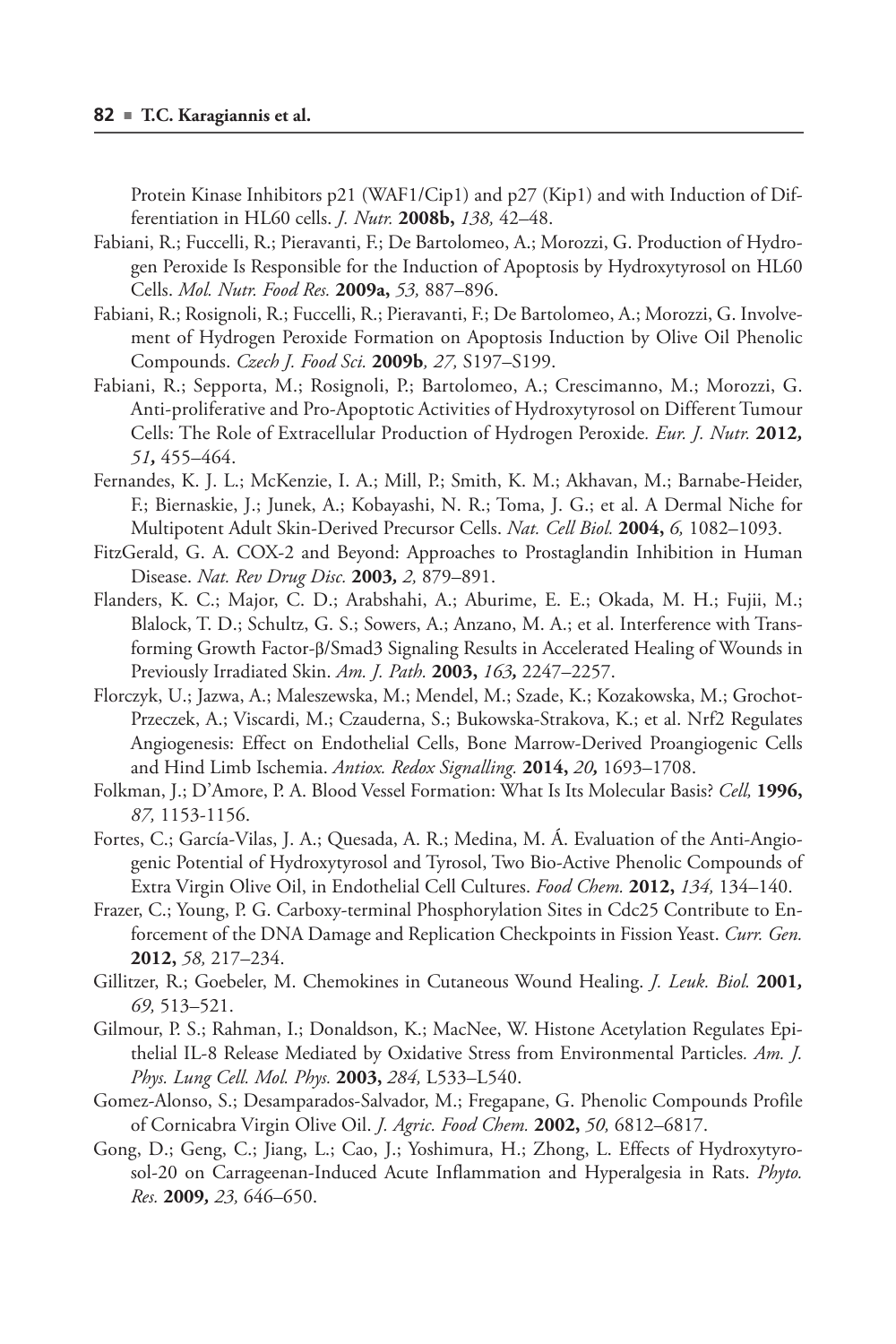- Gonzalez-Santiago, M.; Martin-Bautista, E.; Carrero, J. J.; Fonolla, J.; Baro, L.; Bartolome, M. V.; Gil-Loyzaga, P.; Lopez-Huertas, E. One-Month Administration of Hydroxytyrosol, a Phenolic Antioxidant Present in Olive Oil, to Hyperlipemic Rabbits Improves Blood Lipid Profile, Antioxidant Status and Reduces Atherosclerosis Development. *Atherosclerosis.* **2006,** *188,* 35–42.
- Gonzalez-Santiago, M.; Fonolla, J.; Lopez-Huertas, E. Human Absorption of a Supplement Containing Purified Hydroxytyrosol, A Natural Antioxidant From Olive Oil, and Evidence For its Transient Association with Low-Density Lipoproteins. *Pharm. Res.* **2010***, 61,* 364–370.
- Goulas, V.; Exarchou, V.; Troganis, A. N.; Psomiadou, E.; Fotsis, T.; Briasoulis, E.; Gerothanassis, I. P. Phytochemicals in Olive-Leaf Extracts and Their Antiproliferative Activity against Cancer and Endothelial Cells. *Mol. Nutr. Food Res.* **2009***, 53,* 600–608.
- Granados-Principal, S.; El-Azem, N.; Pamplona, R.; Ramirez-Tortosa, C.; Pulido-Moran, M.; Vera-Ramirez, L.; Quiles, J. L.; Sanchez-Rovira, P.; Naudi, A.; Portero-Otin, M.; et al. Hydroxytyrosol Ameliorates Oxidative Stress and Mitochondrial Dysfunction in Doxorubicin-induced Cardiotoxicity in Rats with Breast Cancer. *Biochem. Pharm.* **2014,** *90,* 25–33.
- Grasso, S.; Siracusa, L.; Spatafora, C.; Renis, M.; Tringali, C. Hydroxytyrosol Lipophilic Analogues: Enzymatic Synthesis, Radical Scavenging Activity and DNA Oxidative Damage Protection. *Bioorganic Chemistry* **2007***, 35,* 137–152.
- Greaves, N. S.; Ashcroft, K. J.; Baguneid, M.; Bayat, A. Current Understanding of Molecular and Cellular Mechanisms in Fibroplasia and Angiogenesis during Acute Wound Healing. *J. Derm. Sci.* **2013***,* 206.
- Guo, W.; An, Y.; Jiang, L.; Geng, C.; Zhong, L. The Protective Effects of Hydroxytyrosol Against UVB-induced DNA Damage in HaCaT Cells. *Phyto. Res.* **2010,** *PTR 24,* 352–359.
- Haas, T. L.; Milkiewicz, M.; Davis, S. J.; Zhou, A. L.; Egginton, S.; Brown, M. D.; Madri, J. A.; Hudlicka, O. Matrix Metalloproteinase Activity Is Required for Activity-Induced Angiogenesis in Rat Skeletal Muscle. *Am. J. Phys. Heart Circ. Phys.* **2000***, 279,* H1540–H1547.
- Hamdi, H. K.; Castellon, R. Oleuropein, A Non-Toxic Olive Iridoid, Is an Anti-Tumor Agent and Cytoskeleton Disruptor. *Biochem. Biophys. Res. Comm.* **2005,** *334,* 769–778.
- Han, G.; Li, F.; Ten Dijke, P.; Wang, X.-J. Temporal Smad7 Transgene Induction in Mouse Epidermis Accelerates Skin Wound Healing. *Am. J. Path.* **2011***, 179,* 1768–1779.
- Han, J.; Talorete, T. P.; Yamada, P.; Isoda, H. Anti-Proliferative and Apoptotic Effects of Oleuropein and Hydroxytyrosol on Human Breast Cancer MCF-7 Cells. *Cytotechnology* **2009,** *59,* 45–53.
- Hanahan, D.; Weinberg, R. A. The Hallmarks of Cancer. *Cell* **2000***, 100,* 57–70.
- Haslett, C. Resolution of Acute-Inflammation and the Role of Apoptosis in the Tissue Fate of Granulocytes. *Clin. Sci.* **1992,** *83,* 639–648.
- Hassan, Z. K.; Elamin, M. H.; Omer, S. A.; Daghestani, M. H.; Al-Olayan, E. S.; Elobeid, M. A.; Virk, P. Oleuropein Induces Apoptosis Via the p53 Pathway in Breast Cancer cells. *Asian Pac. J. Canc. Prevention.* **2013***, 14,* 6739–6742.
- Henson, P. M.; Johnston, R. B., Jr. Tissue x. Oxidants, Proteinases, and Cationic Proteins. *J. Clin. Invest.* **1987***, 79,* 669–674.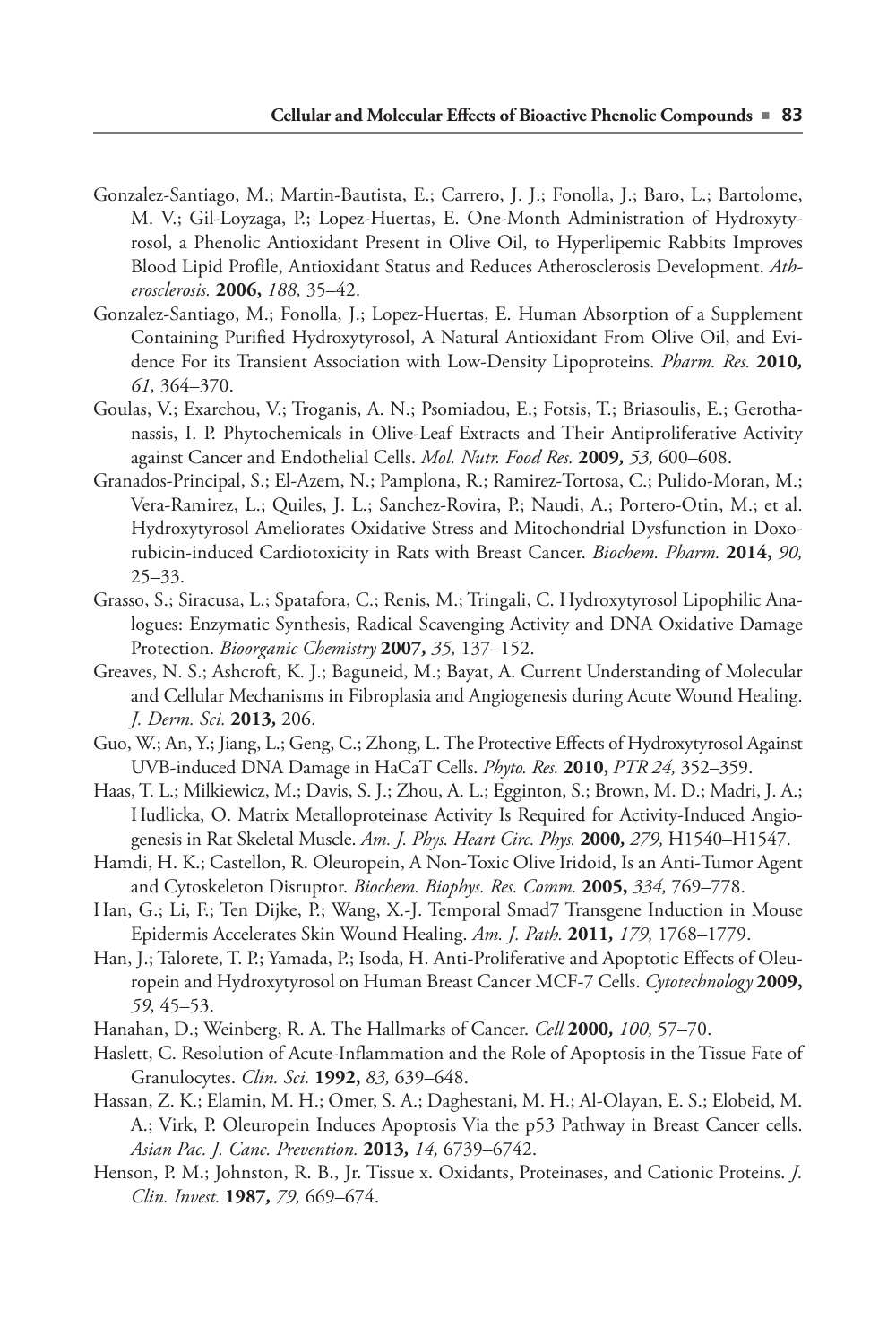- Hu, F. B. The Mediterranean Diet and Mortality—Olive Oil and Beyond. *New Eng. J. Med.* **2003***, 348,* 2595–2596.
- Hye Joo, K.; Seong Hwan, K.; Jung-Mi, Y. Fisetin Inhibits Hyperglycemia-Induced Proinflammatory Cytokine Production by Epigenetic Mechanisms. *Evidence-Based Compl. Alt. Med*. **2012,** *1,* 1–10.
- Ichihashi, M.; Ahmed, N. U.; Budiyanto, A.; Wu, A.; Bito, T.; Ueda, M.; Osawa, T. Preventive Effect of Antioxidant on Ultraviolet-Induced Skin Cancer in Mice. *J. Derm. Sci.* **2000,** *23,* 45–50.
- Incani, A.; Deiana, M.; Corona, G.; Vafeiadou, K.; Vauzour, D.; Dessi, M. A.; Spencer, J. P. Involvement of ERK, Akt and JNK Signalling in H2O2-Induced Cell Injury and Protection by Hydroxytyrosol and Its Metabolite Homovanillic Alcohol. *Mol. Nutr. Food Res.* **2010***, 54,* 788–796.
- Jaenisch, R.; Bird, A. Epigenetic Regulation of Gene Expression: How the Genome Integrates Intrinsic and Environmental Signals. *Nat. Gen.* **2003,** *33* (Suppl.), 245–254.
- Jang, Y. H.; Sim, J. H.; Kang, H. Y.; Kim, Y. C.; Lee, E. S. Immunohistochemical Expression of Matrix Metalloproteinases in the Granulomatous Rosacea Compared with the Non-Granulomatous Rosacea. *J. Eur. Acad. Derm. Vener.* **2011***, 25,* 544–548.
- Jemai, H.; Fki, I.; Bouaziz, M.; Bouallagui, Z.; El Feki, A.; Isoda, H.; Sayadi, S. Lipid-Lowering and Antioxidant Effects of Hydroxytyrosol and Its Triacetylated Derivative Recovered from Olive Tree Leaves in Cholesterol-Fed Rats. *J. Agric. Food Chem.* **2008***, 56,* 2630–2636.
- Kang, K. W.; Lee, S. J.; Kim, S. G. Molecular Mechanism of Nrf2 Activation by Oxidative Stress. *Antiox. Redox Signalling.* **2005,** *7,* 1664–1673.
- Kerbel, R.; Folkman, J. Clinical Translation of Angiogenesis Inhibitors. *Nat. Rev. Cancer* **2002,**  *2,* 727.
- Keys, A. Epidemiological Studies Related to Coronary Heart Disease: Characteristics of Men Aged 40-59 in Seven Countries. *Acta Medica Scandinavica.* **1966,** *1,* 4–5.
- Keys, A.; Menotti, A.; Aravanis, C.; Blackburn, H.; Djordevic, B. S.; Buzina, R.; Dontas, A. S.; Fidanza, F.; Karvonen, M. J.; Kimura, N.; et al. The Seven Countries Study: 2,289 Deaths in 15 Years. *Prev. Med.* **1984,** *13,* 141–154.
- Keys, A.; Menotti, A.; Karvonen, M. J.; Aravanis, C.; Blackburn, H.; Buzina, R.; Djordjevic, B. S.; Dontas, A. S.; Fidanza, F.; Keys, M. H.; et al. The Diet and 15-Year Death Rate in the Seven Countries Study. *Am. J. Epidim.* **1986,** *124,* 903–915.
- Kiechl-Kohlendorfer, U.; Berger, C.; Inzinger, R. The Effect of Daily Treatment with an Olive Oil/Lanolin Emollient on Skin Integrity in Preterm Infants: A Randomized Controlled Trial. *Pediatric Derm.* **2008**, *25,* 174–178.
- Koca, U.; Suntar, I.; Akkol, E. K.; Yilmazer, D.; Alper, M. Wound Repair Potential of Olea europaea L. Leaf Extracts Revealed by in Vivo Experimental Models and Comparative Evaluation of the Extracts' Antioxidant Activity. *J. Medicinal Food.* **2011,** *14,* 140–146.
- Komi-Kuramochi, A.; Kawano, M.; Oda, Y.; Asada, M.; Suzuki, M.; Oki, J.; Imamura, T. Expression of Fibroblast Growth Factors and Their Receptors During Full-Thickness Skin Wound Healing in Young and Aged Mice. *J. Endocrin.* **2005,** *186,* 273–289.
- Lamy, S.; Ouanouki, A.; Béliveau, R.; Desrosiers, R. R. Olive Oil Compounds Inhibit Vascular Endothelial Growth Factor Receptor-2 Phosphorylation. *Exp. Cell Res*. **2014,** *322,* 89–98.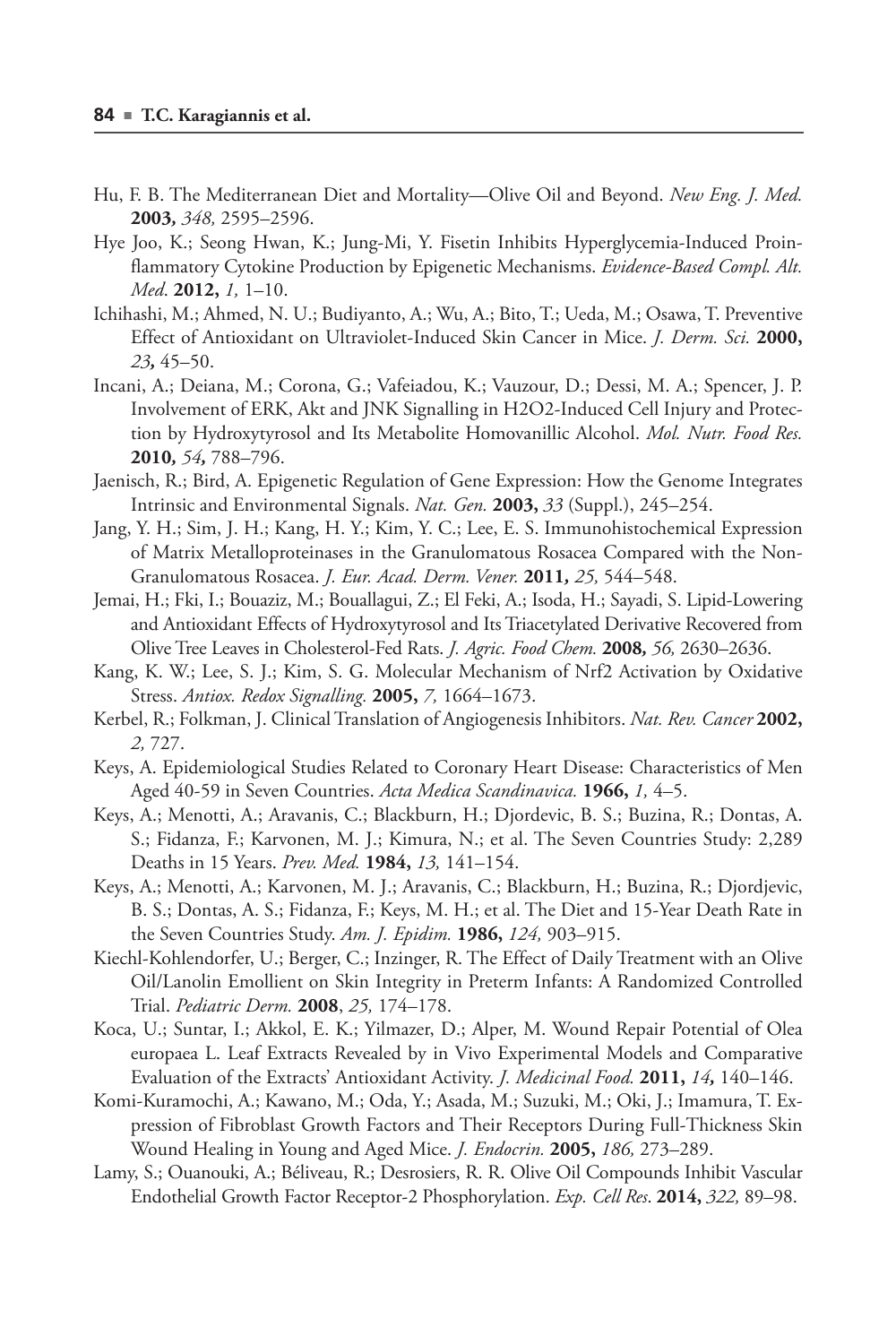- Lang, R.; Hammer, M.; Mages, J. DUSP Meet Immunology: Dual Specificity MAPK Phosphatases in Control of the Inflammatory Response. *J. Imm.* **2006,** *177,* 7497–7504.
- Larrucea, E.; Arellano, A.; Santoyo, S.; Ygartua, P. Combined Effect of Oleic Acid and Propylene Glycol on the Percutaneous Penetration of Tenoxicam and Its Retention in the Skin. *Euro. J. Pharmaceutics. Biopharmaceutics.* **2001,** *52,* 113–119.
- Leask, A.; Shi-Wen, X.; Khan, K.; Chen, Y.; Holmes, A.; Eastwood, M.; Denton, C. P.; Black, C. M.; Abraham, D. J. Loss of Protein Kinase Cepsilon Results in Impaired Cutaneous Wound Closure and Myofibroblast Function. *J. Cell. Sci.* **2008,** *121,* 3459–3467.
- Lin, H.; Hannon, G. J. MicroRNAs: Small RNAs with a Big Role in Gene Regulation. *Nat. Rev. Gen.* **2004,** 5, 522–531.
- Loo, A. E. K.; Yee Ting, W.; Rongjian, H.; Wasser, M.; Tiehua, D.; Wee Thong, N.; Halliwell, B. Effects of Hydrogen Peroxide on Wound Healing in Mice in Relation to Oxidative Damage. *PLoS ONE* **2012,** *7,* 1–13.
- Lucas, L.; Russell, A.; Keast, R. Molecular Mechanisms of Inflammation. Anti-Inflammatory Benefits of Virgin Olive Oil and the Phenolic Compound Oleocanthal. *Curr. Pharm. Des.* **2011,** *17,* 754–768.
- Ma, J.; Chen, T.; Mandelin, J.; Ceponis, A.; Miller, N. E.; Hukkanen, M.; Ma, G. F.; Konttinen, Y. T. Regulation of Macrophage Activation. *Cell. Mol. Life Sci.* **2003,** *60,* 2334–2346.
- Maiuri, M. C.; De Stefano, D.; Di Meglio, P.; Irace, C.; Savarese, M.; Sacchi, R.; Cinelli, M. P.; Carnuccio, R. Hydroxytyrosol, a Phenolic Compound from Virgin Olive Oil, Prevents Macrophage Activation. *Naunyn-Schmiedeberg's Archives of Pharmacology* **2005,** *371,* 457–465.
- Mann, G. E.; Niehueser-Saran, J.; Watson, A.; Gao, L.; Ishii, T.; de Winter, P.; Siow, R. C. Nrf2/ARE Regulated Antioxidant Gene Expression in Endothelial and Smooth Muscle Cells in Oxidative Stress: Implications for Atherosclerosis and Preeclampsia. *Acta Physiologica Sinica* **2007,** *59,* 117–127.
- Manna, C.; D'Angelo, S.; Migliardi, V.; Loffredi, E.; Mazzoni, O.; Morrica, P.; Galletti, P.; Zappia, V. Protective Effect of the Phenolic Fraction from Virgin Olive Oils against Oxidative Stress in Human Cells. *J. Agri. Food. Chem.* **2002,** *50,* 6521–6526.
- Manna, C.; Migliardi, V.; Golino, P.; Scognamiglio, A.; Galletti, P.; Chiariello, M.; Zappia, V. Oleuropein Prevents Oxidative Myocardial Injury Induced by Ischemia and Reperfusion. *J. Nutr. Biochem.* **2004***, 15,* 461–466.
- Manna, C.; Napoli, D.; Cacciapuoti, G.; Porcelli, M.; Zappia, V. Olive Oil Phenolic Compounds Inhibit Homocysteine-Induced Endothelial Cell Adhesion Regardless of Their Different Antioxidant Activity. *J. Agric. Food Chem.* **2009,** *57,* 3478–3482.
- Mariotti, S.; Capocaccia, R.; Farchi, G.; Menotti, A.; Verdecchia, A.; Keys, A. Differences in the Incidence Rate of Coronary Heart Disease Between North and South European Cohorts of the Seven Countries Study as Partially Explained By Risk Factors. *Eur. Heart J.* **1982***, 3,* 481–487.
- Martin, P.; Leibovich, S. J. Inflammatory Cells during Wound, Repair: The Good, The Bad and the Ugly. *Trends in Cell Biol.* **2005,** *15,* 599-607.
- Martinez-Gonzalez, M. A.; Sanchez-Villegas, A. The Emerging Role of Mediterranean Diets in Cardiovascular Epidemiology: Monounsaturated Fats, Olive Oil, Red Wine or the Whole Pattern? *Eur. J. Epidem.* **2004***, 19,* 9–13.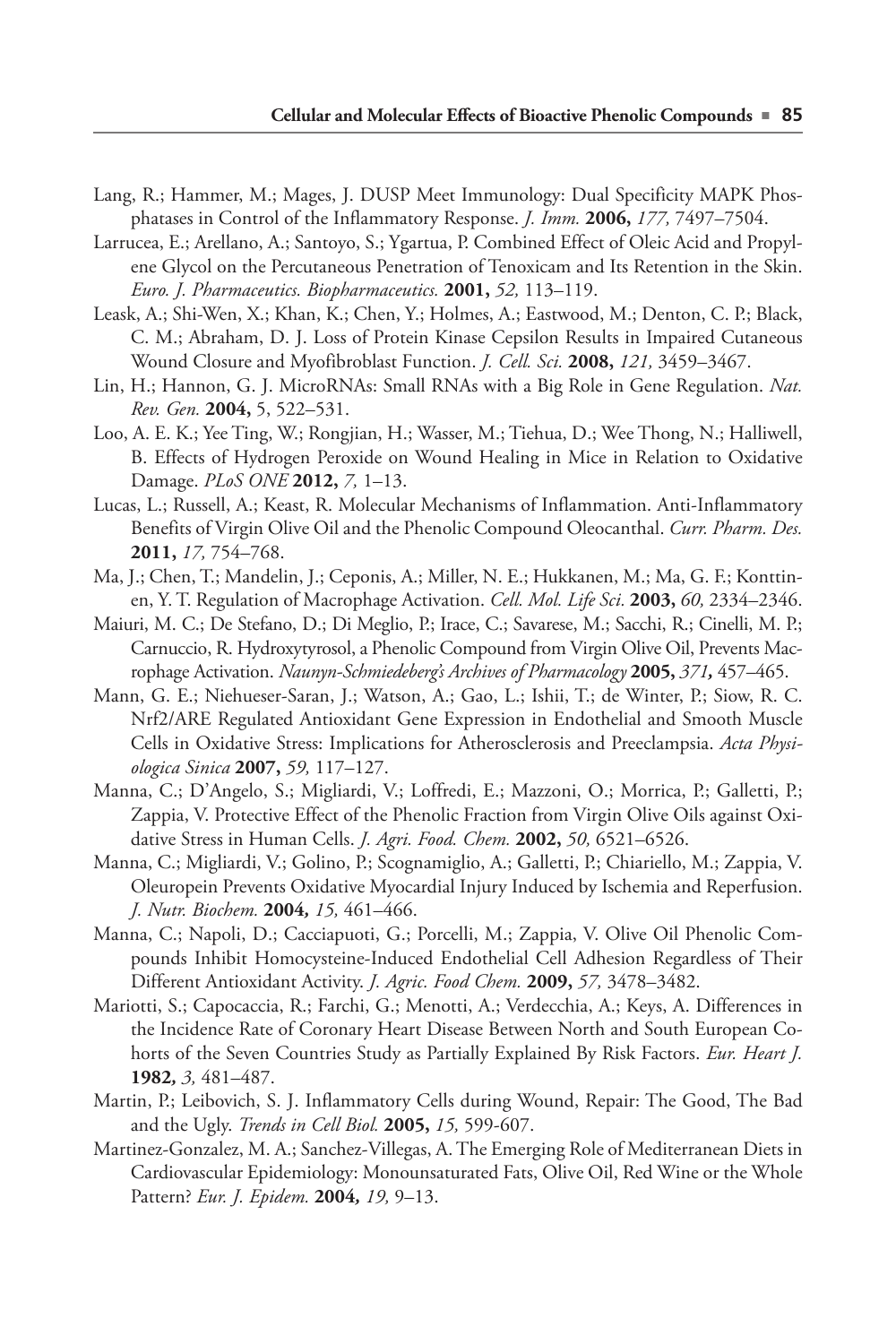- Mathias, J. R.; Perrin, B. J.; Liu, T. X.; Kanki, J.; Look, A. T.; Huttenlocher, A. Resolution of Inflammation By Retrograde Chemotaxis of Neutrophils in Transgenic Zebrafish. *J. Leukoc. Biol.* **2006,** *80,* 1281–1288.
- Medina, E.; De Castro, A.; Romero, C.; Brenes, M. Comparison of the Concentrations of Phenolic Compounds in Olive Oils and Other Plant Oils: Correlation with Antimicrobial Activity. *J. Agric. Food Chem.* **2006,** *54,* 4954–4961.
- Medina, E.; Brenes, M.; Garcia, A.; Romero, C.; de Castro, A. Bactericidal Activity of Glutaraldehyde-Like Compounds from Olive Products. *J. Food Protect.* **2009,** *72,* 2611–2614.
- Mehraein, F.; Sarbishegi, M.; Aslani, A. Evaluation of Effect of Oleuropein on Skin Wound Healing in Aged Male Balb/c Mice. *Cell J.* **2014,** *16,* 25–30.
- Menendez, J. A.; Lupu, R. Mediterranean Dietary Traditions for the Molecular Treatment of Human Cancer: Anti-Oncogenic Actions of the Main Olive Oil's Monounsaturated Fatty Acid Oleic Acid (18:1n-9). *Curr. Pharm. Biotech.* **2006***, 7,* 495–502.
- Menendez, J. A.; Vazquez-Martin, A.; Colomer, R.; Brunet, J.; Carrasco-Pancorbo, A.; Garcia-Villalba, R.; Fernandez-Gutierrez, A.; Segura-Carretero, A. Olive Oil's Bitter Principle Reverses Acquired Autoresistance to Trastuzumab (Herceptin) in HER2-Overexpressing Breast Cancer Cells. *BMC Cancer* **2007,** *7,* 80.
- Menendez, J. A.; Vazquez-Martin, A.; Garcia-Villalba, R.; Carrasco-Pancorbo, A.; Oliveras-Ferraros, C.; Fernandez-Gutierrez, A.; Segura-Carretero, A. TabAnti-HER2 (erbB-2) Oncogene Effects of Phenolic Compounds Directly Isolated from Commercial Extra-Virgin Olive Oil (EVOO). *BMC Cancer* **2008,** *8,* 377.
- Mesquita, R. F. D. S.; Paul, M. A.; Valmaseda, A.; Francois, A.; Jabr, R.; Anjum, S.; Marber, M. S.; Budhram-Mahadeo, V.; Heads, R. J. Protein Kinase Cε-calcineurin Cosignaling Downstream of Toll-Like Receptor 4 Downregulates Fibrosis and Induces Wound Healing Gene Expression in Cardiac Myofibroblasts. *Mol. Cell. Biol.* **2014***, 34,* 574–594.
- Mollova, M.; Bersell, K.; Walsh, S.; Savla, J.; Das, L. T.; Park, S.-Y.; Silberstein, L. E.; dos Remedios, C. G.; Graham, D.; Colan, S.; et al. Cardiomyocyte Proliferation Contributes to Heart Growth in Young Humans. *Proceedings of the National Academy of Sciences* **2013,** *110,* 1446–1451.
- Motohashi, H.; Yamamoto, M. Nrf2-Keap1 Defines A Physiologically Important Stress Response Mechanism. *Trends Mol. Med.* **2004,** *10,* 549–557.
- Muscara, M. N.; McKnight, W.; Asfaha, S.; Wallace, J. L. Wound Collagen Deposition in Rats: Effects of an NO-NSAID and a Selective COX-2 Inhibitor. *Brit. J. Phar.* **2000,** *129,* 681–686.
- Naik, A.; Pechtold, L.; Potts, R. O.; Guy, R. H. Mechanism of Oleic Acid-Induced Skin Penetration Enhancement in Vivo in Humans. *J. Controlled Release.* **1995,** *37,* 299–306.
- Nguyen, T.; Nioi, P.; Pickett, C. B. The Nrf2-Antioxidant Response Element Signaling Pathway and Its Activation by Oxidative Stress. *J. Biol. Chem* **2009,** *284,* 13291–13295.
- Nikkari, T. Comparative Chemistry of Sebum. *J. Invest. Derm.* **1974,** *62,* 257–267.
- Noli, C.; Miolo, A. The Mast Cell in Wound Healing. *Vet. Derm.* **2001,** *12,* 303–313.
- Nousis, L.; Doulias, P.-T.; Aligiannis, N.; Bazios, D.; Agalias, A.; Galaris, D.; Mitakou, S. DNA Protecting and Genotoxic Effects of Olive Oil Related Components in Cells Exposed to Hydrogen Peroxide. *Free Rad. Res.* **2005,** *39,* 787–795.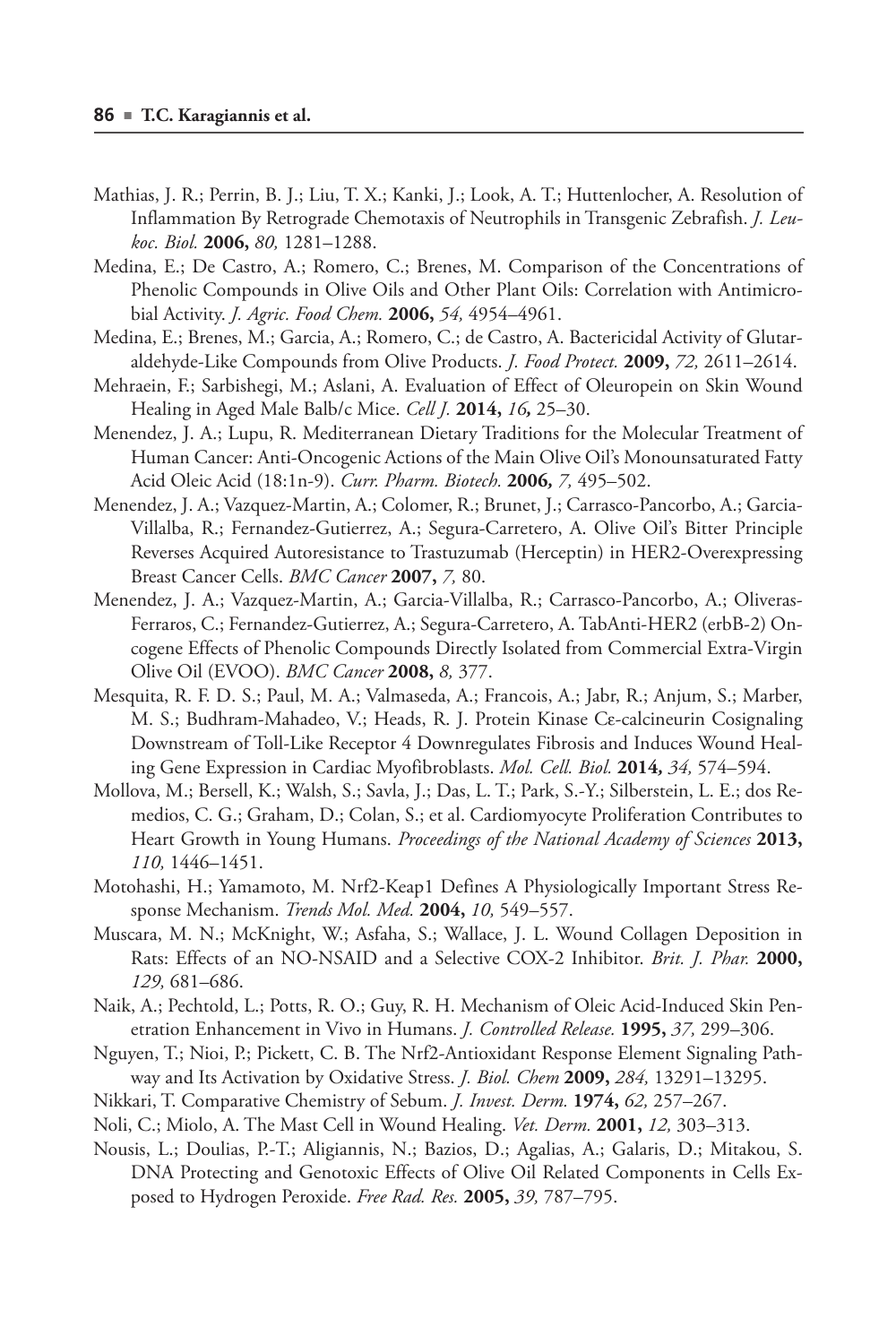- Ollivier, D.; Artaud, J.; Pinatel, C.; Durbec, J. P.; Guerere, M. Differentiation of French Virgin Olive Oil RDOs by Sensory Characteristics, Fatty Acid and Triacylglycerol Compositions and Chemometrics. *Food Chem.* **2006,** *97,* 382–393.
- Omar, S. H. Oleuropein in Olive and Its Pharmacological Effects. *Scientia Pharmaceutica* **2010,** *78,* 133–154.
- Owen, R. W.; Giacosa, A.; Hull, W. E.; Haubner, R.; Würtele, G.; Spiegelhalder, B.; Bartsch, H. Olive-oil Consumption and Health: The Possible Role of Antioxidants. *Lancet Onc.* **2000,** *1,* 107–112.
- Palmerini, C. A.; Carlini, E.; Saccardi, C.; Servili, M.; Montedoro, G.; Arienti, G. Activity of Olive Oil Phenols on Lymphomonocyte Cytosolic Calcium. *J. Nutr. Biochem.* **2005***, 16,* 109–113.
- Palmieri, D.; Aliakbarian, B.; Casazza, A. A.; Ferrari, N.; Spinella, G.; Pane, B.; Cafueri, G.; Perego, P.; Palombo, D. Effects of Polyphenol Extract From Olive Pomace On Anoxia-Induced Endothelial Dysfunction. *Microvas. Res.* **2012,** *83,* 281–289.
- Panizzi, L. S.; Oriente, E. G. Structure of the Bitter Glucoside Oleuropein. *Gazzetta Chimica Italiana* **1960,** *1,* 1449–1485.
- Park, S. Y.; Park, D. J.; Kim, Y. H.; Kim, Y.; Kim, S. G.; Shon, K. J.; Choi, Y.-W.; Lee, S.-J. Upregulation of Heme Oxygenase-1 via PI3K/Akt and Nrf-2 Signaling Pathways Mediates the Anti-Inflammatory Activity of Schisandrin in Porphyromonas Gingivalis LPS-Stimulated Macrophages. *Immun. Lett.* **2011,** *1,* 93–101.
- Parzonko, A.; Czerwinska, M. E.; Kiss, A. K.; Naruszewicz, M. Oleuropein and Oleacein May Restore Biological Functions of Endothelial Progenitor Cells Impaired by Angiotensin II via Activation of Nrf2/heme Oxygenase-1 Pathway. *Phytomedicine* **2013,** *20,* 1088–1094.
- Patani, N.; Martin, L. A.; Dowsett, M. Biomarkers for the Clinical Management of Breast Cancer: International Perspective. *Int. J. Cancer* **2013,** *133,* 1–13.
- Pedranzini, L.; Leitch, A.; Bromberg, J. Stat3 Is Required for the Development of Skin Cancer. *J. Clin. Invest.* **2004,** *114,* 619–622.
- Perez-Martinez, P.; Lopez-Miranda, J.; Blanco-Colio, L.; Bellido, C.; Jimenez, Y.; Moreno, J. A.; Delgado-Lista, J.; Egido, J.; Perez-Jimenez, F. The Chronic Intake of a Mediterranean Diet Enriched in Virgin Olive Oil, Decreases Nuclear Transcription Factor kappaB Activation in Peripheral Blood Mononuclear Cells From Healthy Men. *Atherosclerosis* **2007,** *194,* e141–e146.
- Perugini, P.; Vettor, M.; Rona, C.; Troisi, L.; Villanova, L.; Genta, I.; Conti, B.; Pavanetto, F. Efficacy of Oleuropein against UVB Irradiation: Preliminary Evaluation. *International Journal of Cosmetic Science* **2008,** *30,* 113–120.
- Petrache, I.; Otterbein, L. E.; Alam, J.; Wiegand, G. W.; Choi, A. M. Heme Oxygenase-1 inhibits TNF-alpha-induced Apoptosis in Cultured Fibroblasts. *Am. J. Phys. Lung Cell. Mol. Phys.* **2000,** *278,* L312–L319.
- Petroni, A.; Blasevich, M.; Salami, M.; Papini, N.; Montedoro, G. F.; Galli, C. Inhibition of Platelet Aggregation and Eicosanoid Production By Phenolic Components of Olive Oil. *Thromb. Res.* **1995,** *78,* 151–160.
- Peyrot des Gachons, C.; Uchida, K.; Bryant, B.; Shima, A.; Sperry, J. B.; Dankulich-Nagrudny, L.; Tominaga, M.; Smith, A. B., III; Beauchamp, G. K.; Breslin, P. A. Unusual Pungency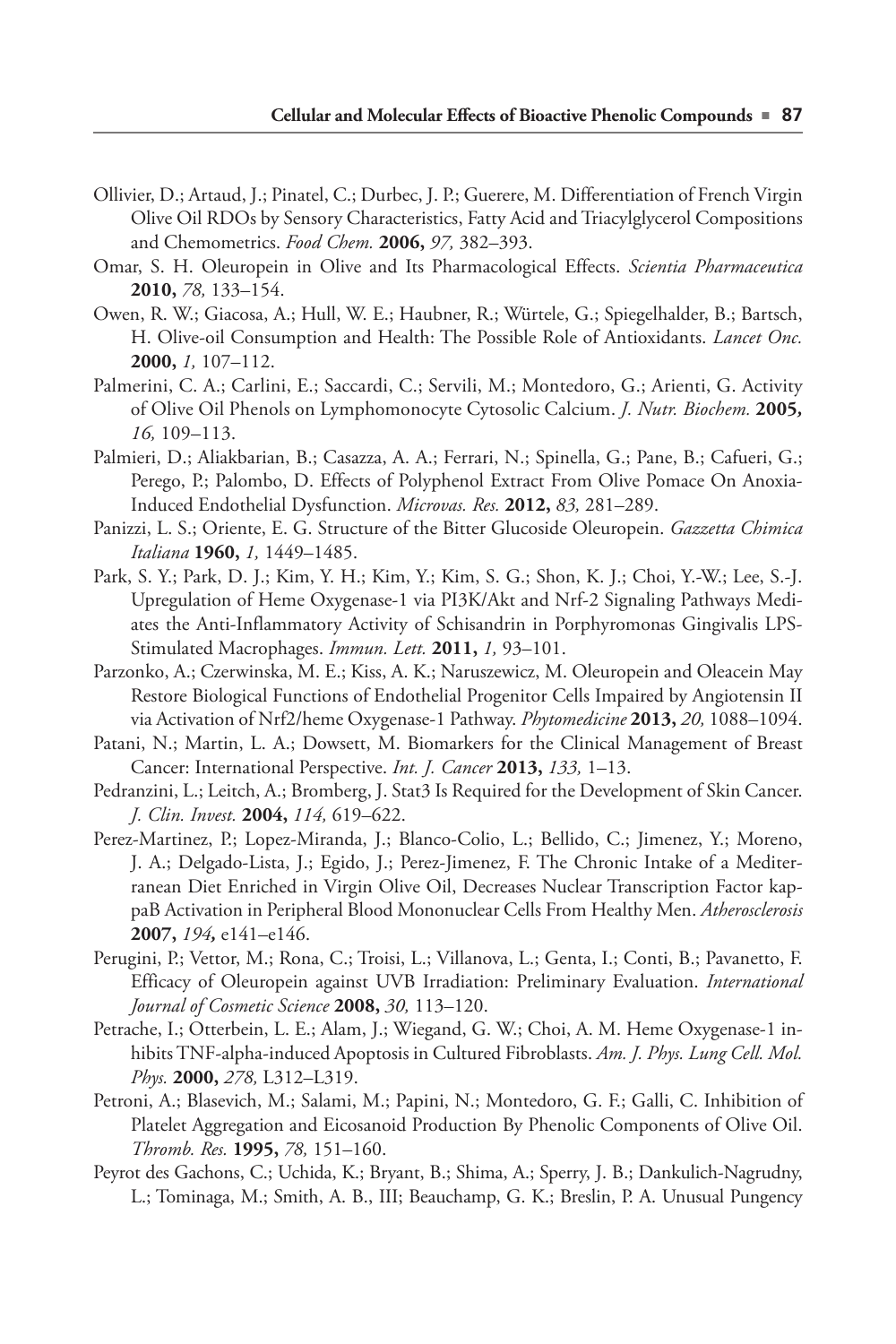from Extra-Virgin Olive Oil Is Attributable to Restricted Spatial Expression of the Receptor of Oleocanthal. *J. Neurosci.* **2011,** *31,* 999–1009.

- Picardo, M.; Ottaviani, M.; Camera, E.; Mastrofrancesco, A. Sebaceous Gland Lipids. *Dermato-Endocrinology,* **2009,** *1,* 68–71.
- Ponrasu, T.; Natarajan Madhukumar, K.; Ganeshkumar, M.; Iyappan, K.; Sangeethapriya, V.; Subramani Gayathri, V.; Suguna, L. Efficacy of Acorus Calamus on Collagen Maturation on Full Thickness Cutaneous Wounds in Rats. *Pharm. Mag.* **2014,** *10,* S299–S305.
- Poudyal, H.; Campbell, F.; Brown, L. Olive Leaf Extract Attenuates Cardiac, Hepatic, and Metabolic Changes in High Carbohydrate-, High Fat-Fed Rats. *J. Nutr.* **2010,** *140,* 946–953.
- Puente, B. N.; Kimura, W.; Muralidhar, Shalini A.; Moon, J.; Amatruda, James F.; Phelps, Kate L.; Grinsfelder, D.; Rothermel, Beverly A.; Chen, R.; Garcia, Joseph A.; et al. The Oxygen-Rich Postnatal Environment Induces Cardiomyocyte Cell-Cycle Arrest through DNA Damage Response. *Cell* **2014,** *157,* 565–579.
- Rafehi, H.; Smith, A. J.; Balcerczyk, A.; Ziemann, M.; Ooi, J.; Loveridge, S. J.; Baker, E. K.; El-Osta, A.; Karagiannis, T. C. Investigation into the Biological Properties of the Olive Polyphenol, Hydroxytyrosol: Mechanistic Insights By Genome-Wide mRNA-Seq Analysis. *Genes and Nutr.* **2012,** *7,* 343–355.
- Rajkumar, V. S.; Xu, S. W.; Bostrom, M.; Leoni, P.; Muddle, J.; Ivarsson, M.; Gerdin, B.; Denton, C. P.; Bou-Gharios, G.; Black, C. M.; et al. Platelet-Derived Growth Factor-Beta Receptor Activation Is Essential for Fibroblast and Pericyte Recruitment during Cutaneous Wound Healing. *Amer. J. Path.* **2006,** *169,* 2254–2265.
- Renard, P.; Zachary, M. D.; Bougelet, C.; Mirault, M. E.; Haegeman, G.; Remacle, J.; Raes, M. Effects of Antioxidant Enzyme Modulations On Interleukin-1-Induced Nuclear Factor Kappa B Activation. *Biochem. Pharm.* **1997,** *53,* 149–160.
- Rietjens, S. J.; Bast, A.; de Vente, J.; Haenen, G. R. M. M. The Olive Oil Antioxidant Hydroxytyrosol Efficiently Protects Against The Oxidative Stress-Induced Impairment of the NO Response of Isolated Rat Aorta. *Am. J. Phys. Heart Circ. Phys.* **2007***, 292,* H1931–H1936.
- Rodrigues, H. G.; Vinolo, M. A. R.; Magdalon, J.; Vitzel, K.; Nachbar, R. T.; Pessoa, A. F.M.; dos Santos, M. F.; Hatanaka, E.; Calder, P. C.; Curi, R. Oral Administration of Oleic or Linoleic Acid Accelerates the Inflammatory Phase of Wound Healing. *J. Invest. Derm.* **2012,** *132,* 208–215.
- Roy, S.; Khanna, S.; Nallu, K.; Hunt, T. K.; Sen, C. K. Dermal Wound Healing Is Subject to Redox Control. *Mol. Ther.* **2006,** *13,* 211–221.
- Russell, S. B.; Trupin, J. S.; Myers, J. C.; Broquist, A. H.; Smith, J. C.; Myles, M. E.; Russell, J. D. Differential Glucocorticoid Regulation of Collagen MRNAs in Human Dermal Fibroblasts. Keloid-Derived and Fetal Fibroblasts Are Refractory to Down-Regulation. *J. Biol. Chem.* **1989,** *264,* 13730–13735.
- Sakazaki, F.; Kataoka, H.; Okuno, T.; Ueno, H.; Semma, M.; Ichikawa, A.; Nakamuro, K. Ozonated Olive Oil Enhances the Growth of Granulation Tissue in a Mouse Model of Pressure Ulcer. *Ozone: Sci. Eng.* **2007**, *29,* 503–507.
- Samet, I.; Han, J.; Jlaiel, L.; Sayadi, S.; Isoda, H. Olive (*Olea europaea*) Leaf Extract Induces Apoptosis and Monocyte/Macrophage Differentiation in Human Chronic Myelogenous Leukemia K562 Cells: Insight Into The Underlying Mechanism. *Oxidative Medicine and Cellular Longevity* **2014,** *2014,* 1–16.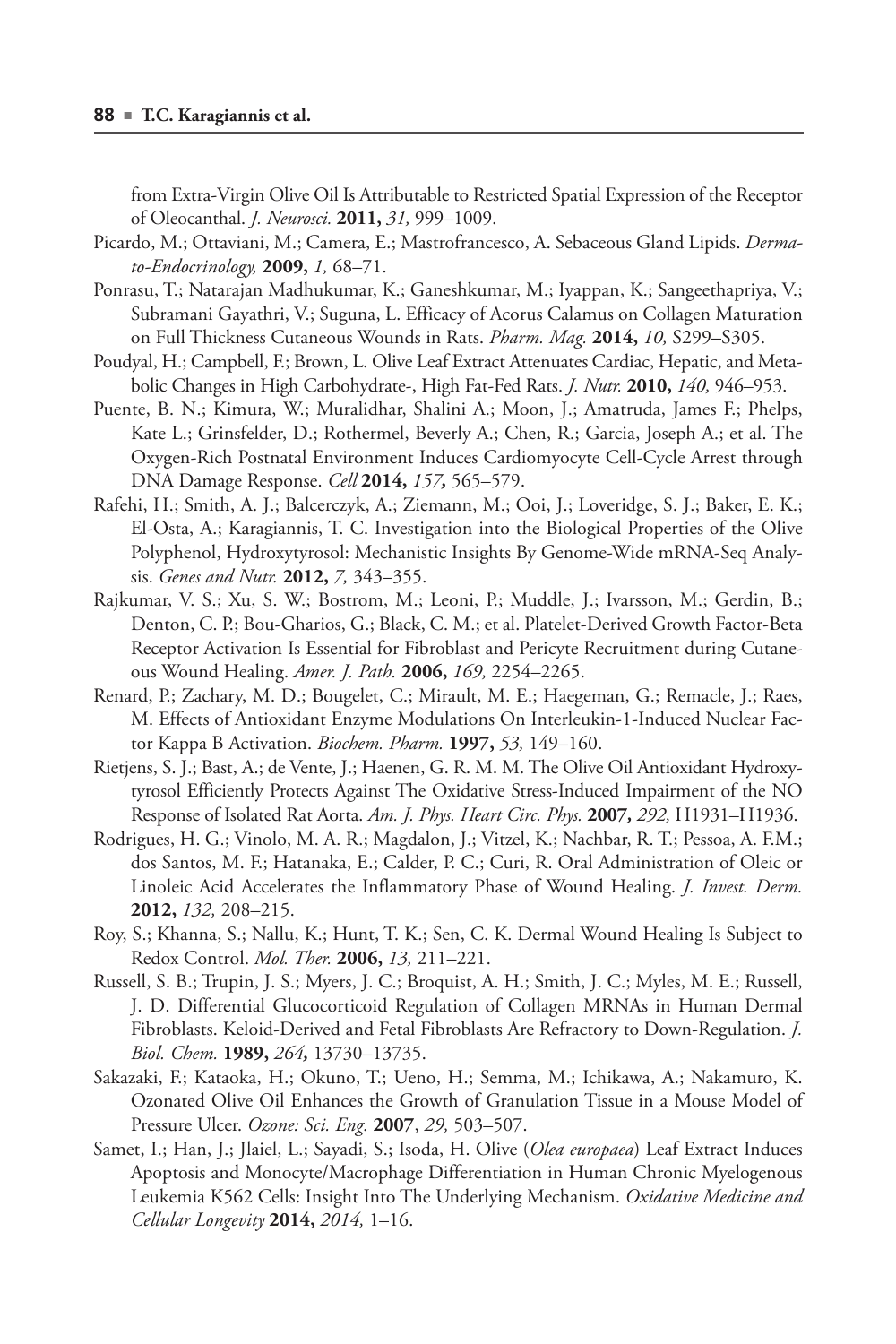- Sánchez-Fidalgo, S.; Sánchez de Ibargüen, L.; Cárdeno, A.; Alarcón de la Lastra, C. Influence of Extra Virgin Olive Oil Diet Enriched with Hydroxytyrosol in A Chronic DSS Colitis Model. *Eur. J. Nutr.* **2012,** *51,* 497–506.
- Schurer, N.; Schliep, V.; Williams, M. L. Differential Utilization of Linoleic and Arachidonic-Acid by Cultured Human Keratinocytes. *Skin Pharmacol.* **1995,** *8,* 30–40.
- Schwab, J. M.; Chiang, N.; Arita, M.; Serhan, C. N. Resolvin E1 and Protectin D1 Activate Inflammation-Resolution Programmes. *Nature,* **2007,** 869.
- Scoditti, E.; Calabriso, N.; Massaro, M.; Pellegrino, M.; Storelli, C.; Martines, G.; De Caterina, R.; Carluccio, M. A. Mediterranean Diet Polyphenols Reduce Inflammatory Angiogenesis through MMP-9 and COX-2 Inhibition in Human Vascular Endothelial Cells: A Potentially Protective Mechanism in Atherosclerotic Vascular Disease and Cancer*. Arch. Biochem. and Biophys.* **2012,** *527,* 81–89.
- Senyo, S. E.; Steinhauser, M. L.; Pizzimenti, C. L.; Yang, V. K.; Cai, L.; Wang, M.; Wu, T.- D.; Guerquin-Kern, J.-L.; Lechene, C. P.; Lee, R. T. Mammalian Heart Renewal by Pre-Existing Cardiomyocytes. *Nature* **2013,** *493,* 433–436.
- Sheridan, A. M.; Fitzpatrick, S.; Wang, C.; Wheeler, D. C.; Lieberthal, W. Lipid Peroxidation Contributes to Hydrogen Peroxide Induced Cytotoxicity in Renal Epithelial Cells. *Kidney Int.* **1996,** *49,* 88–93.
- Singer, A. J.; Clark, R. A. F. Mechanisms of Disease: Cutaneous Wound Healing. *New Eng. J. Med.* **1999,** *341,* 738–746.
- Singer, A. J.; Thode, H. C.; McClain, S. A. Development of a Histomorphologic Scale to Quantify Cutaneous Scars after Burns. *Acad. Emer. Med.* **2000,** *7,* 1083–1088.
- Sinha, D.; Bannergee, S.; Schwartz, J. H.; Lieberthal, W.; Levine, J. S. Inhibition of Ligand-Independent ERK1/2 Activity in Kidney Proximal Tubular Cells Deprived of Soluble Survival Factors Up-Regulates Akt and Prevents Apoptosis. *J. Biol. Chem.* **2004,** *279,*  10962–10972.
- Sluimer, J. C.; Daemen, M. J. Novel Concepts in Atherogenesis: Angiogenesis and Hypoxia in Atherosclerosis. *J. Path.* **2009,** *218,* 7–29.
- Song, G. Y.; Chung, C. S.; Chaudry, I. H.; Ayala, A. MAPK p38 Antagonism As a Novel Method of Inhibiting Lymphoid Immune Suppression in Polymicrobial Sepsis. *Am. J. Cell. Phys.* **2001,** *281,* C662–C669.
- Surh, Y. J.; Kundu, J. K.; Na, H. K. Nrf2 as a Master Redox Switch in Turning on the Cellular Signaling Involved in the Induction of Cytoprotective Genes by Some Chemopreventive Phytochemicals. *Planta Medica.* **2008,** *74,* 1526–1539.
- Szpaderska, A. M.; Egozi, E. I.; Gamelli, R. L.; DiPietro, L. A. The Effect of Thrombocytopenia on Dermal Wound Healing. *J. Invest. Derm.* **2003,** *120,* 1130–1137.
- Tomita, K.; Barnes, P. J.; Adcock, I. M. The Effect of Oxidative Stress on Histone Acetylation and IL-8 Release. *Biochem. Biophys. Res. Comm.* **2003,** *301,* 572–577.
- Trengove, M. K.; Stacey, M. C.; McCauley, S.; Bennett, N.; Gibson, J.; Burslem, F.; Murphy, G.; Schultz, G. Analysis of The Acute and Chronic Wound Environments: The Role of Proteases and Their Inhibitors. *Wound Rep. Regen.* **1999***, 7,* 442–452.
- Tuck, K. L.; Hayball, P. J.; Stupans, I. Structural Characterization of the Metabolites of Hydroxytyrosol, the Principal Phenolic Component in Olive Oil, in Rats. *J. Agric. Food Chem.* **2002,** *50,* 2404–2409.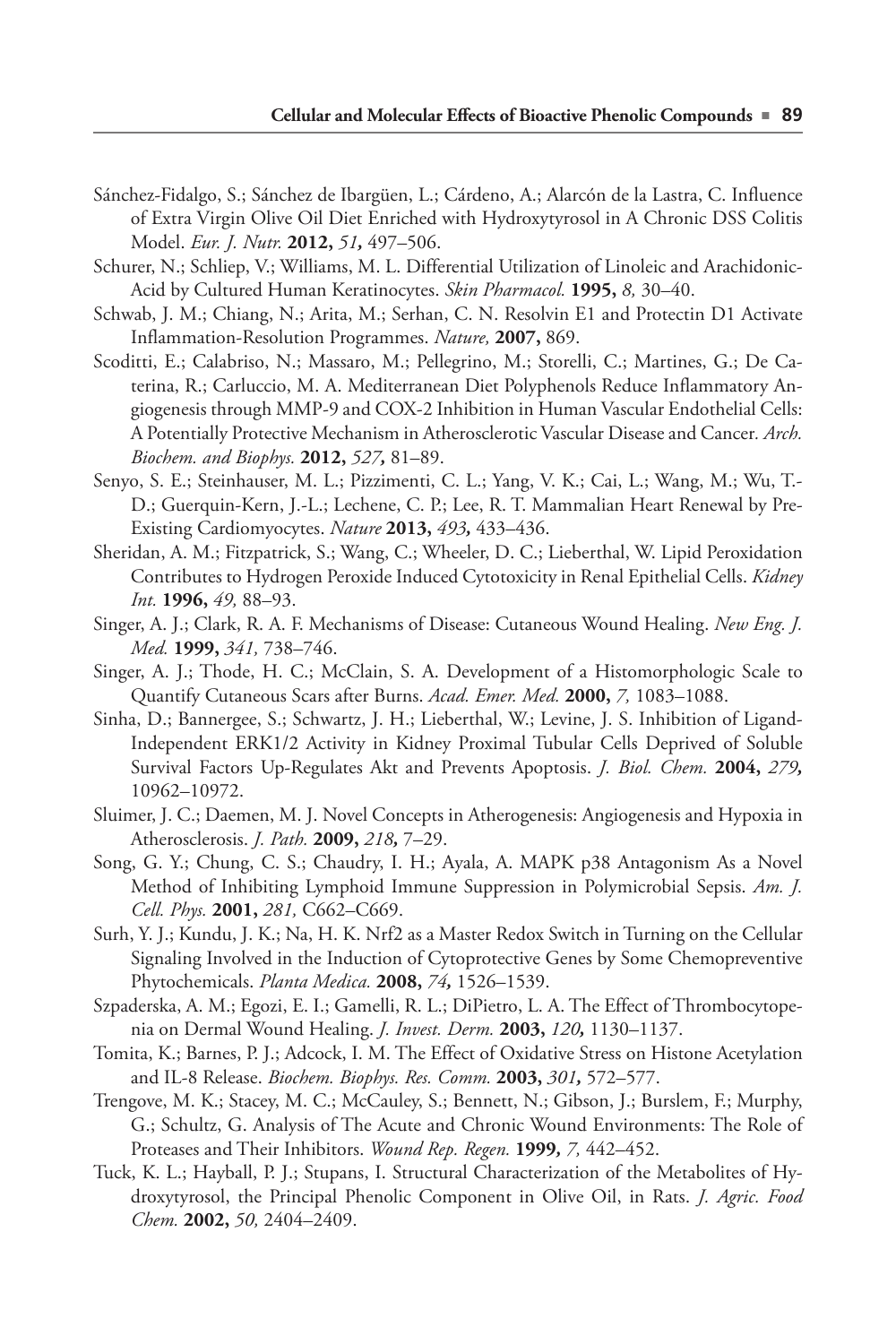- van der Vliet, A.; Janssen-Heininger, Y. M.W. Hydrogen Peroxide as a Damage Signal in Tissue Injury and Inflammation: Murderer, Mediator, or Messenger? *J. Cellular Biochem.* **2014,** *115,* 427-435.
- Visioli, F.; Galli, C. Oleuropein Protects Low Density Lipoprotein from Oxidation. *Life Sci.* **1994,** *55,* 1965–1971.
- Visioli, F.; Bellomo, G.; Galli, C. Free Radical-Scavenging Properties of Olive Oil Polyphenols. *Biochem. Biophys. Res. Comm.* **1998a,** *247,* 60–64.
- Visioli, F.; Bellosta, S.; Galli, C. Oleuropein, the Bitter Principle of Olives, Enhances Nitric Oxide Production By Mouse Macrophages. *Life Sci.* **1998b,** *62,* 541–546.
- Wahbi, S.; Wakrim, R.; Aganchich, B.; Tahi, H.; Serraj, R. Effects of Partial Rootzone Drying (PRD) on Adult Olive Tree (Olea Europaea) in Field Conditions Under Arid Climate: I. Physiological and Agronomic Responses. *Agric. Ecosys. Envir.* **2005,** *106,* 289–301.
- Walker, M.; Hadgraft, J. Oleic-Acid a Membrane Fluidizer or Fluid within the Membrane. *Int. J. Pharmaceutics.* **1991,** *71,* R1–R4.
- Wang, M. Y.; Yang, Y. Y.; Heng, P. W. S. Role of Solvent in Interactions between Fatty Acids-Based Formulations and Lipids in Porcine Stratum Corneum. *J. Controlled Release.* **2004,** *94,* 207–216.
- Wang, S.; Tsarouhas, V.; Xylourgidis, N.; Sabri, N.; Tiklová, K.; Nautiyal, N.; Gallio, M.; Samakovlis, C. The Tyrosine Kinase Stitcher Activates Grainy Head and Epidermal Wound Healing in Drosophila. *Nat. Cell. Biol* **2009,** *11,* 890–895.
- Wang, X.; McCullough, K. D.; Franke, T. F.; Holbrook, N. J. Epidermal Growth Factor Receptor-Dependent Akt Activation By Oxidative Stress Enhances Cell Survival. *J. Biol. Chem.* **2000,** *275,* 14624–14631.
- Warleta, F.; Quesada, C. S.; Campos, M.; Allouche, Y.; Beltran, G.; Gaforio, J. J. Hydroxytyrosol Protects against Oxidative DNA Damage in Human Breast Cells. *Nutrients.* **2011,**  *3,* 839–857.
- Weber, T. M.; Schoelermann, A. M.; Breitenbach, U.; Scherdin, U.; Kowcz, A. Hand and Foot Moisturizers. In *Cosmetic Dermatology*; Ed.;Wiley-Blackwell: New York, 2010; pp 130–138.
- Weinstat-Saslow, D.; Merino, M. J.; Manrow, R. E.; Lawrence, J. A.; Bluth, R. F.; Wittenbel, K. D.; Simpson, J. F.; Page, D. L.; Steeg, P. S. Overexpression of Cyclin D mRNA Distinguishes Invasive and in Situ Breast Carcinomas From Non-Malignant Lesions. *Nat. Med.* **1995,** *1,* 1257–1260.
- Werner, S.; Grose, R. Regulation of Wound Healing by Growth Factors and Cytokines*. Phys. Rev.* **2003,** *83,* 835-871.
- Yarden, Y. Biology of HER2 and its Importance in Breast Cancer. *Oncology* **2001,** 61 Suppl. 2, 1–13.
- Zbidi, H.; Salido, S.; Altarejos, J.; Perez-Bonilla, M.; Bartegi, A.; Rosado, J. A.; Salido, G. M. Olive Tree Wood Phenolic Compounds with Human Platelet Antiaggregant Properties. *Blood Cells, Molecules and Diseases.* **2009,** *42,* 279–285.
- Zern, T. L.; Luz-Fernandez, M. Cardioprotective Effects of Dietary Polyphenols. *J. Nutr.*  **2005,** *135,* 2291–2294.
- Zhang, M. S.; Zhou, Y. F.; Zhang, W. J.; Zhang, X. L.; Pan, Q.; Ji, X. M.; Luo, Z. G.; Wu, J. P. Apoptosis Induced By Short Hairpin RNA-Mediated STAT6 Gene Silencing in Human Colon Cancer Cells. *Chinese Med. J.* **2006,** *119,* 801-808.